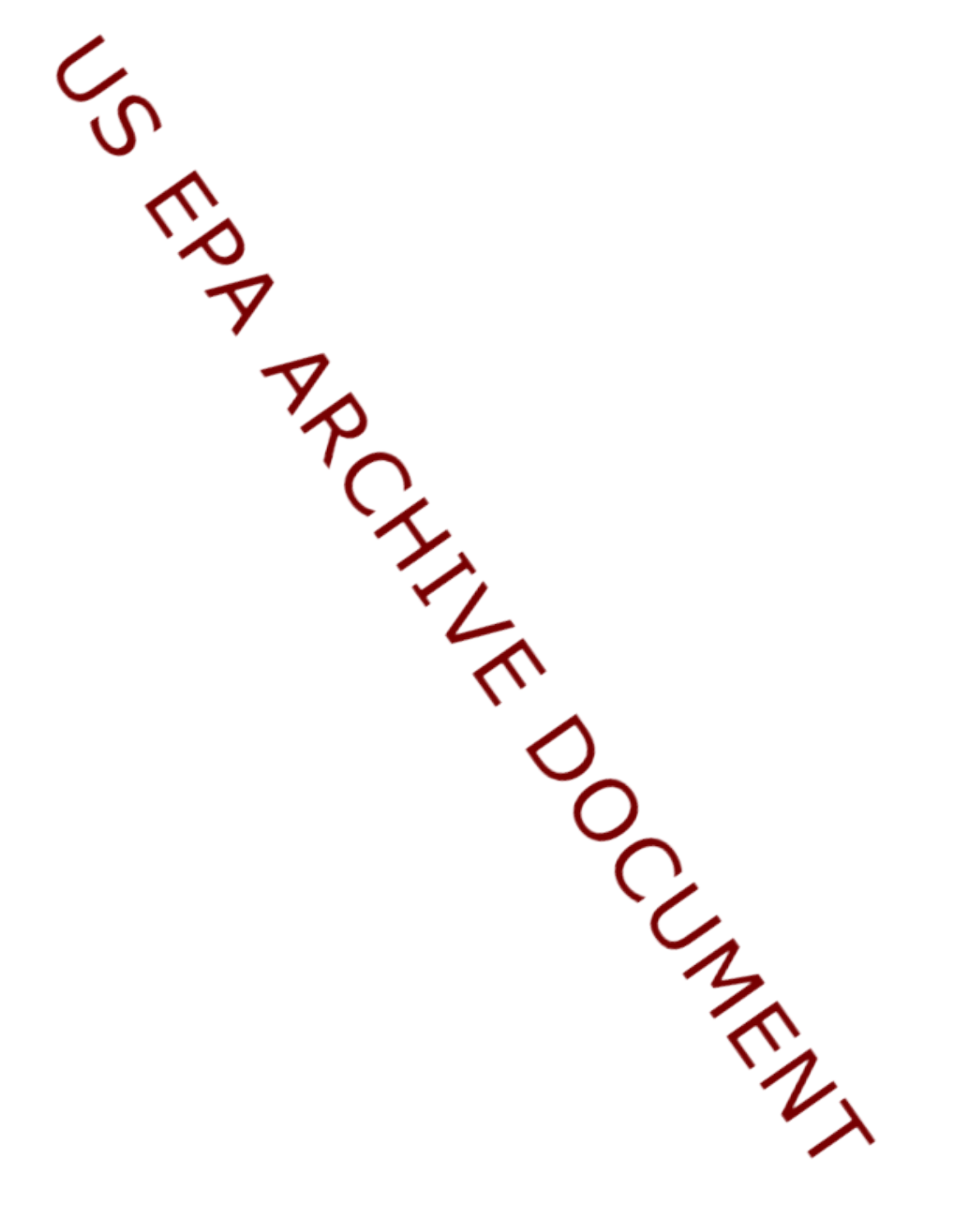

ARCHIVE DOCUMENT

# **Environmental Technology Verification Program** Advanced Monitoring Systems Center

Test/QA Plan for Verification of Ambient Ammonia Monitors at Animal Feeding Operations

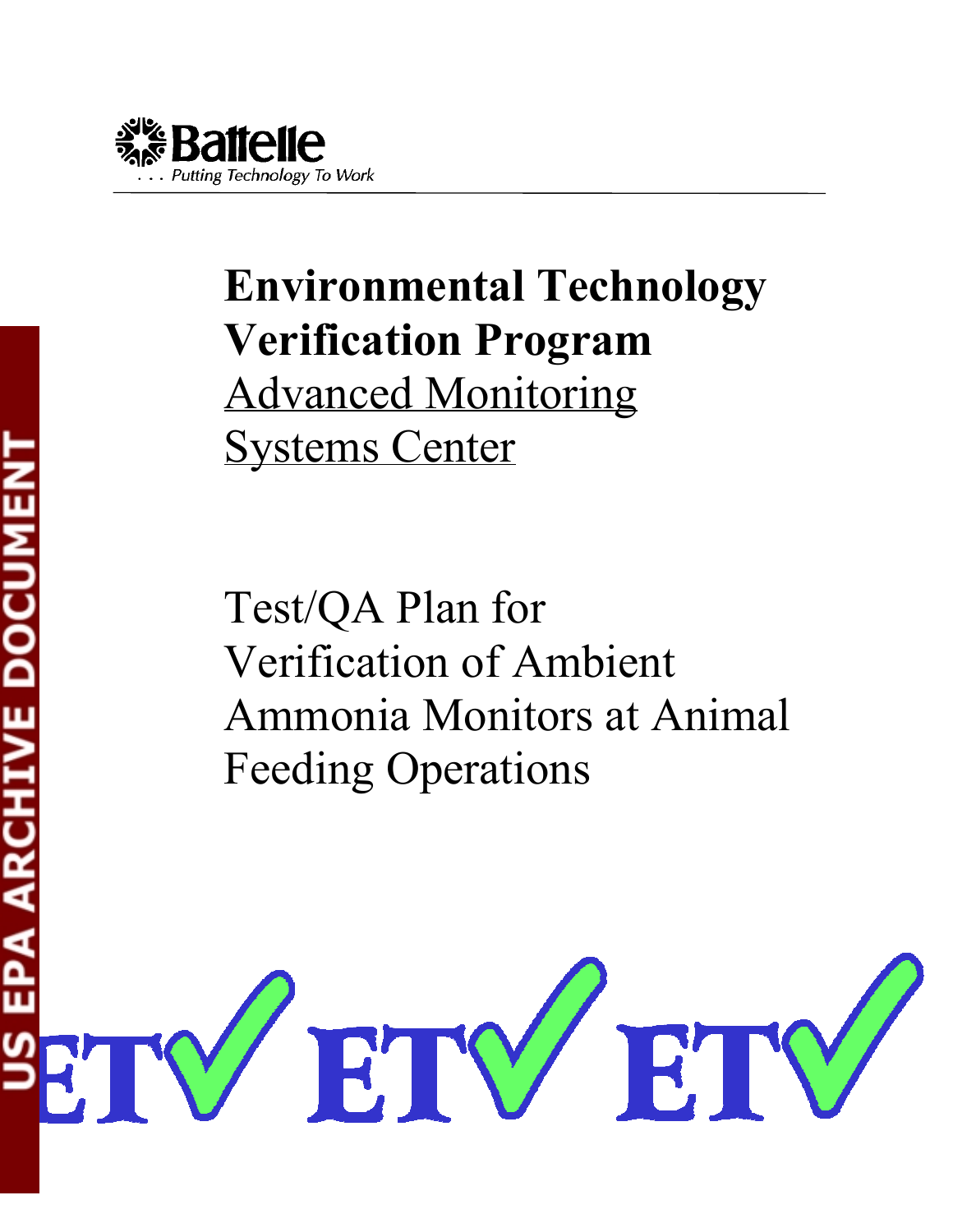## **TEST/QA PLAN**

## **FOR**

## **VERIFICATION OF AMBIENT AMMONIA MONITORS AT ANIMAL FEEDING OPERATIONS**

**September 2, 2003** 

**Prepared by** 

**Battelle 505 King Avenue Columbus, OH 43201-2693**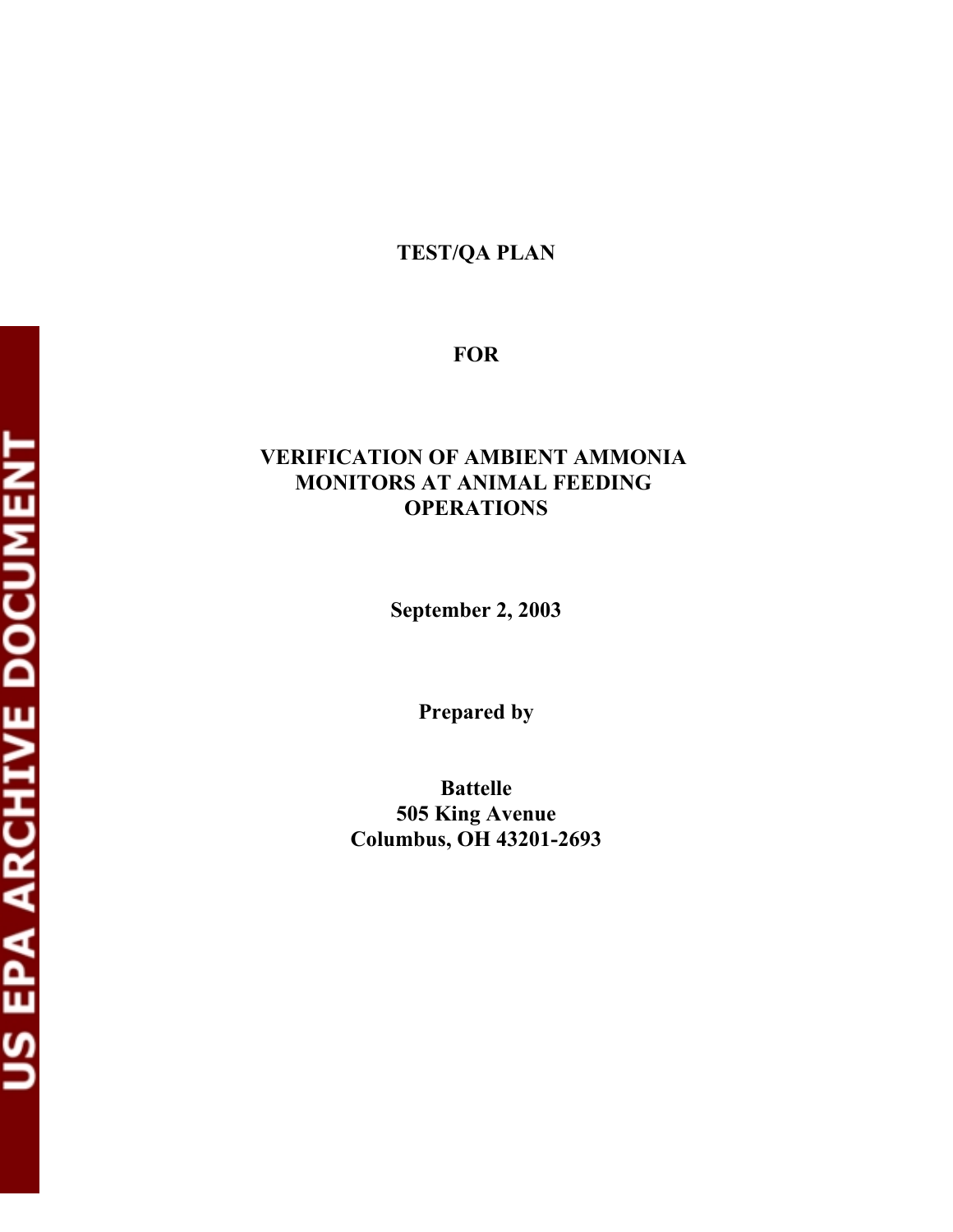## ETV Advanced Monitoring Systems Center

## Test/QA Plan for Verification of Ambient Ammonia Monitors at Animal Feeding Operations

Version: 1.0

September 2, 2003

APPROVAL:

| Name    |  |  |
|---------|--|--|
| Company |  |  |
| Date    |  |  |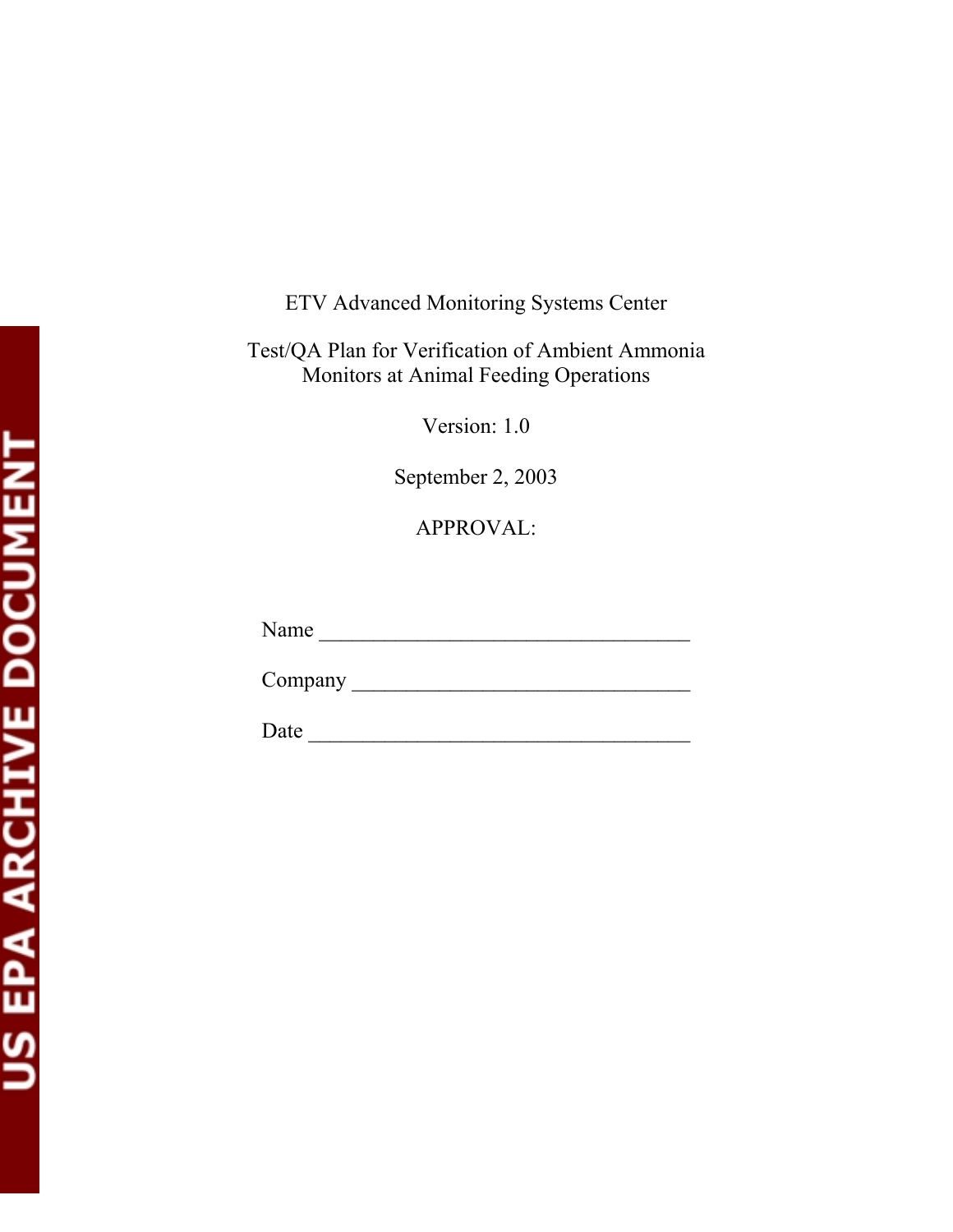#### **DISTRIBUTION LIST**

Mr. Robert Fuerst Vendors: U.S. Environmental Protection Agency HEADS National Exposure Research Joanne Shorter Laboratory Aerodyne Research, Inc. D-205-05 EPA Mailroom 45 Manning Road Research Triangle Park, NC 27711 Billerica, MA 01821-3976

Ms. Elizabeth A. Betz Frank Thibodeau U.S. Environmental Protection Agency Bruker Daltonics, Inc. HEADS National Exposure Research 40 Manning Road Laboratory Billerica, MA 01821 E-205-01 EPA Mailroom Research Triangle Park, NC 27711 Rob Metselaar

Karen Riggs Mechatronics BV Battelle P.O. Box 225 505 King Avenue 1620 AE HOORN

Amy Dindal André Bals, COO Battelle **OMNISENS** SA Columbus, OH 43201 1015 Lausanne

Ken Cowen Battelle Michael E. Webber 505 King Avenue Pranalytica Columbus, OH 43201 1101 Colorado Ave.

Zachary Willenberg Battelle Kurt Webber 505 King Avenue Molecular Analytics

Jerry Hatfield U.S. Department of Agriculture Agricultural Research Service 2150 Pammel Drive Ames, IA 50011-4420

Managing Director Columbus, OH 43201 THE NETHERLANDS

505 King Avenue Parc Scientifique d'Ecublens (Switzerland)

Santa Monica, CA 90401

Columbus, OH 43201 14550 York Rd Ste A Sparks, MD 21152-9307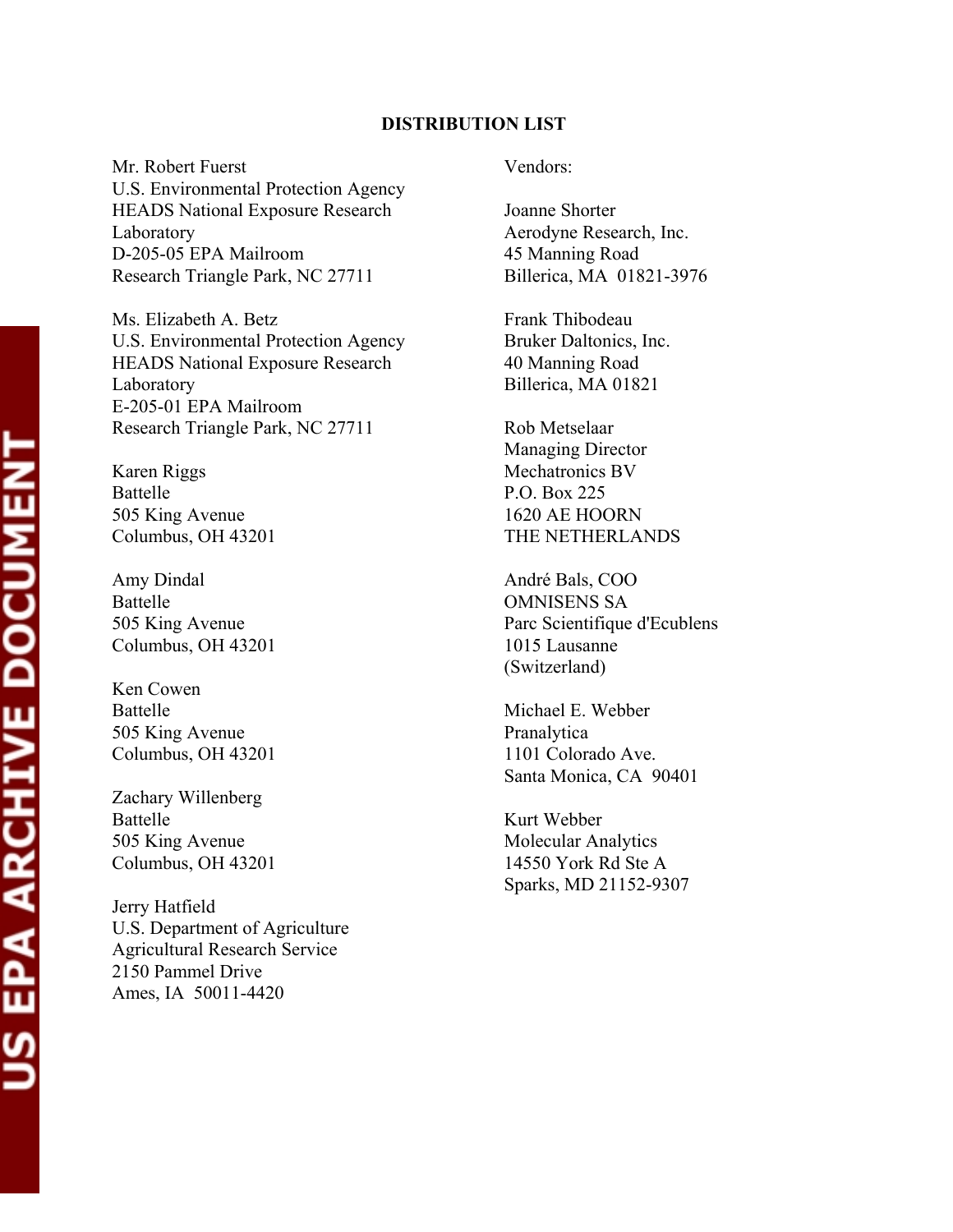## **TABLE OF CONTENTS**

|--|

| 29 |
|----|
|    |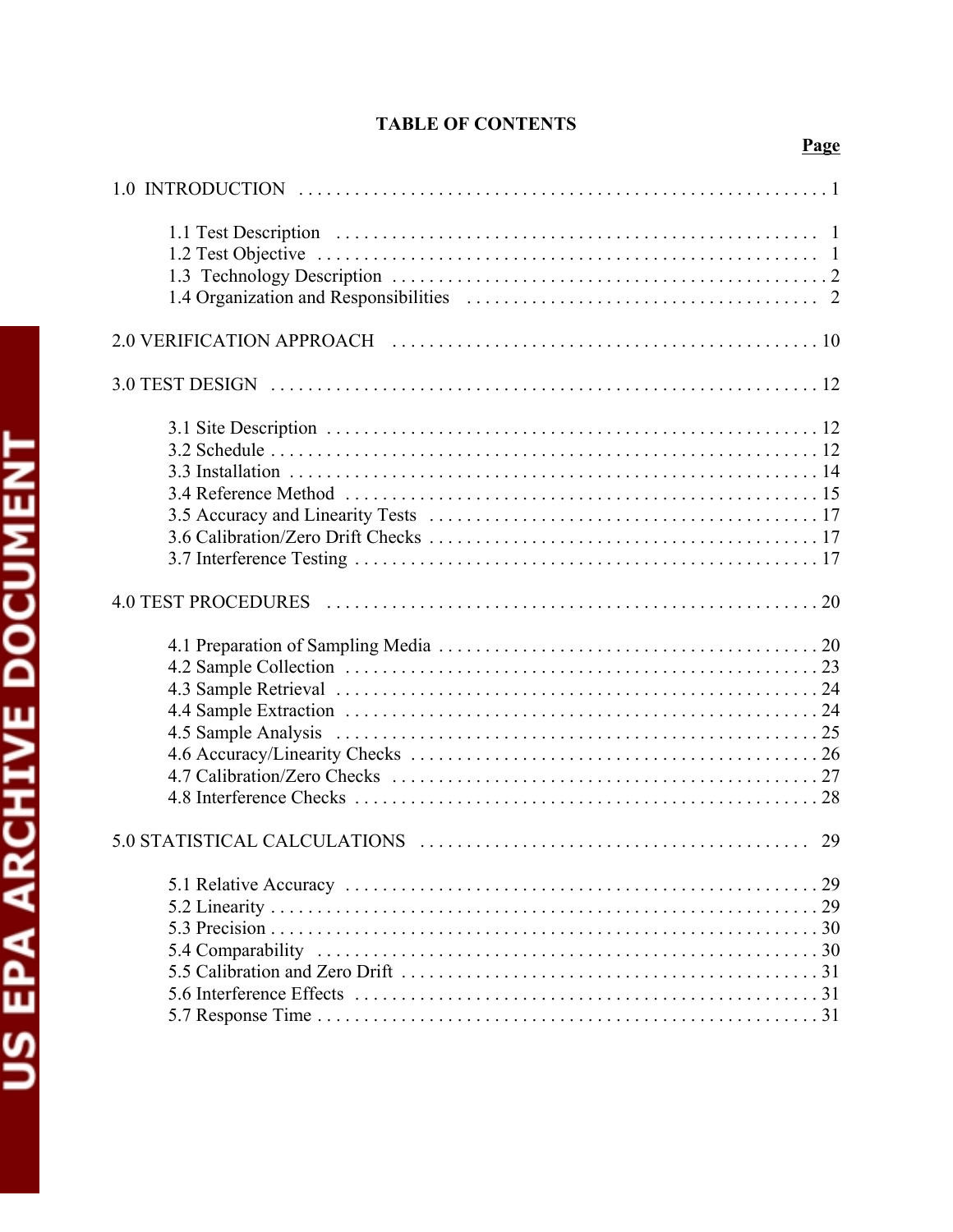## **TABLE OF CONTENTS (Continued)**

## **Tables**

## **Figures**

| Figure 1-1. Organization Chart for the Ammonia Monitor Verification Test 3 |  |
|----------------------------------------------------------------------------|--|
|                                                                            |  |
| Figure 3-2. Illustration of Potential Installation during Testing  15      |  |
| Figure 3-3. Illustration of Reference Method Sampling System  16           |  |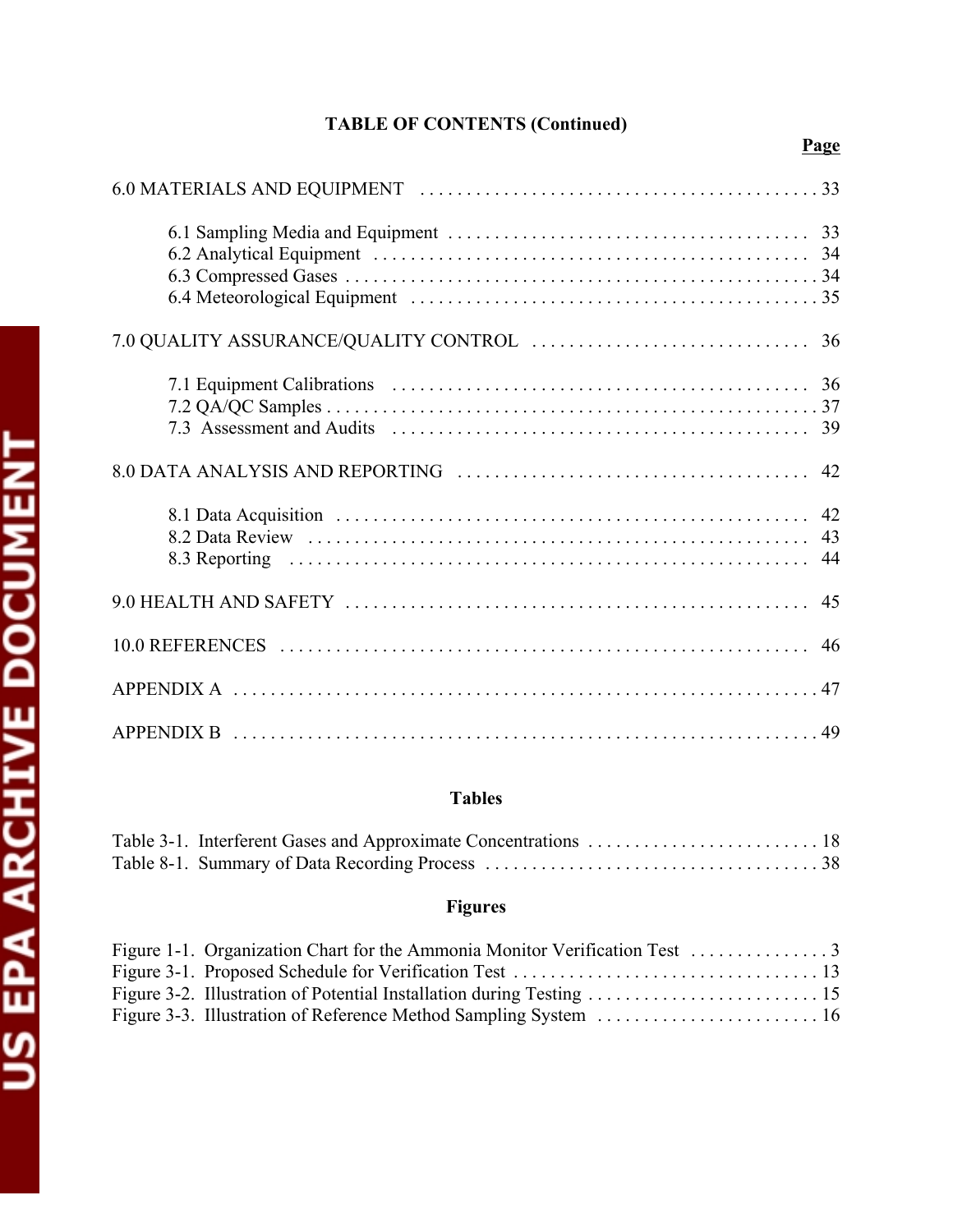#### **1.0 INTRODUCTION**

#### **1.1 Test Description**

This test/quality assurance (QA) plan provides procedures for a verification test of monitors used to measure gaseous ammonia at animal feeding operations (AFO). The verification test will be conducted under the auspices of the U.S. Environmental Protection Agency's (EPA) Environmental Technology Verification (ETV) program. The purpose of ETV is to provide objective and quality assured performance data on environmental technologies, so that users, developers, regulators, and consultants can make informed purchase and application decisions.

The verification test will be performed by Battelle, of Columbus, OH, which is EPA's partner for the ETV Advanced Monitoring Systems (AMS) Center. The scope of the AMS Center covers verification of monitoring methods for contaminants and natural species in air, water, and soil. In performing the verification test, Battelle will follow procedures specified in this test/QA plan, and will comply with quality requirements in the "Quality Management Plan for the ETV Advanced Monitoring Systems Center" (QMP).<sup>(1)</sup>

#### **1.2 Test Objective**

Emissions of atmospheric ammonia have generated considerable interest over the past many years because of the role ammonia plays in nitrogen deposition, atmospheric acid-base chemistry, and aerosol formation. In particular, livestock agriculture is identified as the largest source of atmospheric ammonia in the U.S., and accounts for approximately 70% of emissions in the U.S. $^{(2)}$  As such, there is a need to accurately quantify these emissions. The objective of this verification test is to verify the performance of commercial ammonia monitors under normal operating conditions at two different AFO facilities. The test will also assess various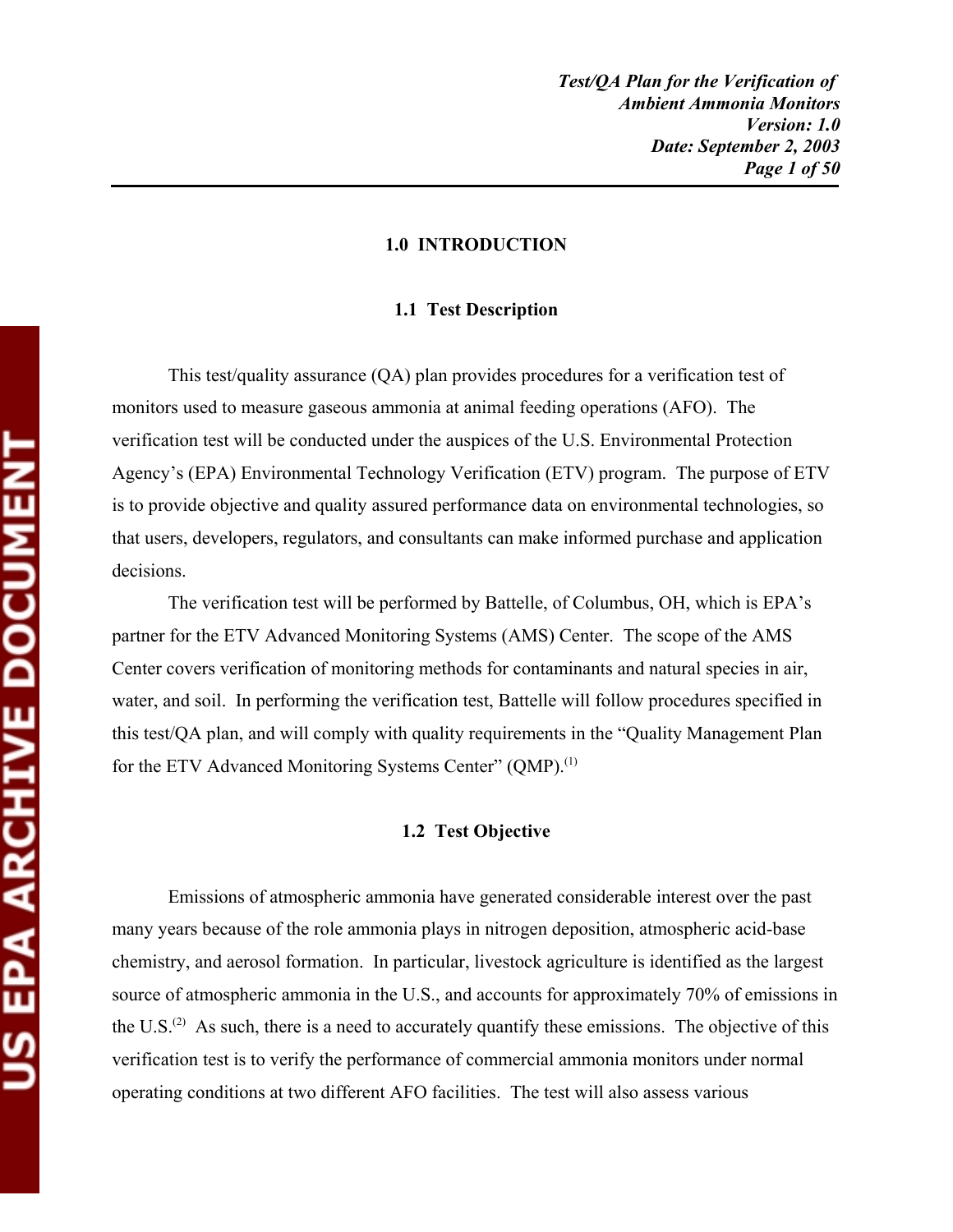performance parameters by supplying the monitors being tested with compressed ammonia gas standards.

#### **1.3 Technology Description**

The monitors to be tested in this verification test include both open-path systems as well as point source monitors. Open-path systems typically have a light source and sensor, or a retro reflector, that are installed at a variable distance from one another (typically 100-200 meters). The light (infrared or ultraviolet) is emitted from the source and passes through the ambient air to the sensor where it is detected (or to the retro reflector where, it is reflected back to a detector positioned with the source). Ammonia that is in the optical path will absorb the light resulting in a decrease in the light intensity that reaches the detector.

Several technologies employ techniques that are classified as point source monitors. These technologies include photoacoustic monitors, ion selective electrodes, tunable diode lasers, chemiluminescent monitors, and others.

In general, each of the monitors to be tested in this verification test are continuous monitors and provide real-time or near real-time measurements of the ammonia concentration.

#### **1.4 Organization and Responsibilities**

The verification test will be performed by Battelle in cooperation with EPA, the vendors who will be having their monitors verified, and the U.S. Department of Agriculture (USDA). The organization chart in Figure 1-1 shows the individuals from Battelle, the vendor companies, EPA, and USDA who will have responsibilities in the verification test. The specific responsibilities of these individuals and organizations are detailed in the following paragraphs.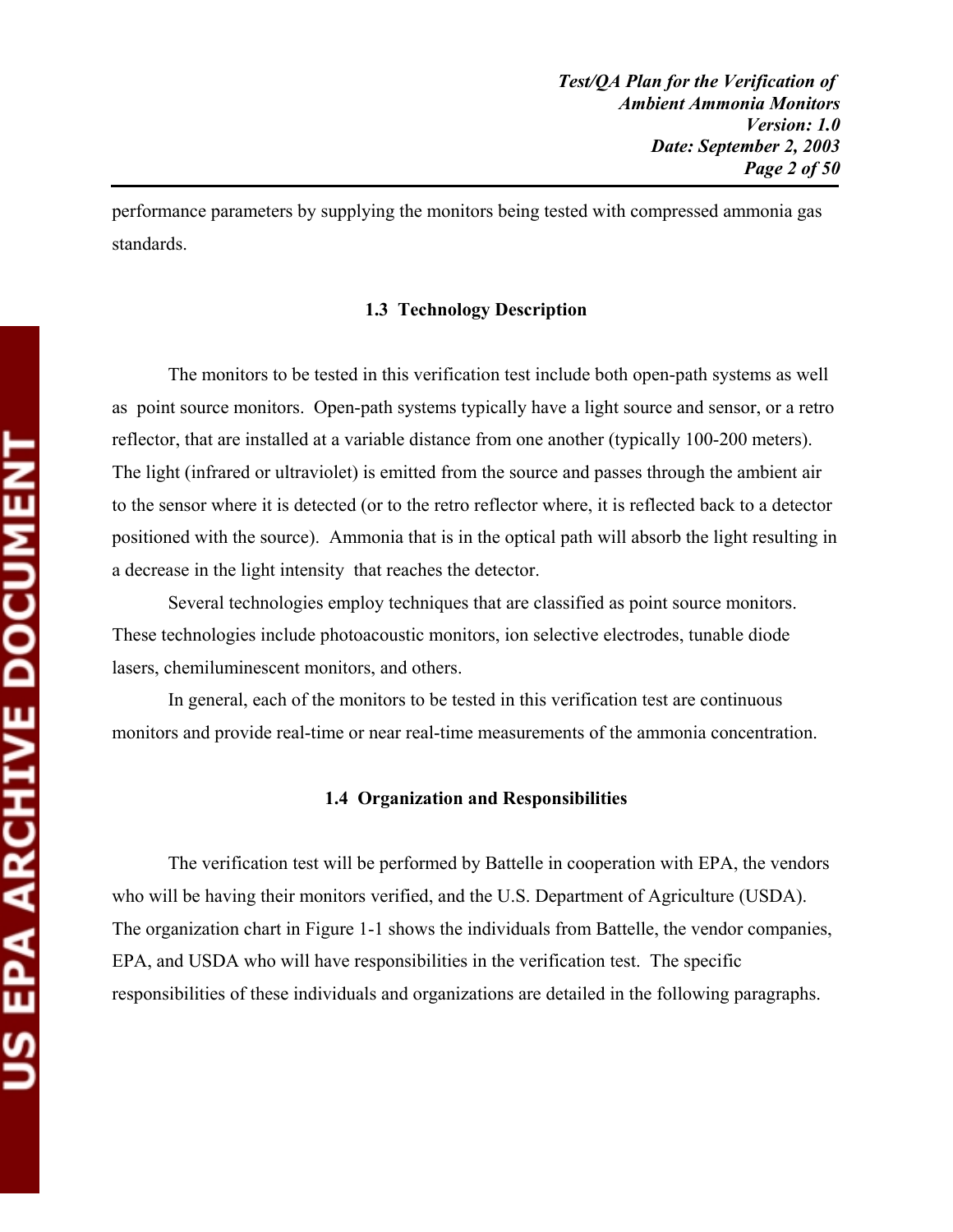*Test/QA Plan for the Verification of Ambient Ammonia Monitors Version: 1.0 Date: September 2, 2003 Page 3 of 50* 



**Figure 1-1. Organizational Chart for the Verification Test of Ambient Ammonia Monitors.**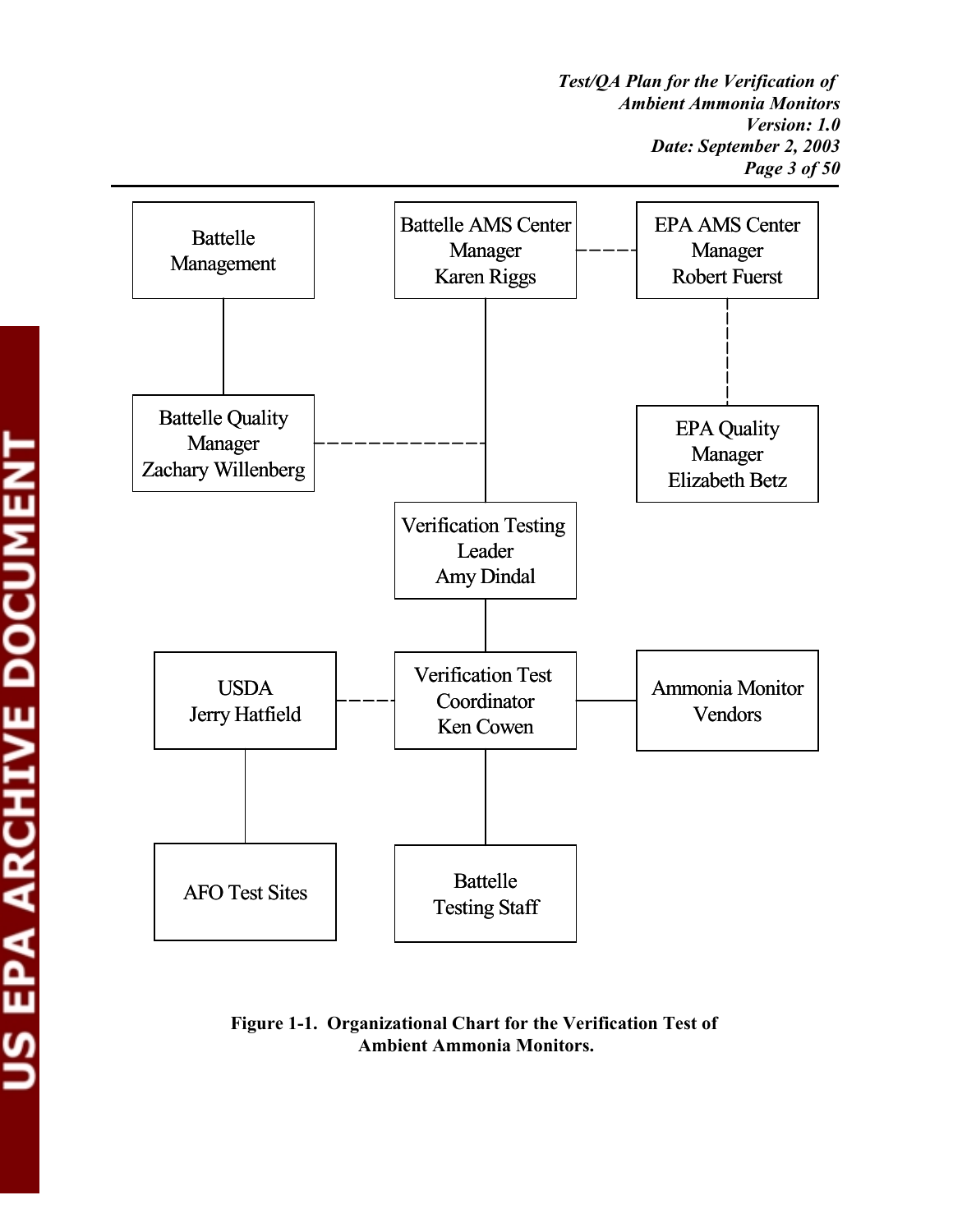#### **1.4.1 Battelle**

Dr. Kenneth Cowen is the AMS Center's Verification Test Coordinator for this test. In this role, Dr. Cowen will have overall responsibility for ensuring that the technical, schedule, and cost goals established for the verification test are met. More specifically, Dr. Cowen will:

- Coordinate Battelle, test site, USDA, and vendor staff to conduct the verification test
- Guide the Battelle/USDA/vendor team in performing the verification test in accordance with this test/QA plan
- Have overall responsibility for ensuring that this test/QA plan is followed
- Prepare the draft test/QA plan, verification reports, and verification statements
- Revise the draft test/QA plan, verification reports, and verification statements in response to reviewers' comments
- Respond to any issues raised in assessment reports and audits, including instituting corrective action as necessary
- Serve as the primary point of contact for vendor representatives
- Coordinate distribution of final test/QA plan, verification reports, and statements
- Establish a budget for the verification test and monitor the effort to ensure that budget is not exceeded
- Ensure that confidentiality of vendor information is maintained.

Ms. Amy Dindal is a Verification Testing Leader for the AMS Center. As such, Ms. Dindal will provide technical guidance and oversee the various stages of verification testing. She will:

- Support Dr. Cowen in preparing the test/QA plan and organizing the testing
- Review the draft test/QA plan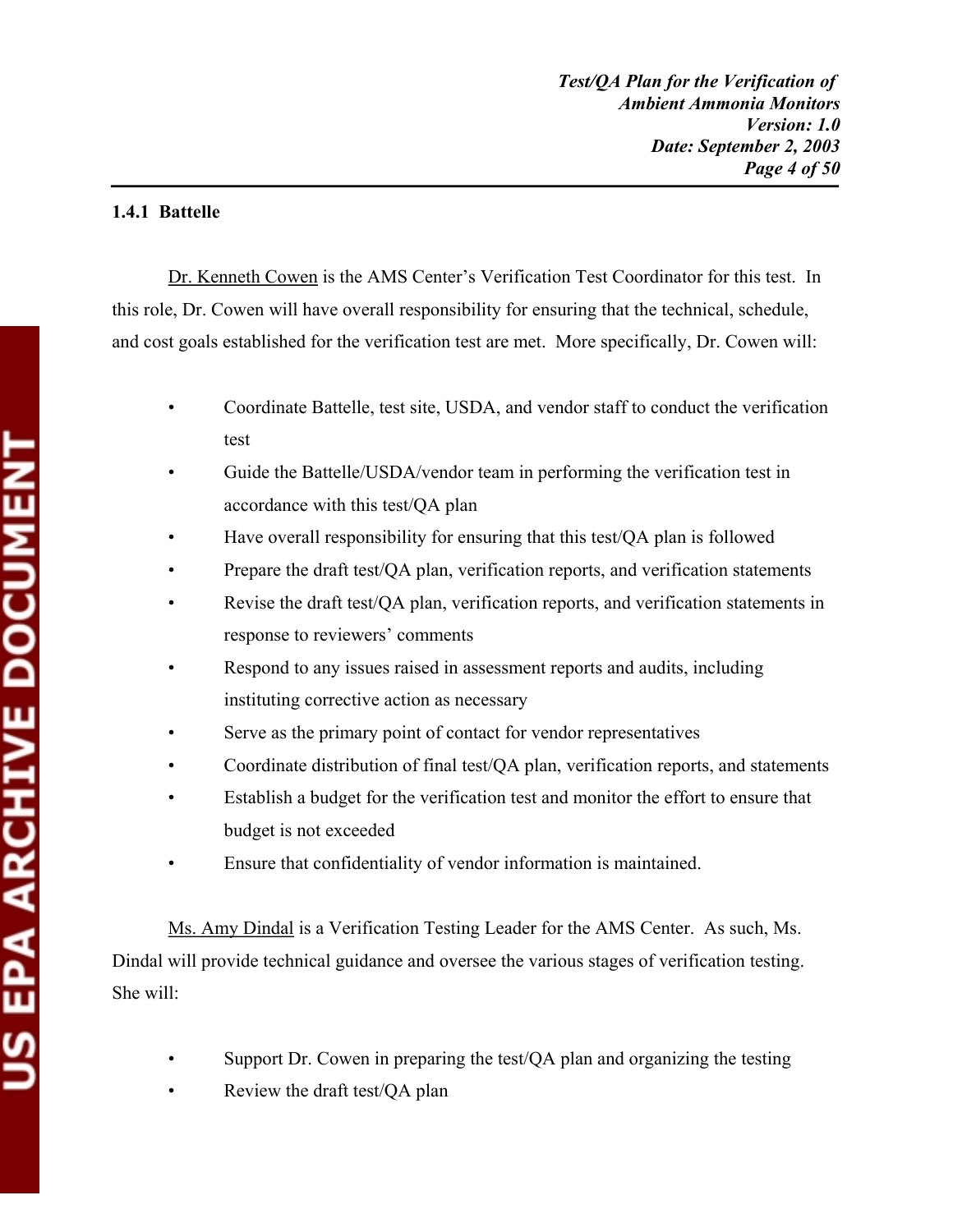• Review the draft verification reports and statements.

Ms. Karen Riggs is Battelle's AMS Center manager. As such, Ms. Riggs will:

- Review the draft test/QA plan
- Review the draft verification reports and statements
- Ensure that necessary Battelle resources, including staff and facilities, are committed to the verification test
- Ensure that vendor confidentiality is maintained
- Support Dr. Cowen in responding to any issues raised in assessment reports and audits
- Maintain communication with EPA's technical and quality managers
- Facilitate a stop work order if Battelle or EPA QA staff discovers adverse findings.

Mr. Zachary Willenberg is Battelle's Quality Manager for the AMS Center. As such, Mr. Willenberg will:

- Review the draft test/QA plan
- Conduct a technical systems audit once during the verification test
- Review results of performance evaluation audit(s) specified in this test/QA plan
- Audit at least 10% of the verification data
- Prepare and distribute an assessment report for each audit
- Verify implementation of any necessary corrective action
- Issue a stop work order if internal audits indicate that data quality is being compromised; notify Battelle's AMS Center Manager if such an order is issued
- Provide a summary of the QA/QC activities and results for the verification reports
- Review the draft verification reports and statements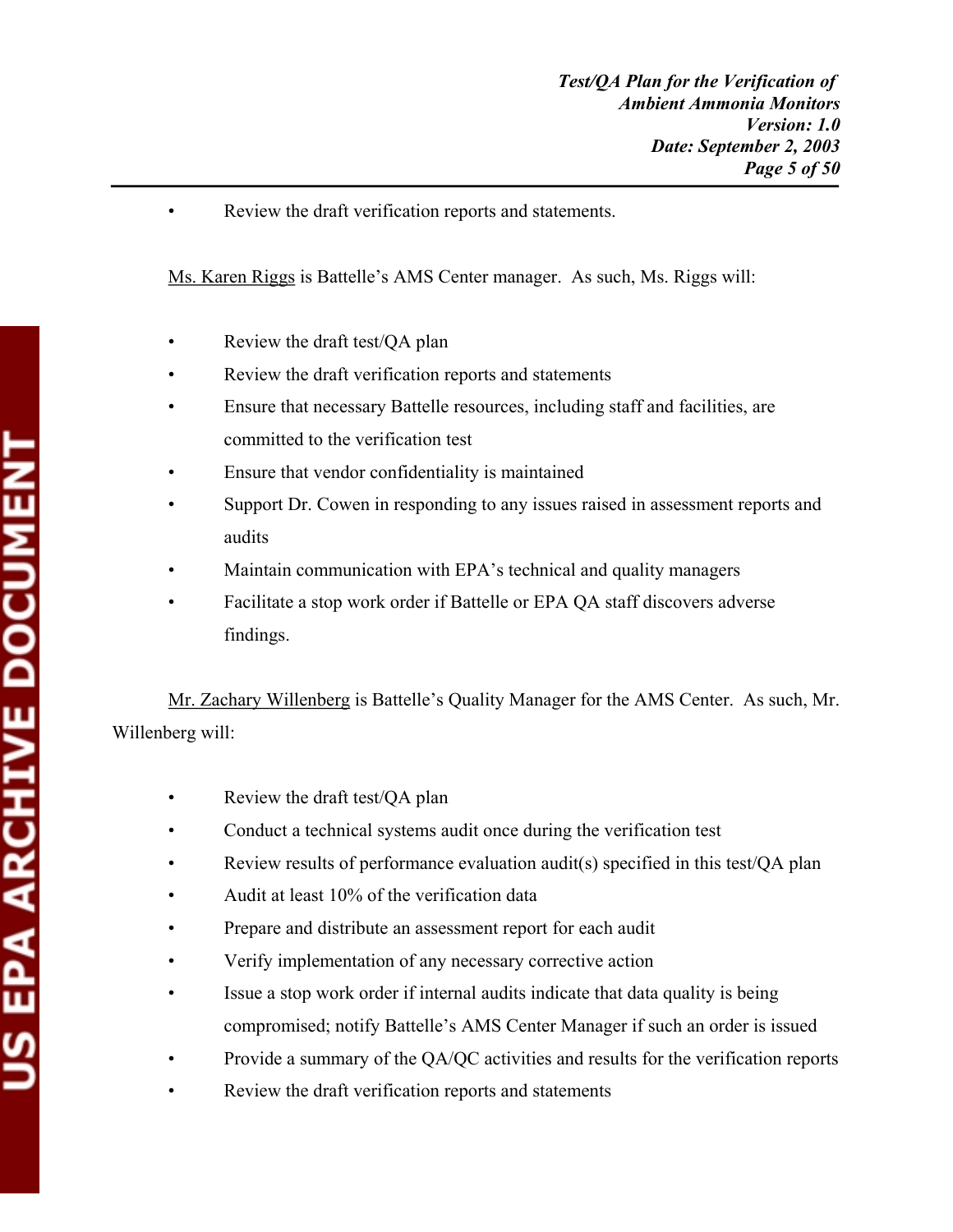Ensure that all quality procedures specified in this test/QA plan and in the  $QMP^{(1)}$ are followed.

Battelle testing staff will support Dr. Cowen in planning and conducting the verification test. These staff will:

- Assist in planning for the test, and making arrangements for the installation of the monitors
- Assist vendors and test site staff as needed during the monitor installation and verification testing
- Assure that test procedures and data acquisition are conducted according to this test/QA plan
- Contribute to the planning of statistical treatment of the ammonia monitor data as needed
- Perform statistical calculations specified in this test/QA plan on the ammonia monitor data as needed
- Provide results of statistical calculations and associated discussion for the verification reports as needed
- Support Dr. Cowen in responding to any issues raised in assessment reports and audits related to statistics and data reduction as needed.

## **1.4.2 Vendors**

Vendor representatives will:

- Review the draft test/QA plan
- Approve the final test/QA plan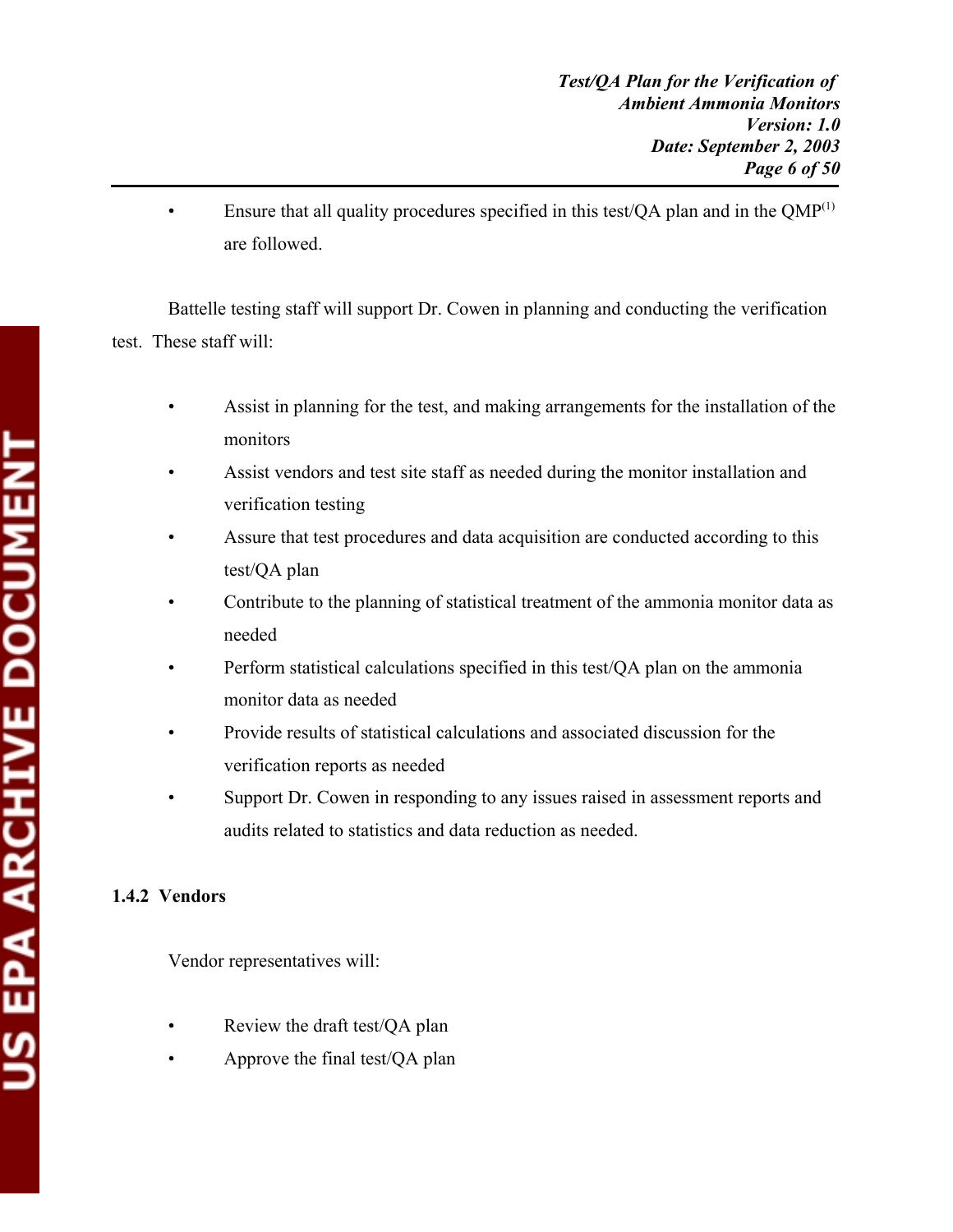- Provide one ammonia monitor and the associated supplies for the duration of the verification test
- Commit or train a technical person to operate, maintain, and repair the ammonia monitor throughout the verification test
- Provide to Battelle staff the data from their monitor as requested by Battelle
- Review their respective draft verification report and verification statement.

## **1.4.3 EPA**

EPA's responsibilities in the AMS Center are based on the requirements stated in the "Environmental Technology Verification Program Quality Management Plan" (ETV QMP).<sup>(3)</sup> The roles of specific EPA staff under the ETV QMP are as follows:

Ms. Elizabeth Betz is EPA's AMS Center Quality Manager. For the verification test, Ms. Betz will:

- Review the draft test/OA plan
- Perform, at her option, one external technical systems audit during the verification test
- Notify the EPA AMS Center Manager to facilitate a stop work order if an external audit indicates that data quality is being compromised
- Prepare and distribute an assessment report summarizing the results of the external audit, if one is performed
- Review the draft verification reports and statements.

Mr. Robert Fuerst is EPA's AMS Center Manager. As such, Mr. Fuerst will:

Review the draft test/QA plan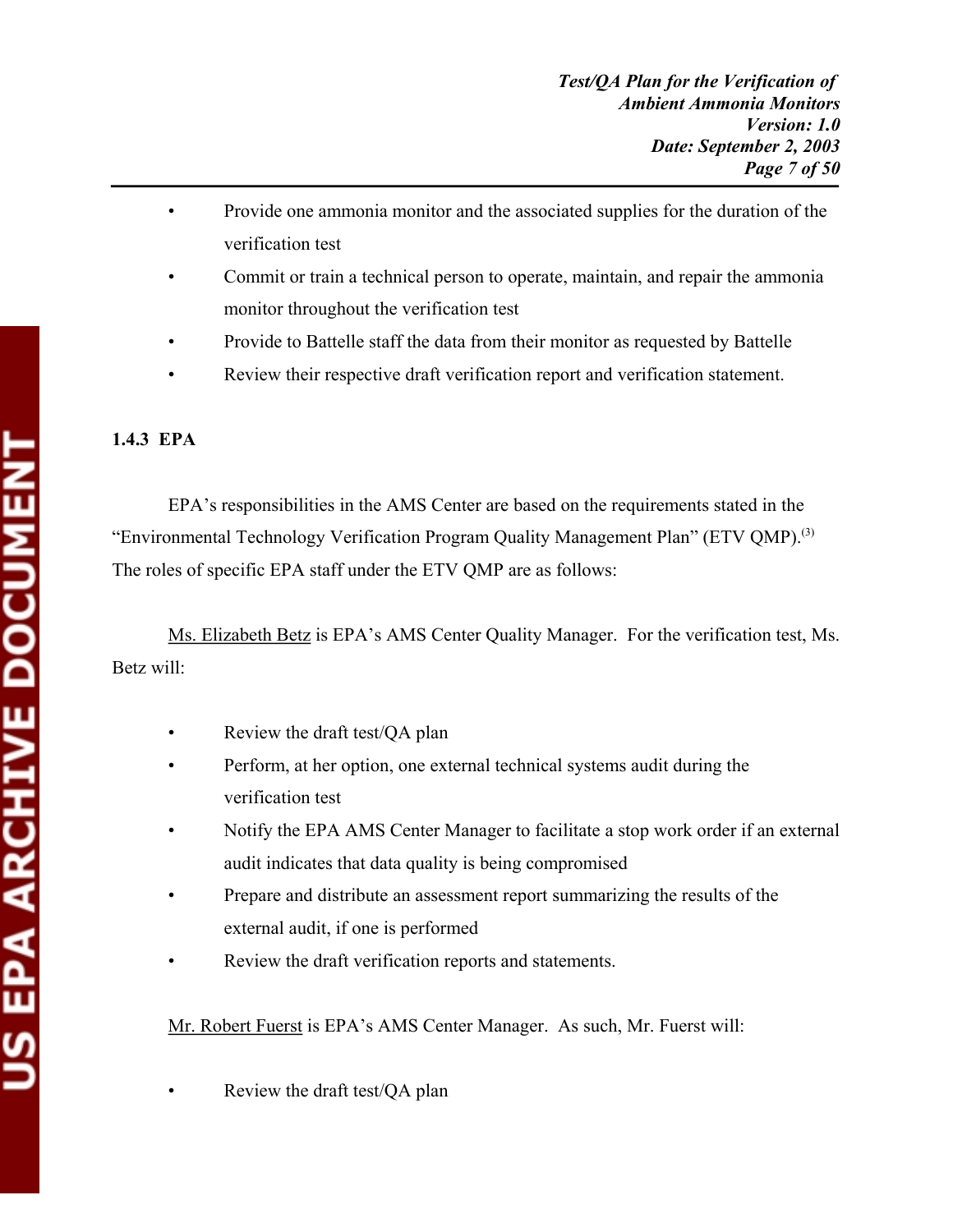- Approve the final test/QA plan
- Notify the Battelle AMS Center Manager to facilitate a stop work order if the external audit indicates that data quality is being compromised
- Review the draft verification reports and statements
- Oversee the EPA review process on the verification reports and statements
- Coordinate the submission of verification reports and statements for final EPA approval.

## **1.4.4 USDA**

This verification test will be conducted in collaboration with the USDA, who will provide co-funding for this test as well as in-kind support. The responsibilities of USDA are:

- Assist Battelle with the coordination of the AFO test sites for the purposes of ETV testing
- Assist Battelle with the coordination of the installation of vendors' equipment at the AFO test sites
- Contribute to the development of the draft test/QA plan
- Review the draft test/QA plan
- Provide on-site and laboratory staff to assist during testing
- Provide laboratory facilities for preparation of sampling media, and analysis of collected samples
- Conduct analysis of reference samples
- Provide all raw and final field and laboratory data to Battelle
- Assist in the operation of the vendor's monitors as needed
- Review draft verification reports and statements.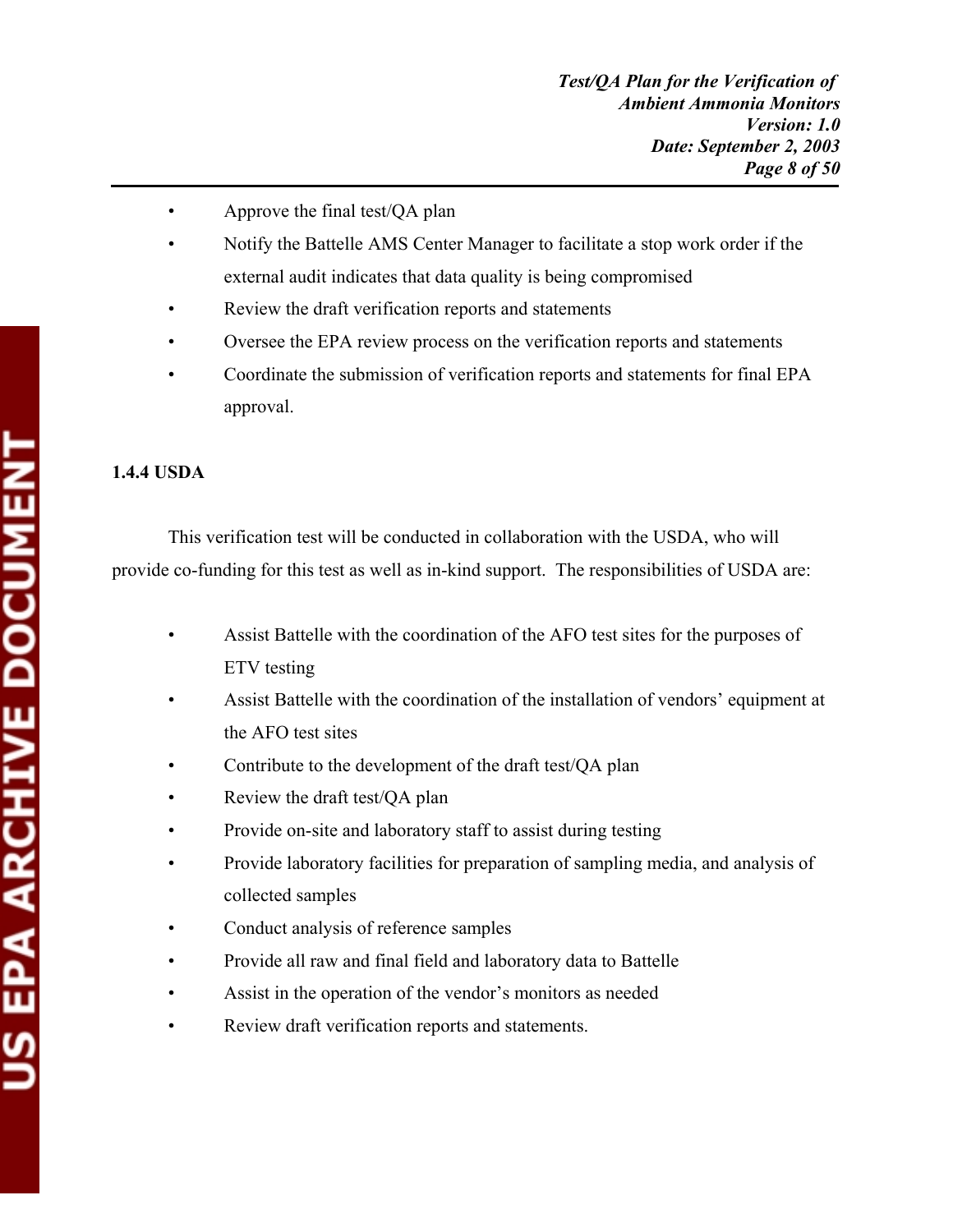#### **1.4.5 AFO Test Sites**

This test will be conducted at two different AFO test sites. The responsibilities of these sites are:

- Provide access to the sites during testing for Battelle, USDA, EPA, and vendor representatives
- Provide adequate space for installation and testing activities.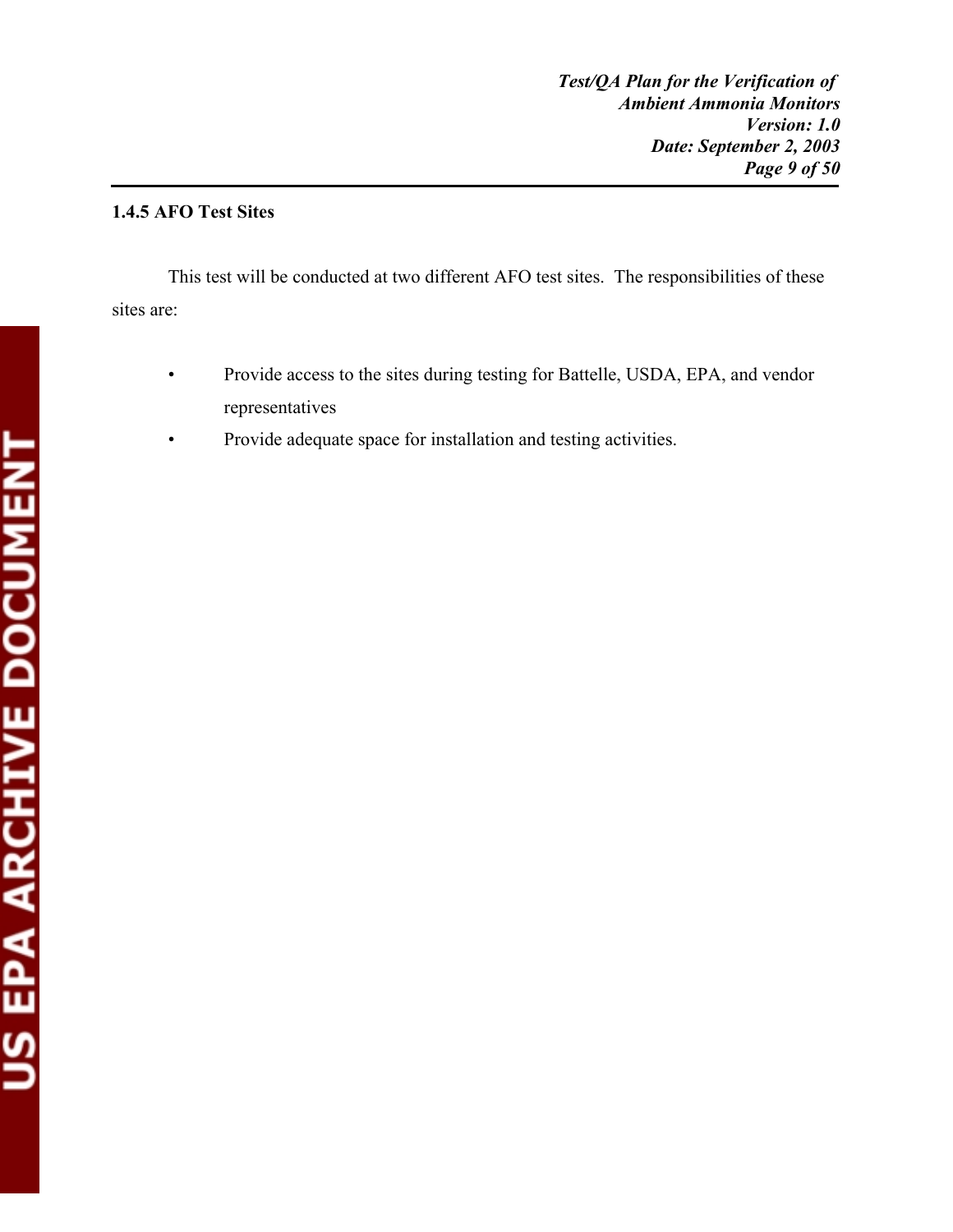#### **2.0 VERIFICATION APPROACH**

The overall objective of the verification test described in this plan is to provide quantitative verification of the performance of ambient ammonia monitors in realistic test conditions under continuous operation at two animal feeding operation facilities. The performance parameters that are addressed by this test/QA plan include:

- **Accuracy**
- **Linearity**
- **Precision**
- Comparability
- Interference effects
- Calibration drift
- Zero drift
- Response time
- Ease of use
- Data completeness.

Accuracy and linearity will be assessed for the monitors being verified by determining the degree of agreement with compressed gas standards. Precision will be assessed in terms of the repeatability of the ammonia measurements when supplied with ammonia gas standards. Comparability will be assessed by comparisons with a ammonia measurements using a reference method. Interference effects will be assessed by challenging the monitors being tested with compressed gas standards of various chemical species commonly emitted at AFOs. Calibration drift, and zero drift will be assessed by supplying the monitors being tested with commercial compressed gas standards of ammonia and zero gas, respectively. Response time will be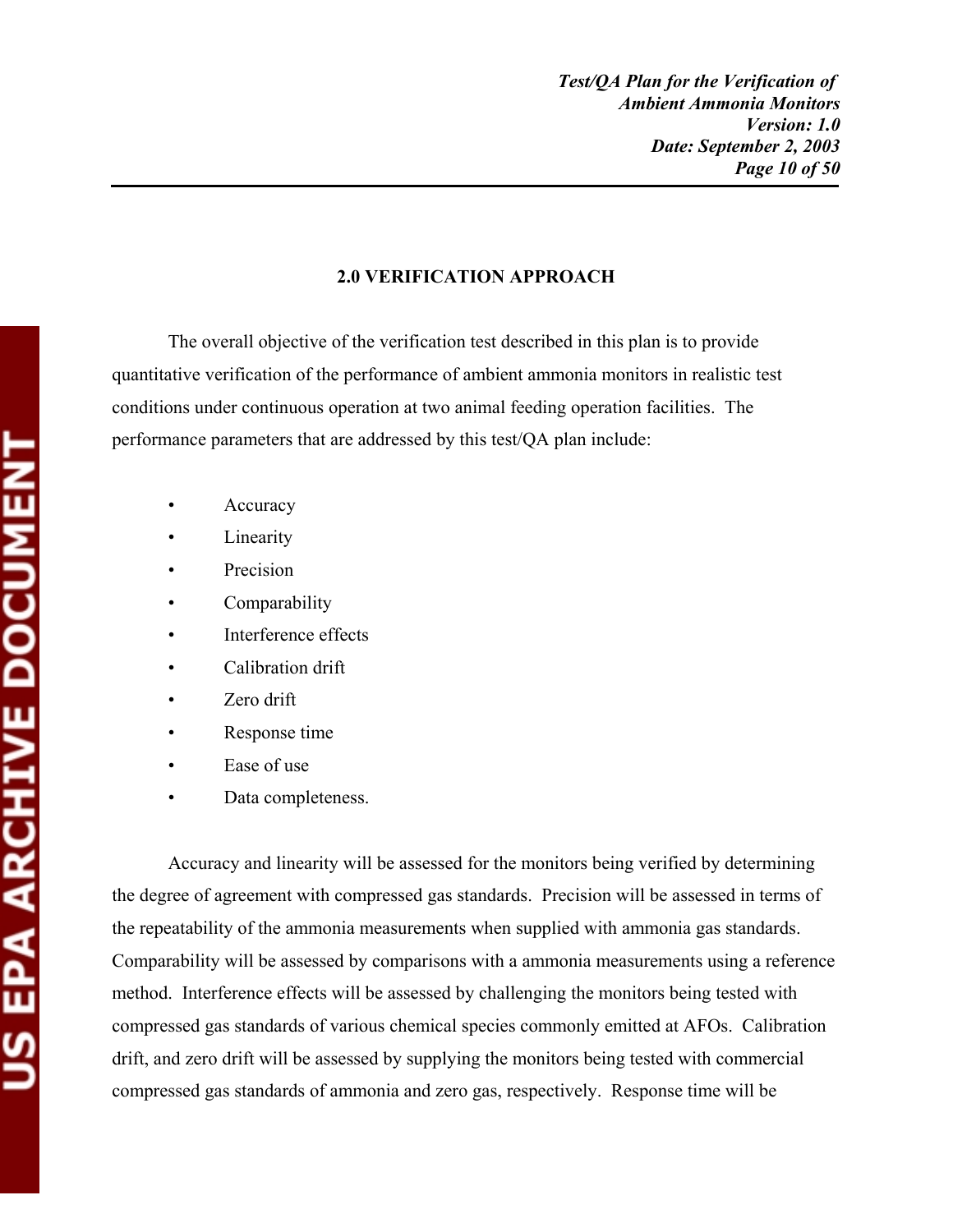assessed by monitoring the time required to reach a stable reading when the monitors are supplied with compressed gas standards.

This verification test will be conducted concurrently for all of the monitors being verified, and will occur in two phases. The two phases will be conducted at separate animal feeding operations and will last approximately four weeks each. It is expected that the ammonia concentration will show considerable temporal variations during each phase of testing and that the average concentrations measured during the two phases will be substantially different. The performance of the monitors over those two periods will be assessed and reported. The amount of time each monitor is operational and any maintenance activities performed over the verification test periods will be recorded and reported, to help assess data completeness. Observations about the operation of the monitors will be made by the USDA and Battelle staff conducting the test, and will be used to assess the ease of use of each monitor being tested. Additionally, siting and installation requirements will be reported for each of the monitors.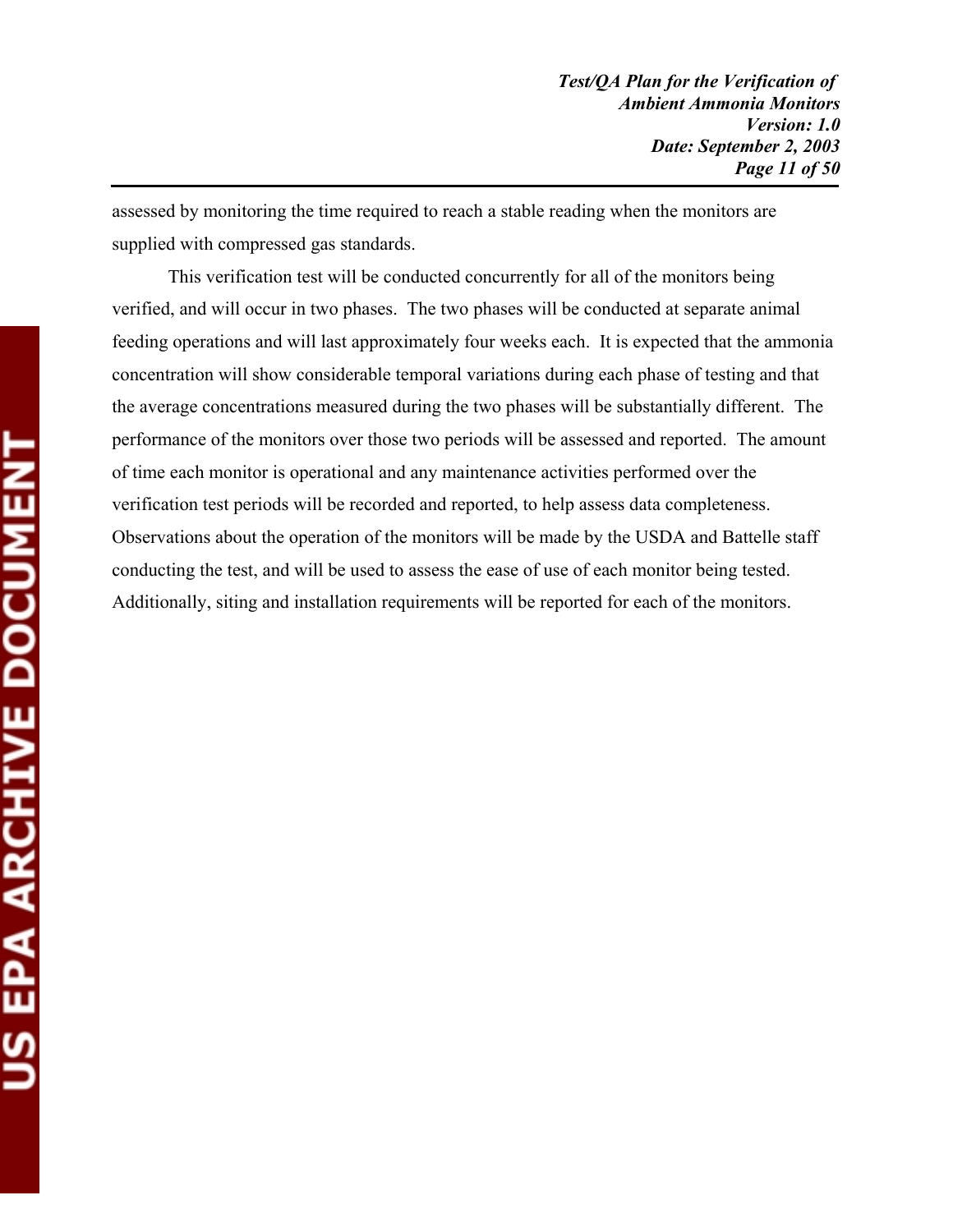#### **3.0 TEST DESIGN**

**3.1 Site Description**

#### **[to be provided by USDA after clearance from AFOs]**

#### **3.2 Schedule**

The verification test will be conducted in two phases. The first phase of testing will be conducted at a hog farm in Ames, Iowa, from approximately September 8 to October 3, 2003. The second phase of testing will be at a cattle farm in Bushland, Texas, from approximately October 13 to November 7, 2003. Prior to the beginning of each phase, there will be a shakedown period during which the vendors will install their monitors, ensure proper operation, and train Battelle/USDA staff on the routine operation of their monitors.

During each phase, two periods of intensive sampling will be conducted to collect reference samples using annular denuder technology as described in Section 3.4. The two intensive periods will be during the first and last weeks of each phase. The reference sampling will be conducted on a five sample per day schedule on each week day (i.e., Monday - Friday) during those weeks. Also during the first week of each phase, the monitors will be supplied with compressed gases to assess accuracy and linearity. The compressed gases will used to assess calibration drift and zero drift of the monitors. The calibration checks will be done on Monday, Wednesday, and Friday of the first and last weeks during the two test phases. During week two of the second phase of testing, the monitors will be supplied with compressed gas standards containing different interferent species. Figure 3-1 shows the proposed schedule for the testing activities for this verification test.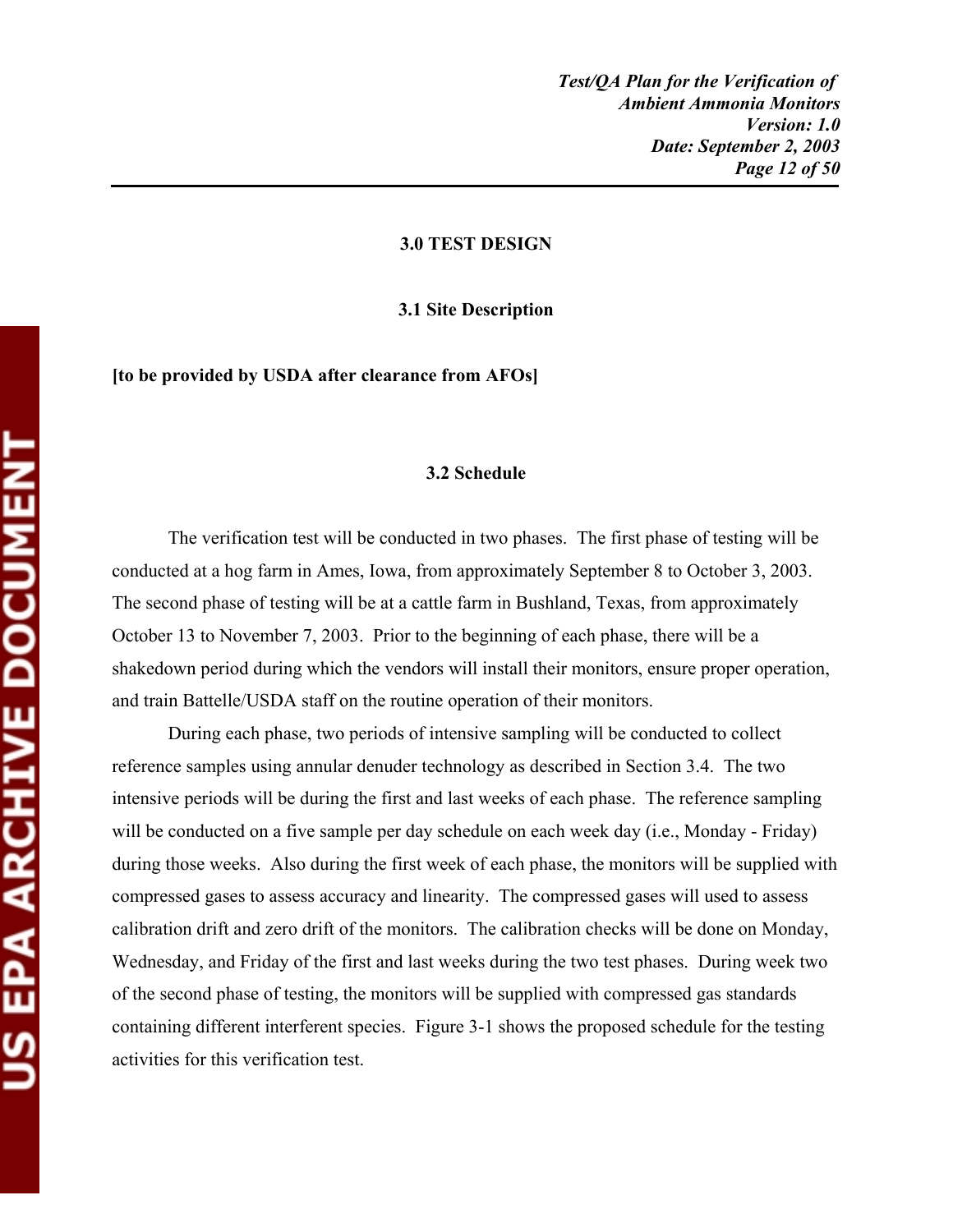US EPA ARCHIVE DOCUMENT



*Test/QA Plan for the Verification of Ambient Ammonia Monitors Version: 1.0 Date: September 2, 2003 Page 13 of 50*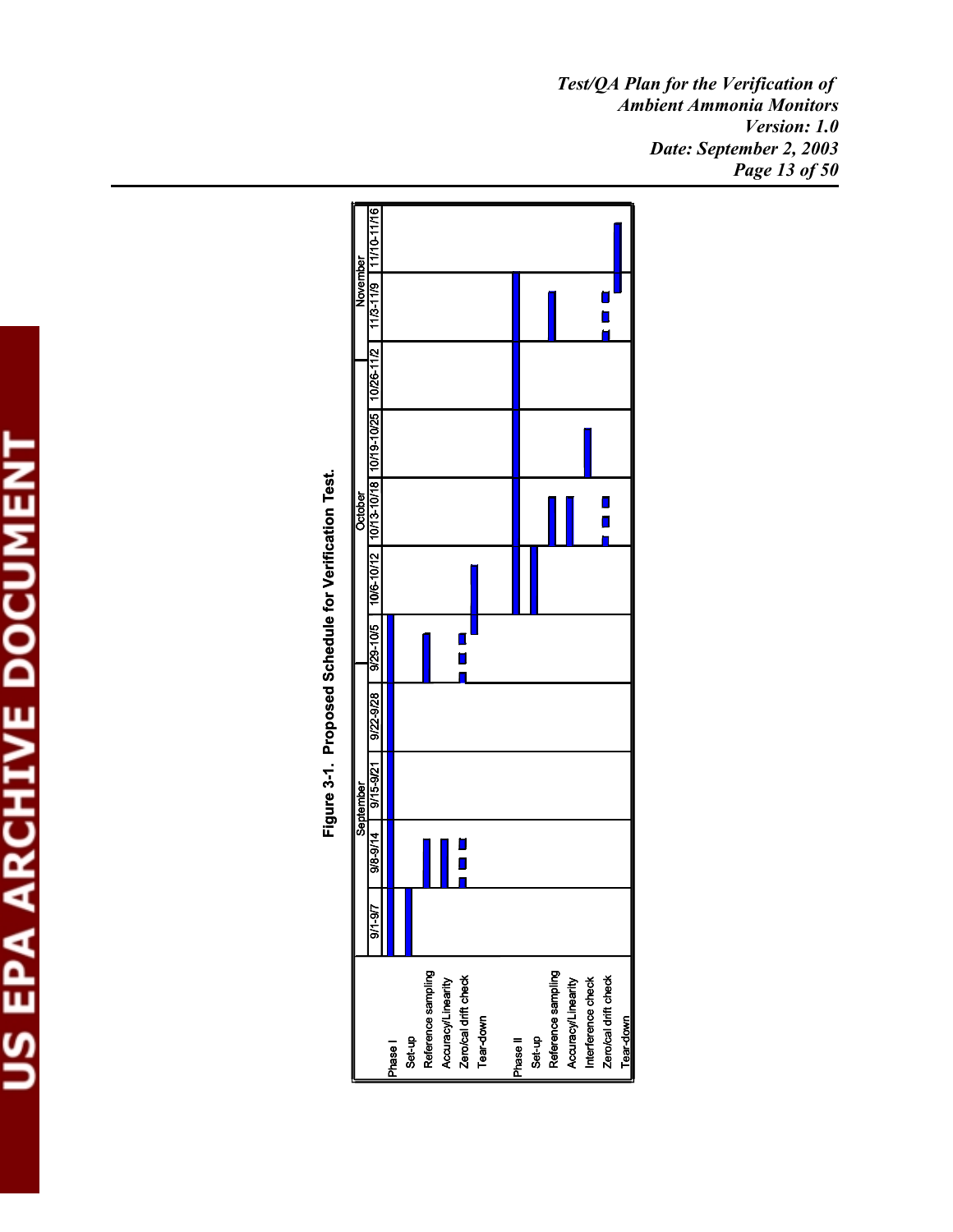*Test/QA Plan for the Verification of Ambient Ammonia Monitors Version: 1.0 Date: September 2, 2003 Page 14 of 50* 

#### **3.3 Installation**

Each of the monitors being tested should be installed by the vendor with some means of supplying or sampling compressed gas standards (i.e., ammonia, zero gas) for the accuracy, linearity, and interference tests as well as the calibration and zero drift checks. During each phase the monitors being verified will be located within the fenceline of the AFO, and in the predominantly downwind direction from the primary ammonia source. Monitors employing open path techniques will be situated such that the optical path is perpendicular to the prevailing wind direction. These monitors will be installed such that all the optical paths are parallel to one another, and to the extent possible, with the same pathlength (or multiple thereof). Monitors employing point source measurements will be collocated with one another to the extent possible. These point source monitors will also be positioned such that they are along the pathlength of any open-path monitors being verified but offset from the optical path such that they do not interfere with the transmittance of reflectance of the light from the open-path monitors. Figure 3-2 illustrates an example of the potential arrangement of the monitors being tested and the reference method samplers.

In this figure, the x's represent potential locations where ammonia samples will be collected according to a reference method. As described below, simultaneous collection of several reference samples will be made at several points along the pathlength of the open-path technologies, with at least one sample collected at the location of the point source measurements. These reference samples will be used for establishing the accuracy of the ammonia monitors.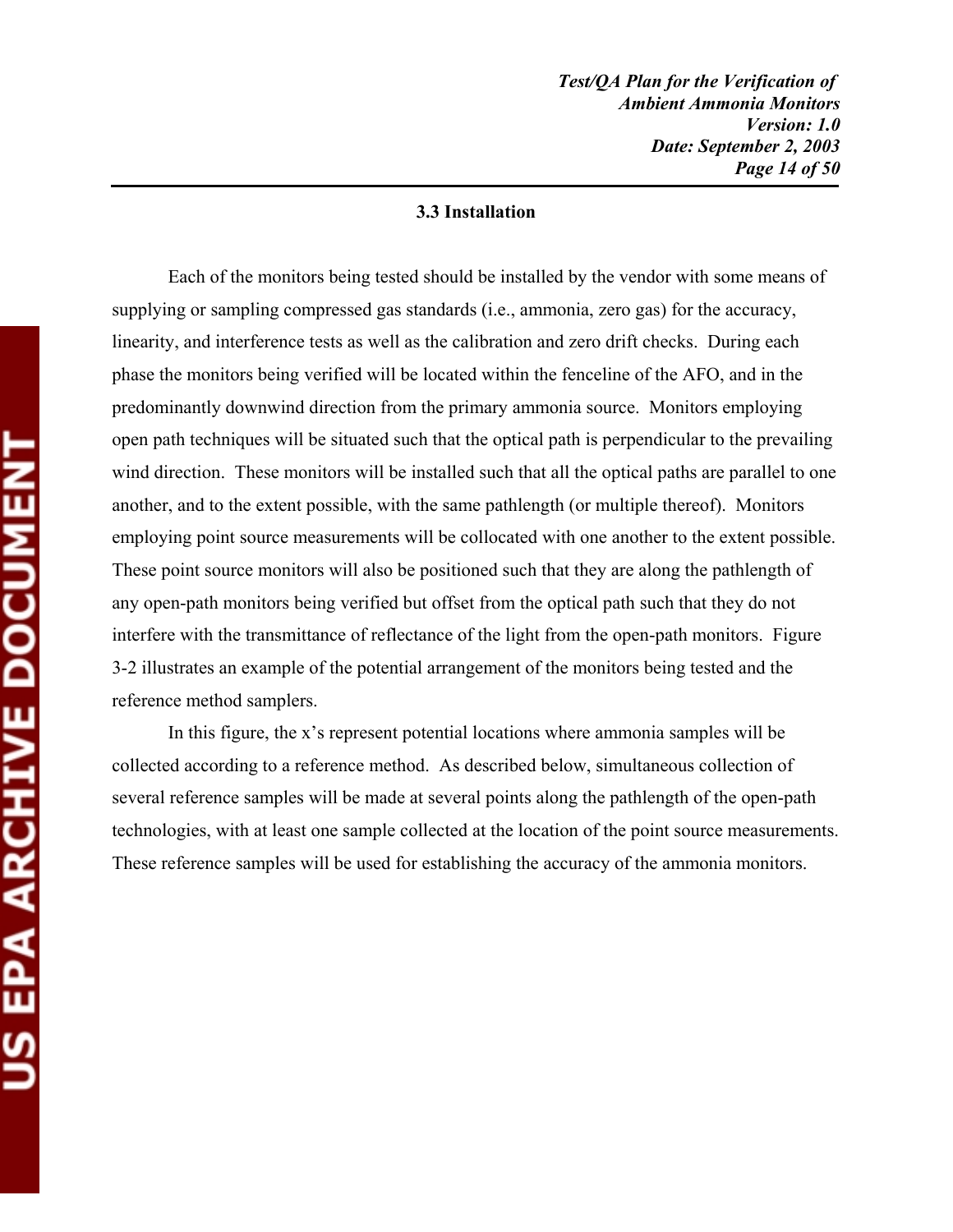*Test/QA Plan for the Verification of Ambient Ammonia Monitors Version: 1.0 Date: September 2, 2003 Page 15 of 50* 



**Figure 3-2. Illustration of potential installation during testing.** 

#### **3.4 Reference Method**

Reference samples will be collected using citric acid coated denuder sampling trains (see Figure 3-3). The method that will be used is based on the EPA Compendium Method IO-4.2 Determination of Reactive Acidic and Basic Gases and Acidity of Fine Particles ( $\leq 2.5 \text{ }\mu\text{m}$ )<sup>(4)</sup>, with some modifications to the method as described below. For this test, ambient air will first be drawn through an impactor at a nominal rate of 10 liters per minute (lpm) to remove particulate matter with aerodynamic diameters greater than 2.5  $\mu$ m. The air will then pass through the citric acid coated denuder to remove gaseous ammonia. A single Teflon filter will be used to collect the particulate matter that passes through the denuder.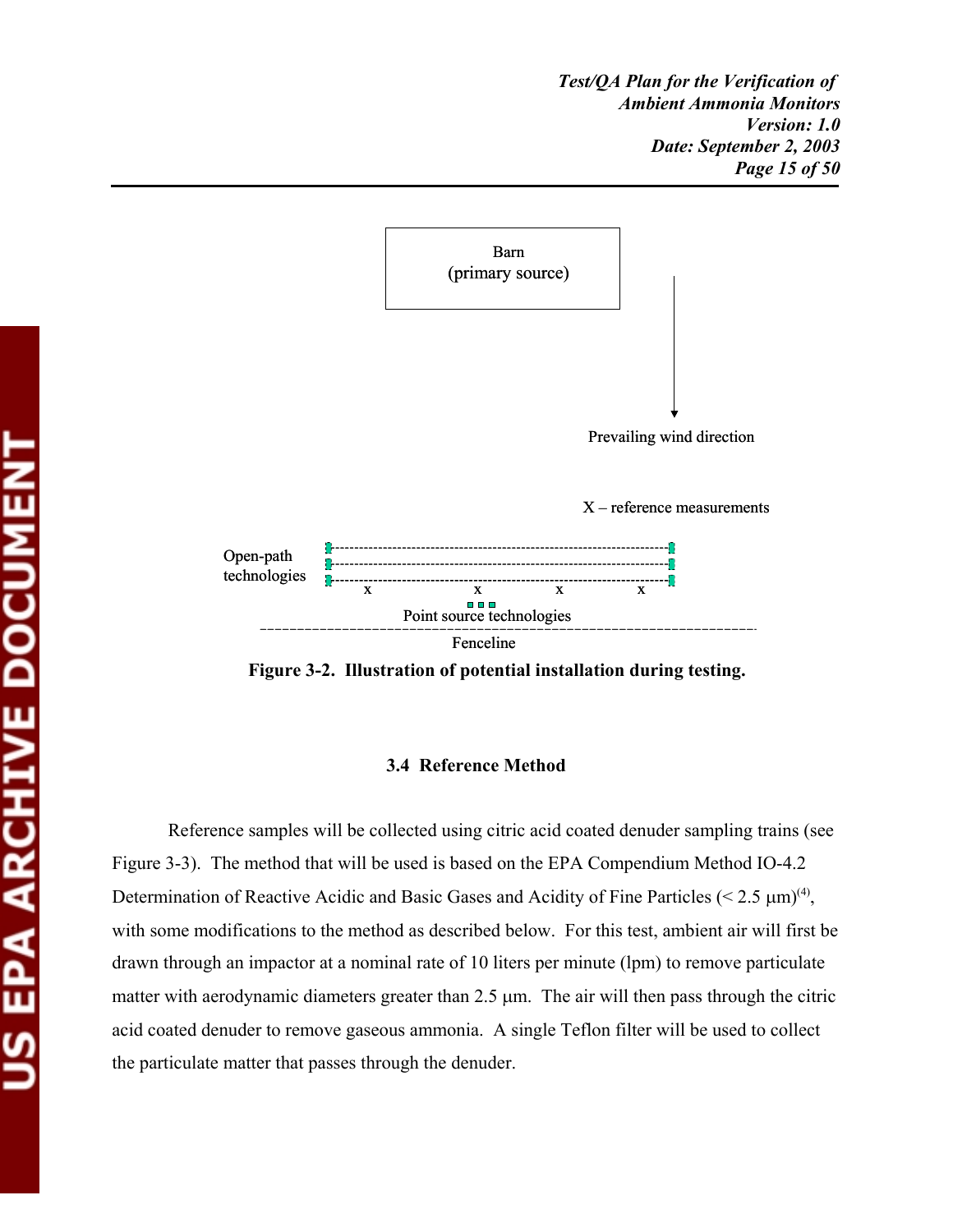*Test/QA Plan for the Verification of Ambient Ammonia Monitors Version: 1.0 Date: September 2, 2003 Page 16 of 50* 



**Figure 3-3. Illustration of Reference Method Sampling cartridge.** 

For this verification test, reference samples will be collected during the first and last week of testing during each phase. In order to capture diurnal variations in ammonia concentrations sampling is expected to be conducted on approximately the following schedule: 8:00 a.m. to 12:00 p.m., 12:00 p.m. to 2:00 p.m., 2:00 p.m. to 4:00 p.m., 4:00 p.m. to 8:00 p.m., and 8:00 p.m. to 8:00 a.m., such that 5 sets of samples are collected in each 24-hour period. The short term (2-hour and 4-hour) sampling is expected to capture the peaks in ammonia concentrations, whereas the 12-hour sampling will capture overnight concentrations. After each sampling period, the sampling media will be retrieved, sealed, and stored until being transported to the laboratory for analysis, and new sampling media will be installed.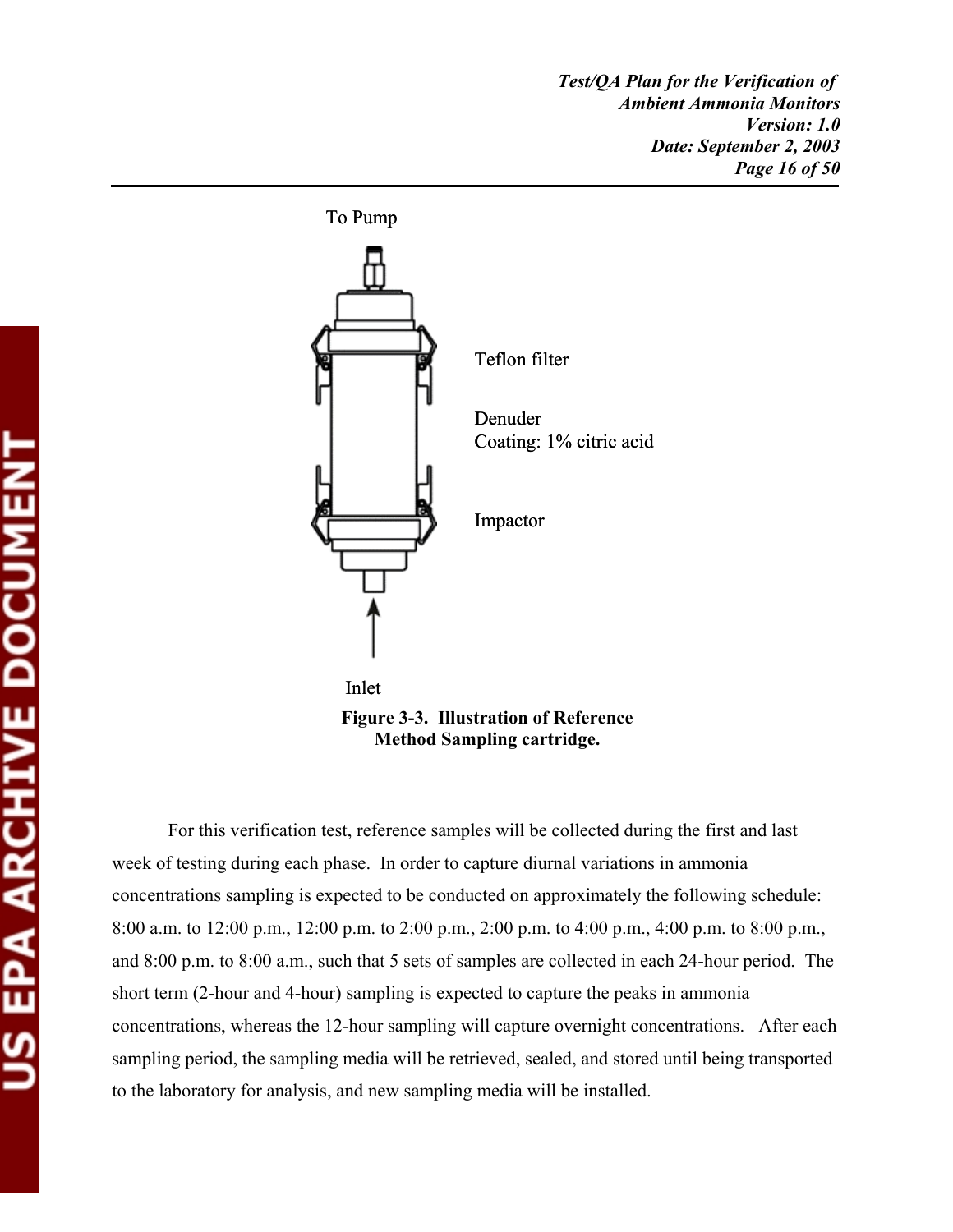*Test/QA Plan for the Verification of Ambient Ammonia Monitors Version: 1.0 Date: September 2, 2003 Page 17 of 50*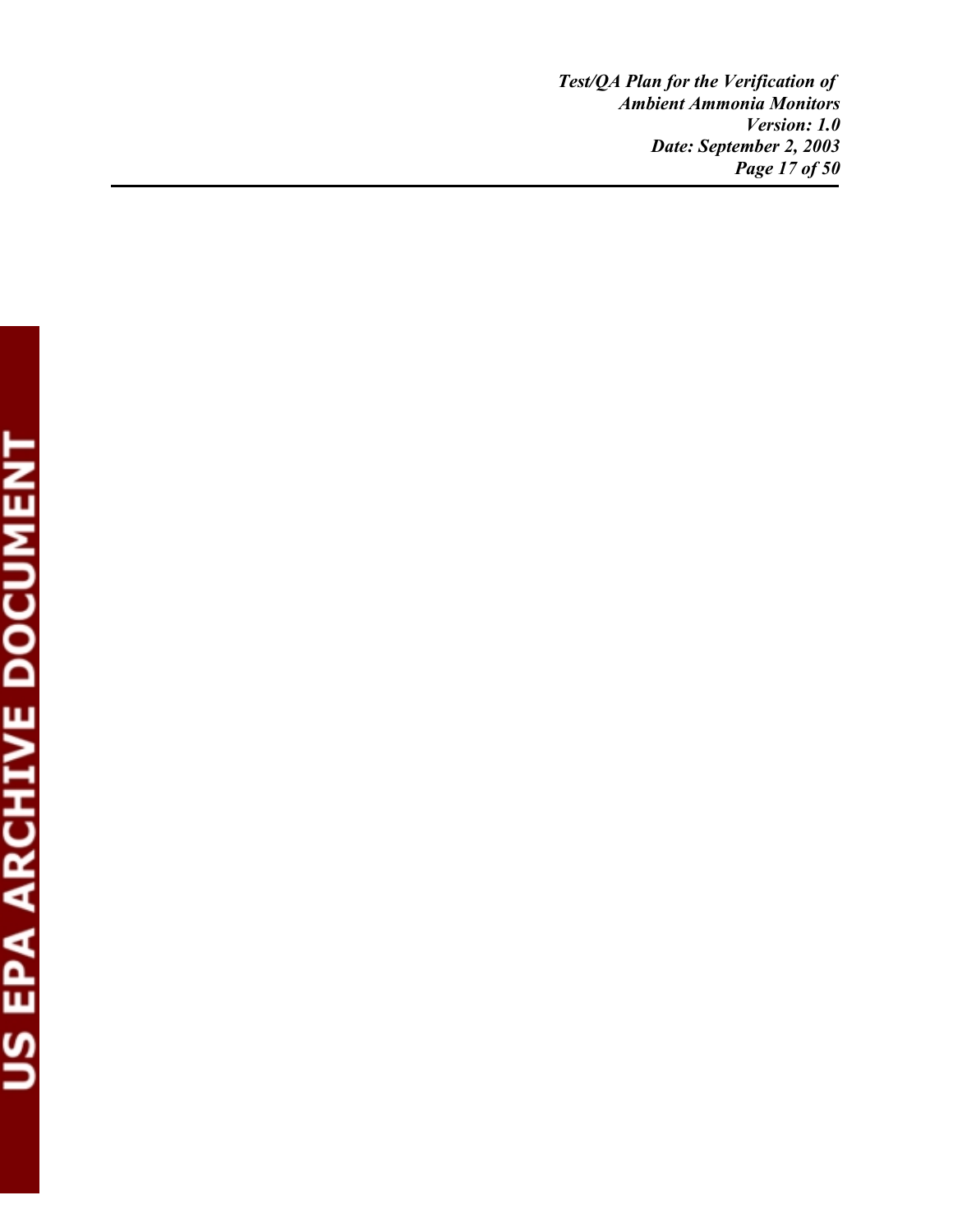#### **3.5 Accuracy and Linearity Tests**

On one day during the first week of testing during each phase, the monitors being tested will be supplied with a series of ammonia gas standards to assess accuracy and linearity. Prior to being supplied to the monitors, these standards will be diluted with zero air to achieve concenctrations between approximately 200 - 2000 ppb. Measurements will be recorded at each of five concentration levels. The accuracy and linearity tests will be performed independently for each monitor and need not be performed on the same day for all monitors.

#### **3.6 Calibration/Zero Drift Checks**

On Monday, Wednesday, and Friday, of the first and last weeks of testing during each phase, the monitors being tested will be supplied with an ammonia gas standard and zero air to check the calibration and zero drift of the monitors, respectively. It is expected that the order in which the monitors are to be checked will be randomly varied, as will the time of day.

#### **3.7 Interference Testing**

During the second phase of testing, the monitors being tested will each be supplied with several compressed gas standards containing different interferent compounds. The interference testing will be conducted performed independently for each of the monitors being tested and need not be performed on the same day for all monitors. Table 3-1 shows the interferent compounds to be supplied to the monitors and the approximate concentrations of these species.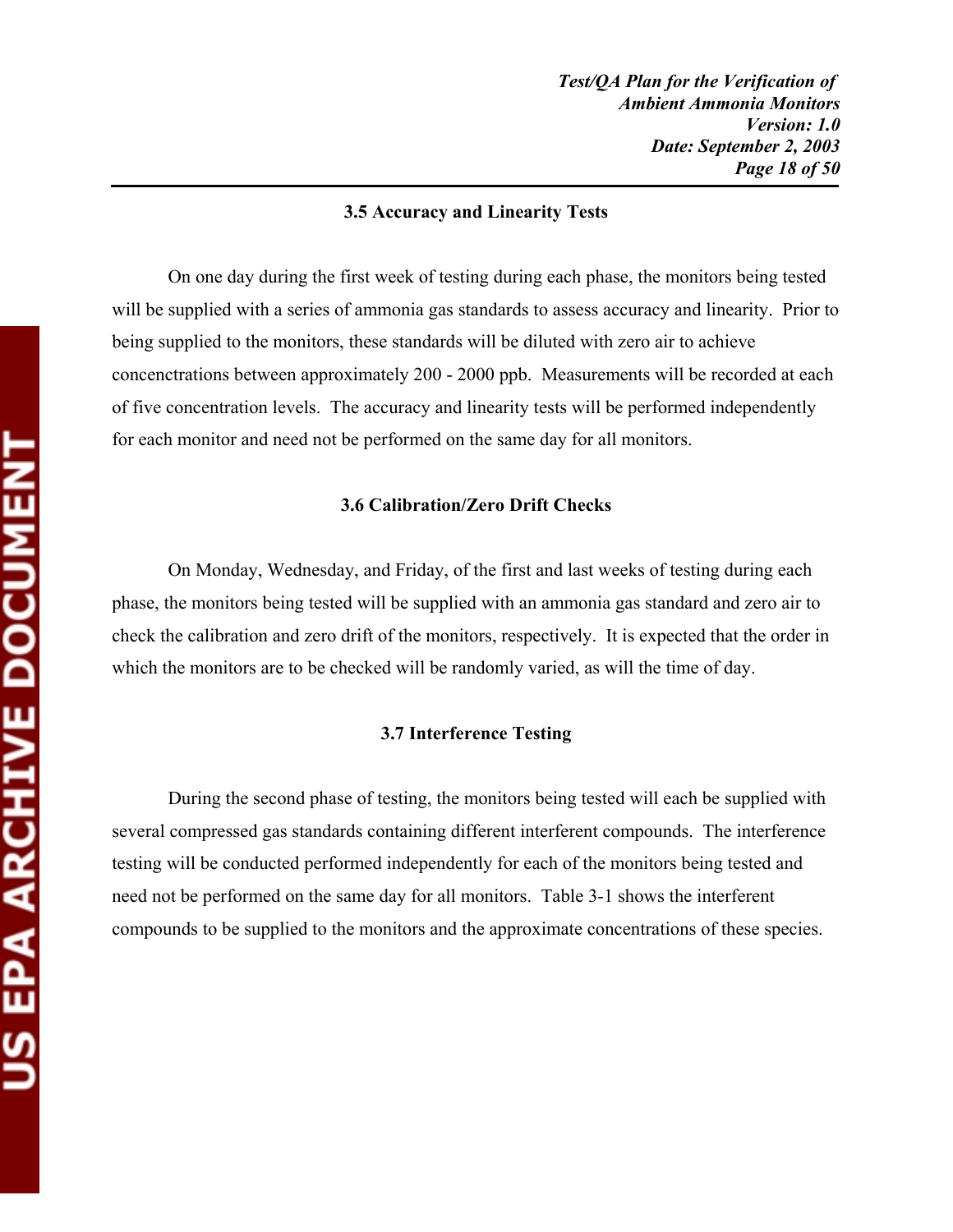*Test/QA Plan for the Verification of Ambient Ammonia Monitors Version: 1.0 Date: September 2, 2003 Page 19 of 50* 

| <b>Interferent Gas</b> | Approximate<br><b>Concentration</b><br>to be Supplied (ppb) |
|------------------------|-------------------------------------------------------------|
| Nitrogen dioxide       | $100$ ppb                                                   |
| Hydrogen sulfide       | $100$ ppb                                                   |
| Diethylamine           | $100$ ppb                                                   |
| 1,3-butadiene          | $100$ ppb                                                   |

#### **Table 3-1. Interferent Gases and Approximate Concentrations**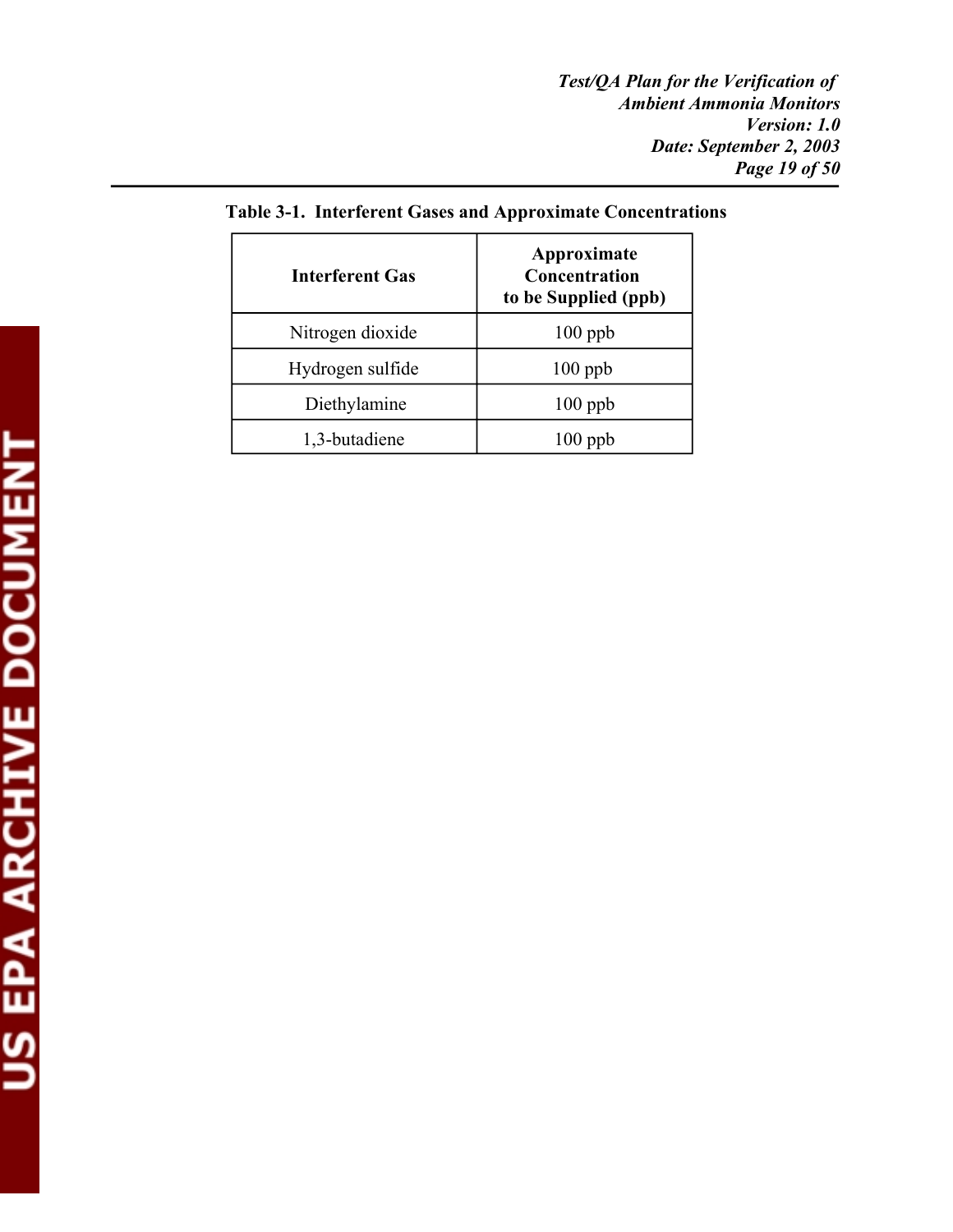#### **4.0 TEST PROCEDURES**

#### **4.1 Preparation of Sampling Media**

The procedures to be used for the preparation of the sampling media are described below and are based on the procedures given in the EPA Compendium Method IO-4.2 Determination of Reactive Acidic and Basic Gases and Acidity of Fine Particles ( $\leq 2.5 \text{ }\mu\text{m}$ )<sup>(4)</sup>.

During each phase, preparation of the sampling media will be performed at a USDA National Soil Tilth Laboratory (NSTL) facility nearby to the respective test sites. To the extent possible the preparation of the denuders will be performed in an ammonia free glove box to prevent contamination. However, the NSTL has a semi-automated system for denuder preparation and extraction that will be used in the first phase of this test. This system in not located in an ammonia free environment but minimizes the exposure of the denuder channels to the atmosphere, thereby limiting potential contamination.

After the sampling media are prepared, they will be stored in the glove box until they are transported to the test site for installation in the sampling trains.

#### **4.1.1 Denuder Cleaning**

The procedure for cleaning the denuders is given below. This procedure will be used for all new and used denuders.

- 1. Wash the denuders thoroughly with distilled water for at least 2 minutes ensuring that all the channels in the denuder have been flushed.
- 2. After flushing, rinse the denuder with Milli-Q water at least three times, ensuring that each channel has been rinsed.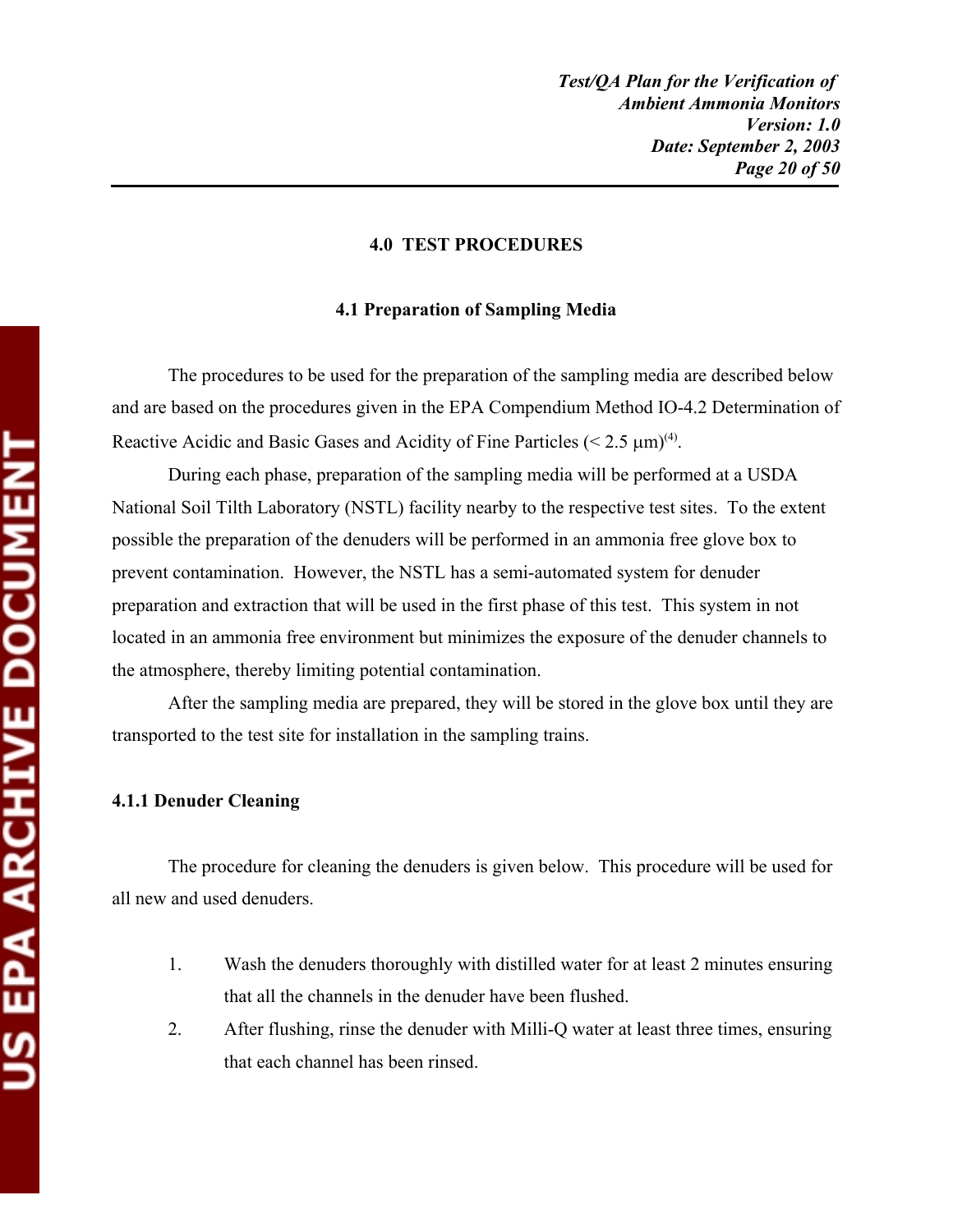- 3. After rinsing, gently tap the denuder on a clean Kimwipe to shake out excess water.
- 4. Place all cleaned denuders on a clean Kimwipes on a clean surface and allow the denuders to air dry. **Note: if it is necessary to rapidly dry the denuders, they may be rinsed in methanol and allowed to air dry, or clean air may be blown through them.**
- 5. Once dry, cap both ends of the denuder with clean end caps and store them in an ammonia-free glove box until use.

#### **4.1.2 Denuder Preparation**

The procedure used to coat the denuders is given below. There are two types of caps that are needed for this process. One type of cap should have a solid face and the other should have a small hole in the center of the face to prevent pressure buildup during the preparation process. The cap with the hole in the face should not be used to store the denuder after preparation. Ensure that there are two solid caps available for the denuder storage.

- 1. Using clean gloves (disposable polyurethane, or comparable), cap one end of the denuder with a solid face cap and set upright on the capped end. Pour approximately 10 mL of 1% citric acid solution into the denuder.
- 2. Cap the open end of denuder using the cap with a hole. Cover the hole in the face of the cap and gently turn and rotate the denuder to ensure that the solution is distributed into all channels of the denuder.
- 3. Remove one cap and pour out excess coating solution. Remove the other cap and gently shake excess solution from denuder.
- 4. Attach denuder to drying assembly and flow clean, dry air through the denuder for approximately 10 minutes at approximately 10 liters per minute (lpm).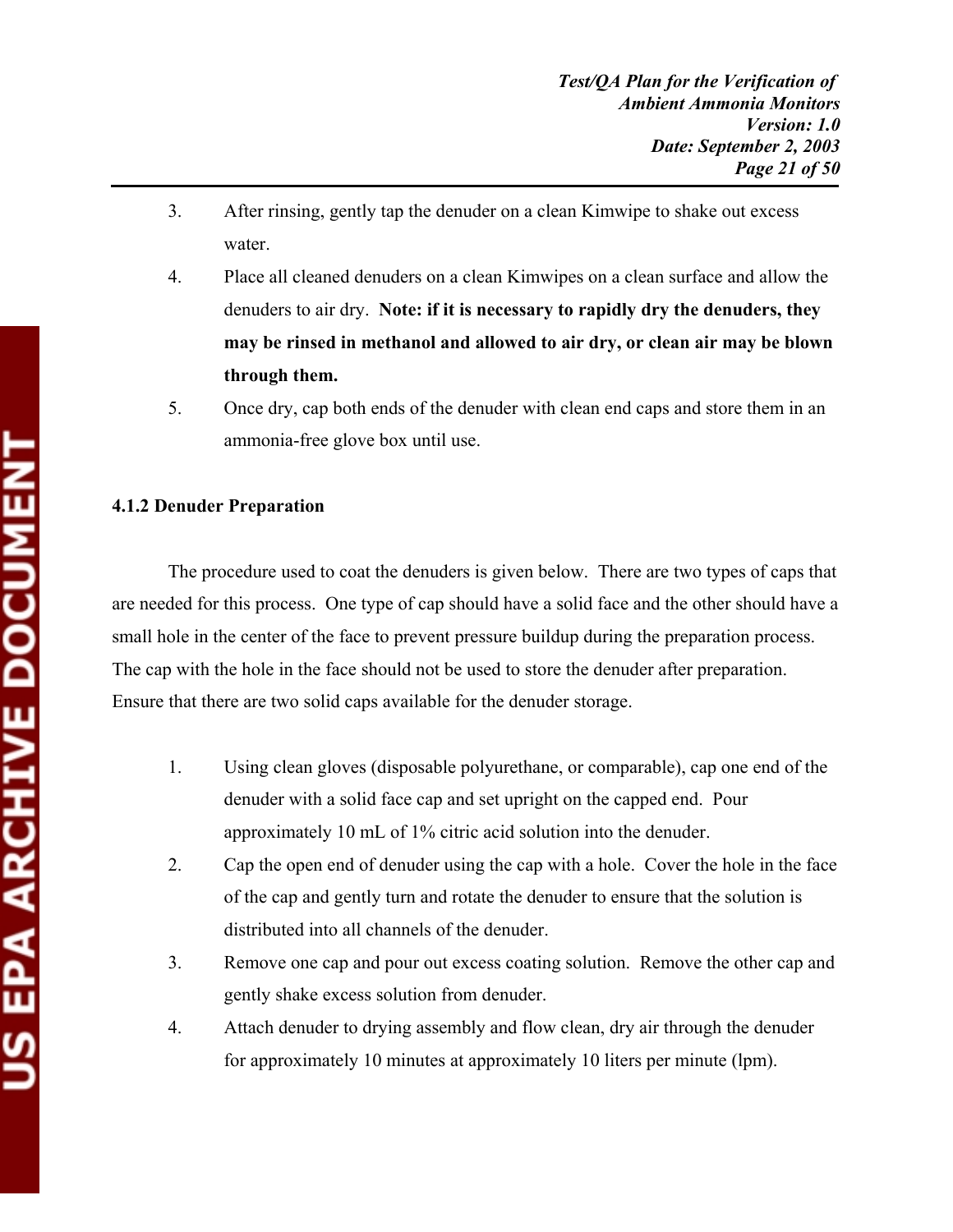5. Remove denuder from drying assembly, and cap both ends with solid face caps. Store the capped denuder in the glove box until packed for transport to the site. Using the unique identification number inscribed on the denuder, record the date and time that the denuder was coated.

The denuders should be carefully packed to prevent breakage during transport to the test sites. The denuders should be used within 72 hours of being coated, and should be used within 24 hours of being transported to the field. A completed chain-of-custody form (Appendix B) must accompany the denuders during transport to and from the field.

#### **4.1.3 Sampling Cartridge Assembly**

The following is the procedure for assembling the sampling cartridges. Cartridge assembly should be performed in the laboratory on a clean bench-top, or in an ammonia-free glove box if available.

- 1. With clean (disposable polyethylene, or comparable) gloves, place a glass spacer on a clean Kimwipe.
- 2. Place the filter pact outlet port inside the spacer.
- 3. Place a Teflon™ filter inside the filter pack outlet port followed by three clean plastic filter screens.
- 4. Place the cartridge assembly housing inside the filter pack outlet port and fasten the housing to the top rim of the cartridge.
- 5. Hold the cartridge housing at a slight angle and insert the following components in order.

one metal spring one HDPE ring spacer one glass spacer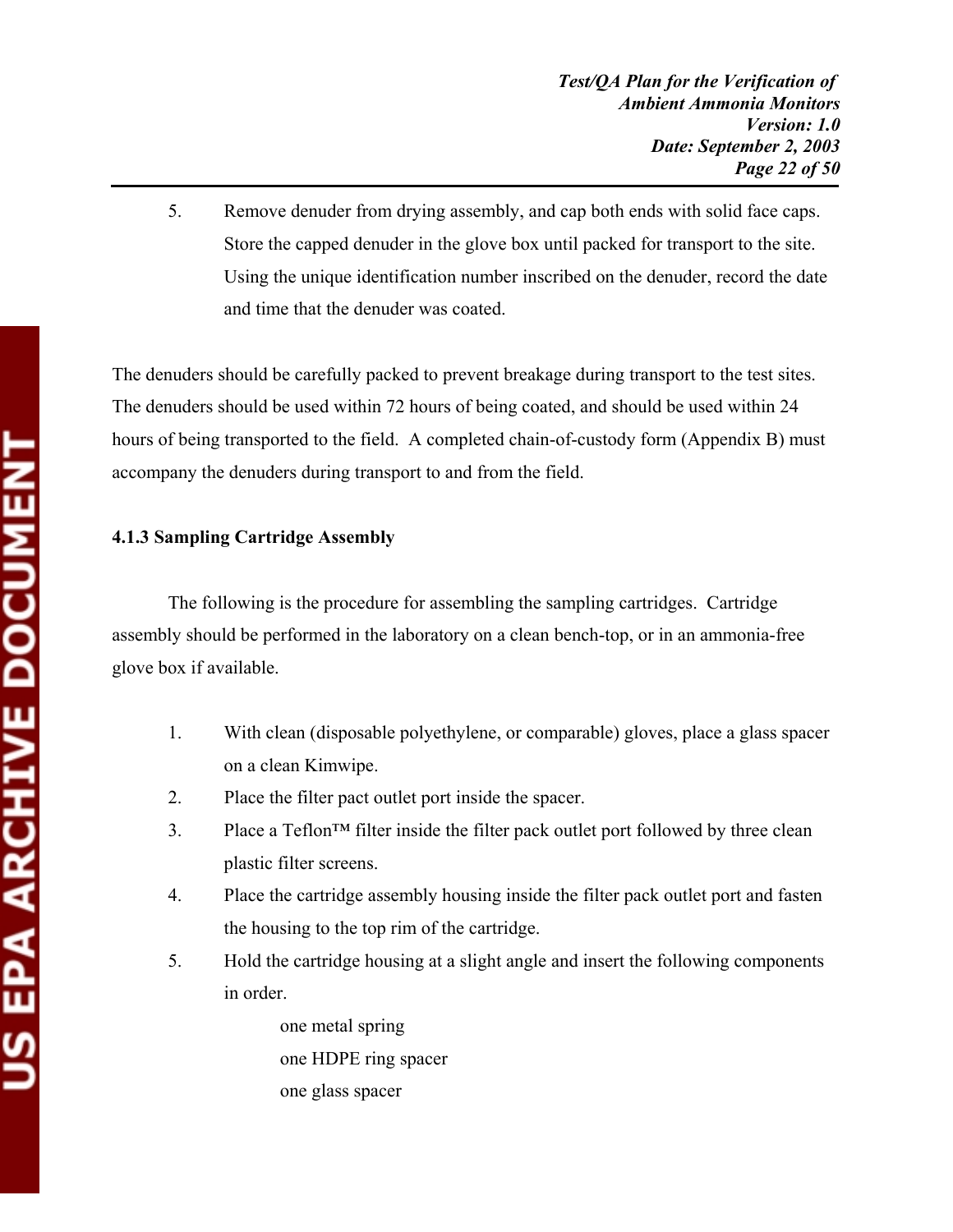*Test/QA Plan for the Verification of Ambient Ammonia Monitors Version: 1.0 Date: September 2, 2003 Page 23 of 50* 

one HDPE ring spacer one citric acid coated denuder one HDPE ring spacer one glass spacer a greased inlet impactor plate

**(Note: For breakthrough checks substitute a second citric acid denuder for the first glass spacer.)** 

- 6. Slide the sample inlet into the cartridge housing and secure it with the side clips.
- 7. Place plastic caps on both ends of the cartridge to prevent contamination.
- 8. Attach label to cartridge indicating date packed,the denuder identification, and the filter identification.

Cartridges should be assembled in the laboratory at room temperature and transported to the test sites when possible. A completed chain-of-custody form must accompany the cartridges during transport to and from the field.

#### **4.2 Sample Collection**

Sampling should be performed as closely to the scheduled times as possible, with the start and stop times ideally within 15 minutes of the scheduled times. The procedure for sample collection is given below.

- 1. Allow the pump to warm up for approximately 5 minutes.
- 2. Assemble the sampling train as shown in Figure 3-2. Seal the open end of the inlet using a cap or stopper. Run the leak check for 5-10 seconds. The flow meter should indicate no flow if there are no leaks in the system. If there are no leaks indicated, turn off the pump and remove the cap or stopper from the inlet. If a leak is indicated, check the assembly for proper connections. Replace any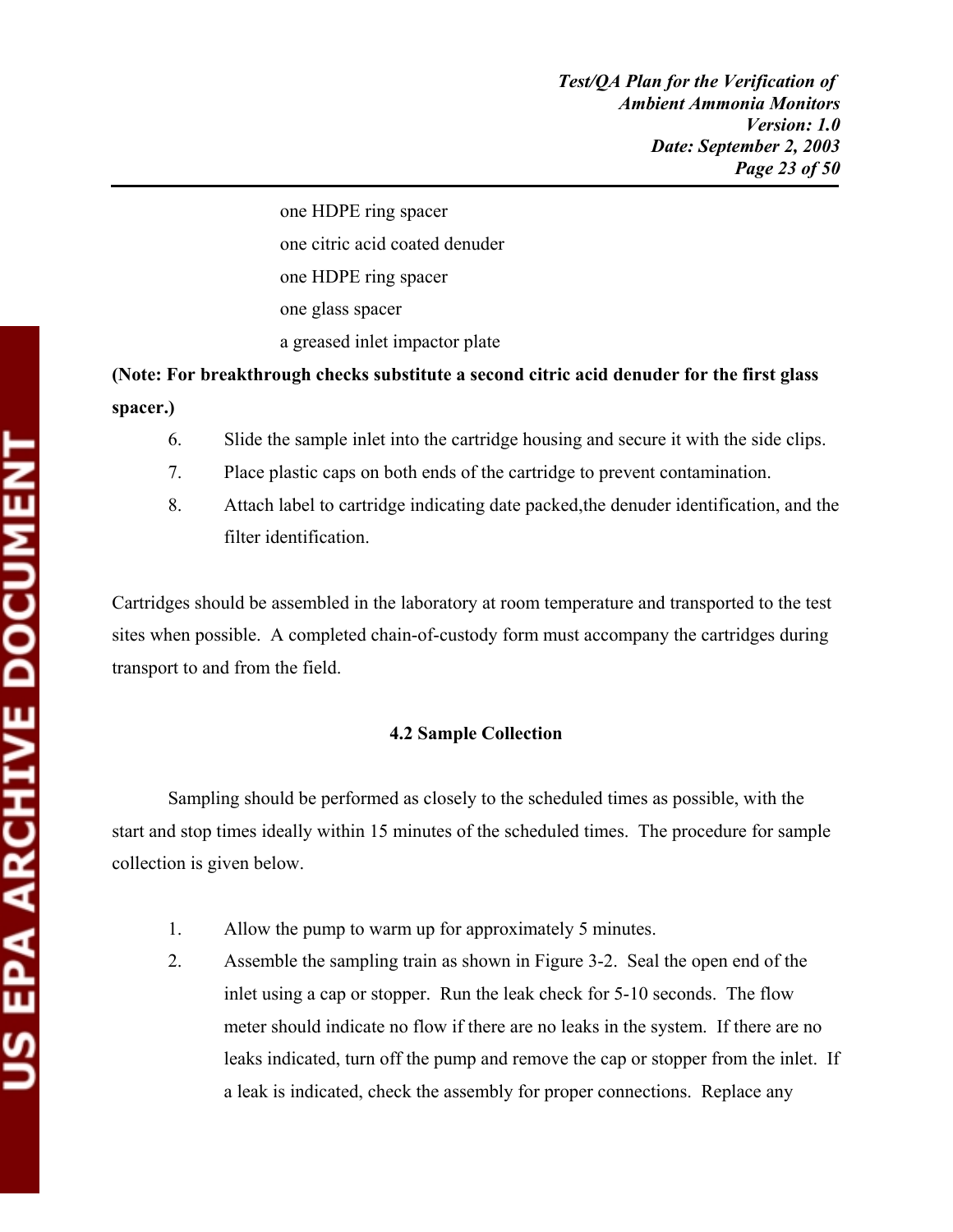suspect gaskets or defective components. Record activities on field data sheet (Appendix A).

- 3. Turn the pump on and set the sample flow rate to 10 lpm.
- 4. Complete appropriate sections on field data sheet. Begin sampling.

#### **4.3 Sample Retrieval**

Sample retrieval should be performed as soon after the end of each sampling period as possible. Care must be taken to avoid sample contamination during retrieval.

- 1. After sampling period is over, complete the appropriate sections on the field data sheet.
- 2. Turn off pump.
- 3. With clean gloves (disposable polyethylene, or comparable), remove sampling cartridge and cap both ends with clean caps.
- 4. Install new sampling cartridge as needed.
- 5. Pack the capped sampling cartridge for transport to the laboratory. Complete the chain of custody form.

#### **4.4 Sample Extraction**

Sample extraction should be done as soon after sample collection as feasible (within 24 hours of sample collection) and should be done on the same day as the analysis. Extraction of the samples should be performed in an ammonia free glove box to prevent sample contamination. (Note: for this verification test, only the denuders will be extracted and analyzed. The filter may be archived for analysis at a later date as needed.)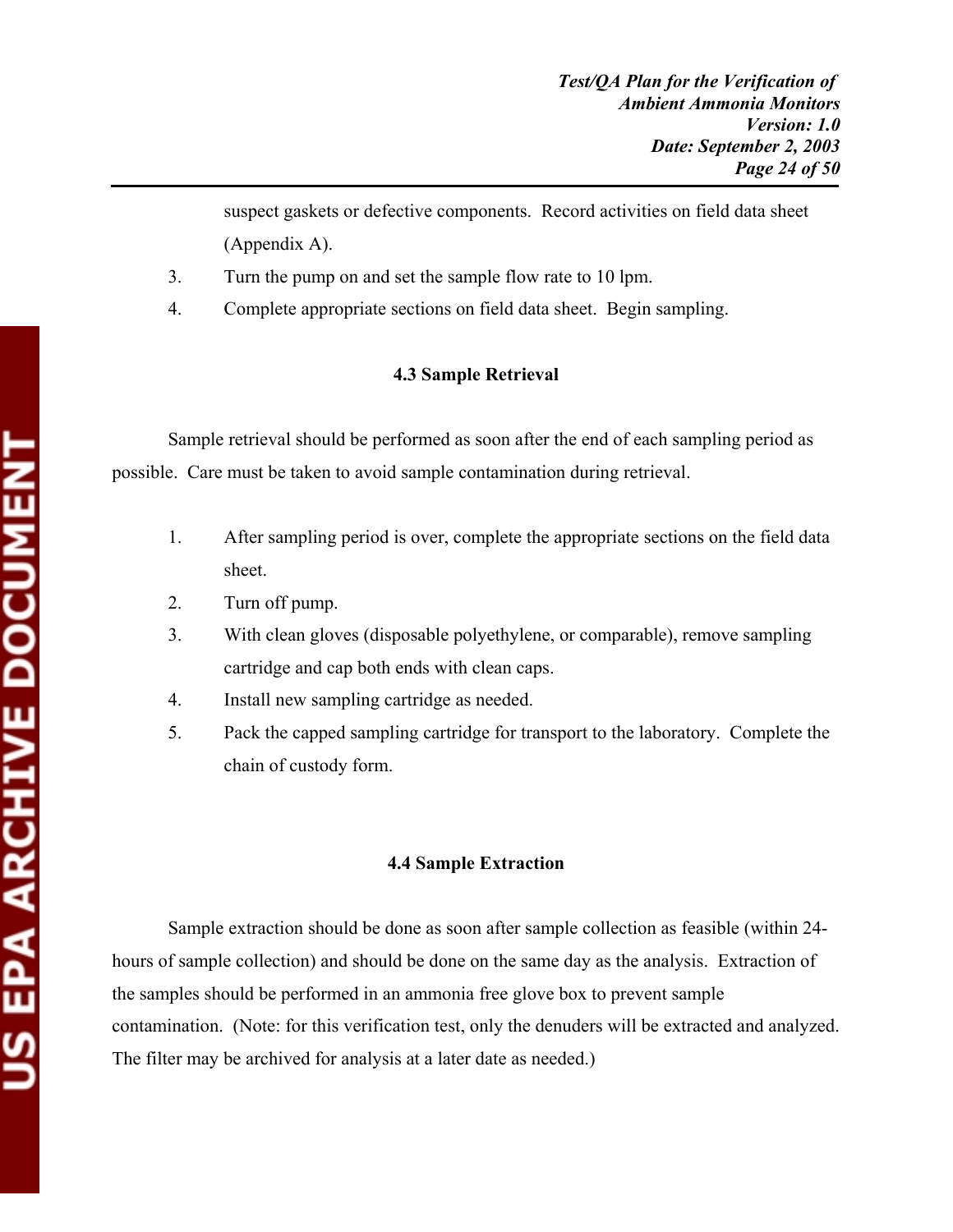- 1. Remove both caps from the denuder. Wipe the outer surface of the denuder with a Kimwipe moistened with Milli-Q water.
- 2. Place a clean solid faced cap on one end of the denuder, and pipet 10 mL of DDW into the denuder. Cap the open end of the denuder using a cap with a hole in the face.
- 3. Cover the hole in the face of the cap and gently turn and rotate the denuder to ensure that the solution is distributed into all channels of the denuder.
- 4. Holding the denuder so that the red cap with the hole in its is on top, shake the denuder to force the liquid to the bottom.
- 5. Remove the red cap from the top of the denuder. Hold the bottom red cap firmly and carefully remove the denuder from the cap. Most of the solution should remain in the cap. Gently shake the denuder again to get the remaining solution out.
- 6. Pour the extraction solution into a labelled sample vial and cap the vial tightly.
- 7. Store the vial in the glove box until analysis. (**Note: if analysis can not be performed within 24 hours of extraction, the samples should be frozen until analysis can be performed**).

#### **4.5 Sample Analysis**

Sample analysis will be performed by Flow injection analysis (FIA). FIA is a continuous flow method for rapidly processing samples. In this method a peristaltic pump draws sample from the sampler into the injection valve. Simultaneously, reagents are continuously pumped through the system. The sample is loaded into the sample loop of one or more injection valves. The injection valve is then switched to connect the sample loop in line with the carrier stream. This sweeps the sample out of the sample loop and onto the manifold. The sample and reagents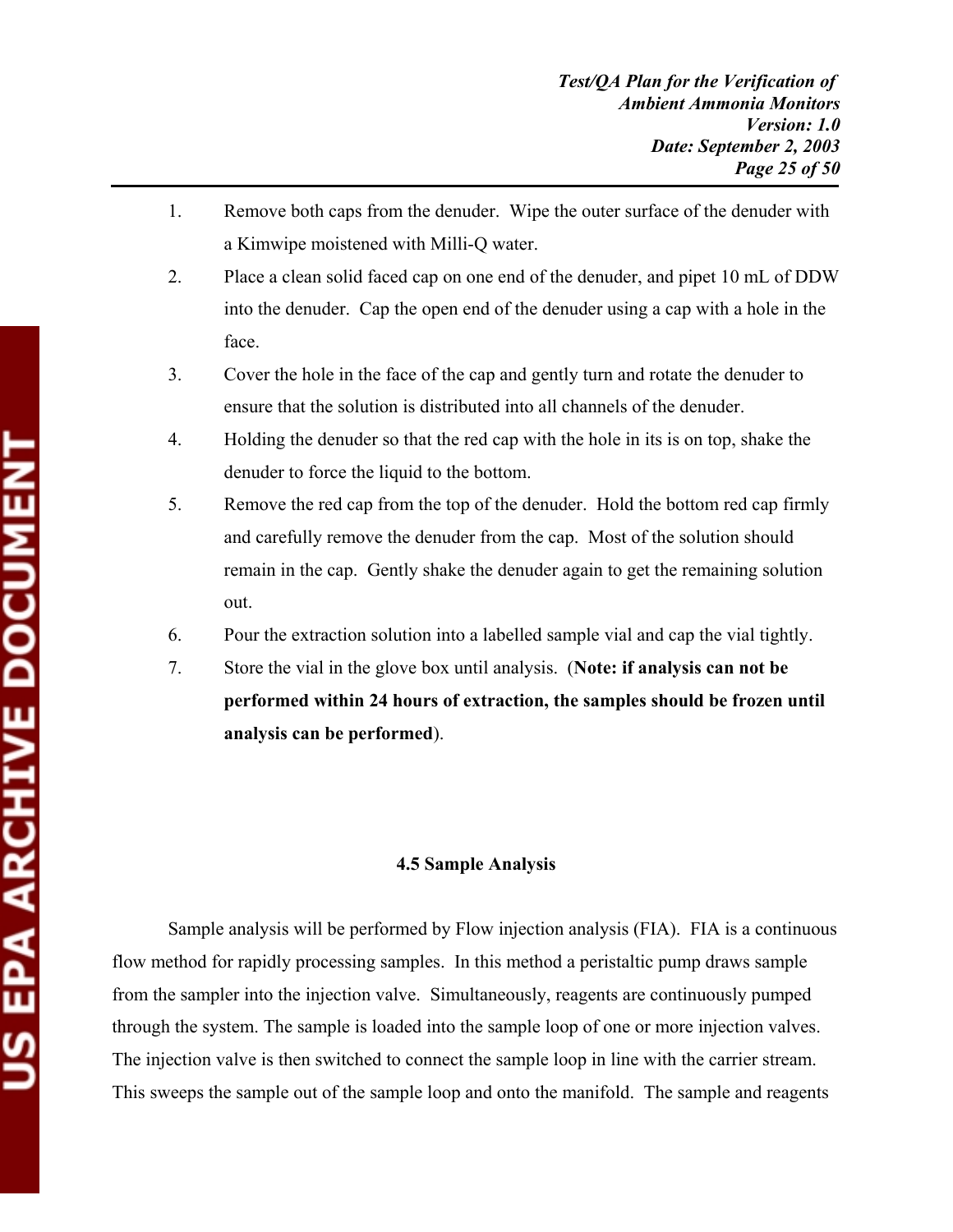then merge in the manifold (reaction module) where the sample can be diluted, dialyzed, extracted, incubated and derivatized. Mixing occurs in the narrow bore tubing under laminar flow conditions. For each method, the operating parameters are optimized to address high sample throughput, high precision and high accuracy.

FIA of the collected samples will be conducted by USDA staff on the same day as the samples are extracted. The analysis will be done according to the QuikChem Method No. 10- 107-06-2-A (Lachat Company, Loveland, CO). In this method, ammonia is heated with salicylate and hypochlorite in an alkaline phosphate buffer forming an emerald green color which is proportional to the ammonia concentration. The color is intensified by the addition of sodium nitroprusside and monitored photometrically. The FIA instrument will be calibrated on each day prior to analysis of the samples.

#### **4.6 Accuracy/Linearity Checks**

During the first week of each phase of testing the monitors being tested will independently be supplied with compressed ammonia gas standards to achieve measurements over a range of concentrations from approximately 0 - 2000 ppb (or the upper range of measurement of the monitor being tested, whichever is lower). The gases delivered to the monitors will be prepared by dilution of higher concentration ammonia standard gases (i.e., 100 500 ppm) in zero air using a calibrated dilution system, and the degree of dilution will be dependent on the nature of the technology being tested (i.e., point source or open path).

Accuracy and linearity will be assessed by establishing a multipoint calibration curve. To establish this curve, three non-consecutive measurements will be recorded at each of five different nominal concentration levels. The gas will be supplied to the monitor for at least two minutes or until a stable reading is achieved, (i.e., no apparent increase in signal is observed), whichever is later. Once a stable reading is achieved, the gas will be delivered for two more minutes, the concentration will be recorded, and the monitor will be supplied the next standard gas. Table 4-1 shows the nominal concentration values to be supplied to the monitors being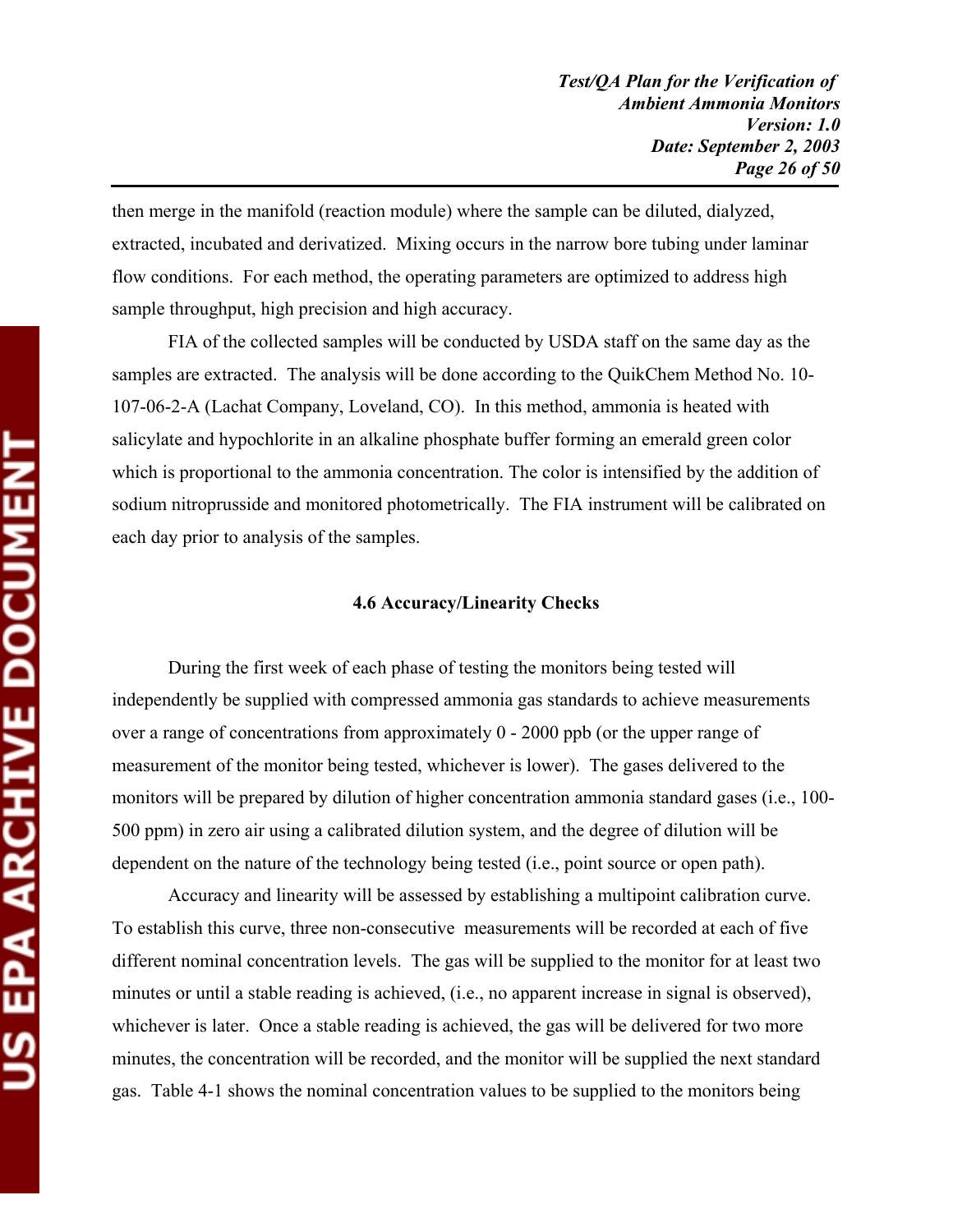tested and the order in which the concentrations will be supplied. After the last measurement has been recorded, the monitor will be flushed with zero air for approximately 5 minutes.

|                                     | Concentration |           |           |            |            |
|-------------------------------------|---------------|-----------|-----------|------------|------------|
|                                     | $0$ ppb       | $200$ ppb | $600$ ppb | $1200$ ppb | $2000$ ppb |
|                                     |               |           |           |            |            |
| <i><b>Aeasurement</b></i><br>Number |               | 10        |           |            | O          |
|                                     |               |           | 13        | 14         |            |

**Table 4-1. Nominal Ammonia Concentrations and Order for Accuracy/Linearity Checks** 

#### **4.7 Calibration/Zero Checks**

On Monday, Wednesday, and Friday of the first and last weeks during the two phases of the verification test, a compressed ammonia gas standard will be supplied to each of the monitors being tested. The gas should be supplied to the monitor for at least two minutes or until a stable reading is achieved, (i.e., no apparent increase in signal is observed), whichever is later. Once a stable reading is achieved, the concentration should be recorded, and the monitor will be supplied with zero gas. Zero gas will be supplied to the monitor for at least two minutes or until a stable reading is achieved (i.e., no apparent decrease in signal is observed), whichever is later. Once a stable reading has been achieved, the concentration should be recorded and the monitor can resume sampling the ambient air. At least once during each phase, the time required to reach a stable reading for both the calibration check and the zero checks will be recorded for each monitor being tested. This time will be used to assess the response time of the monitors.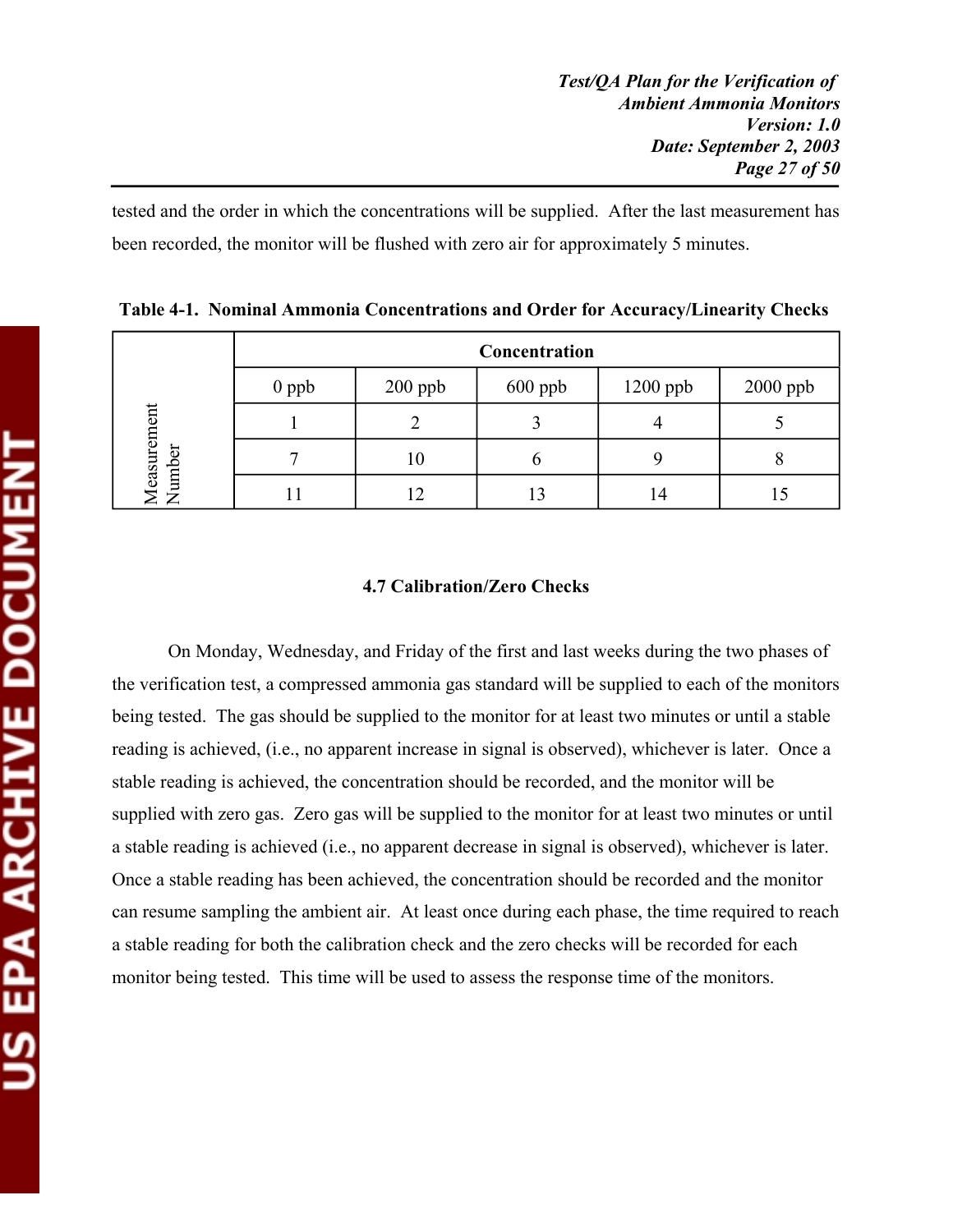*Test/QA Plan for the Verification of Ambient Ammonia Monitors Version: 1.0 Date: September 2, 2003 Page 28 of 50* 

#### **4.8 Interference Checks**

During week two of testing in the second phase, the monitors being tested will independently be supplied with a series of interference gases (see Table 3-1). Prior to supplying the interferent gas, zero air will be supplied to the monitors being tested for at least two minutes or until a stable reading is achived (i.e., no apparent increase in signal is observed), whichever is later. Once a stable reading has been achieved the monitor response will be recorded and the interferent gas will be diluted with zero air and delivered to the monitors seperately for at least two minutes each or until a stable reading is achieved, (i.e., no apparent increase in signal is observed), whichever is later. Once a stable reading has been achieved, the concentration should be recorded, monitor will be flushed for at least two minutes with zero air and approximately 500 ppb of ammonia will be supplied to the monitor gas. The gases will be supplied for at least two minutes each or until a stable reading is achieved, (i.e., no apparent increase in signal is observed), whichever is later. Once a stable reading has been achieved, the interferent gas will be supplied to the monitor for at least two minutes, or until a stable reading is achieved, (i.e., no apparent increase in signal is observed), whichever is later. Once a stable reading has been achieved, the concentration should be recorded and zero air will be supplied to the monitor for approximately five minutes. This process should be repeated for each of the interferent gases.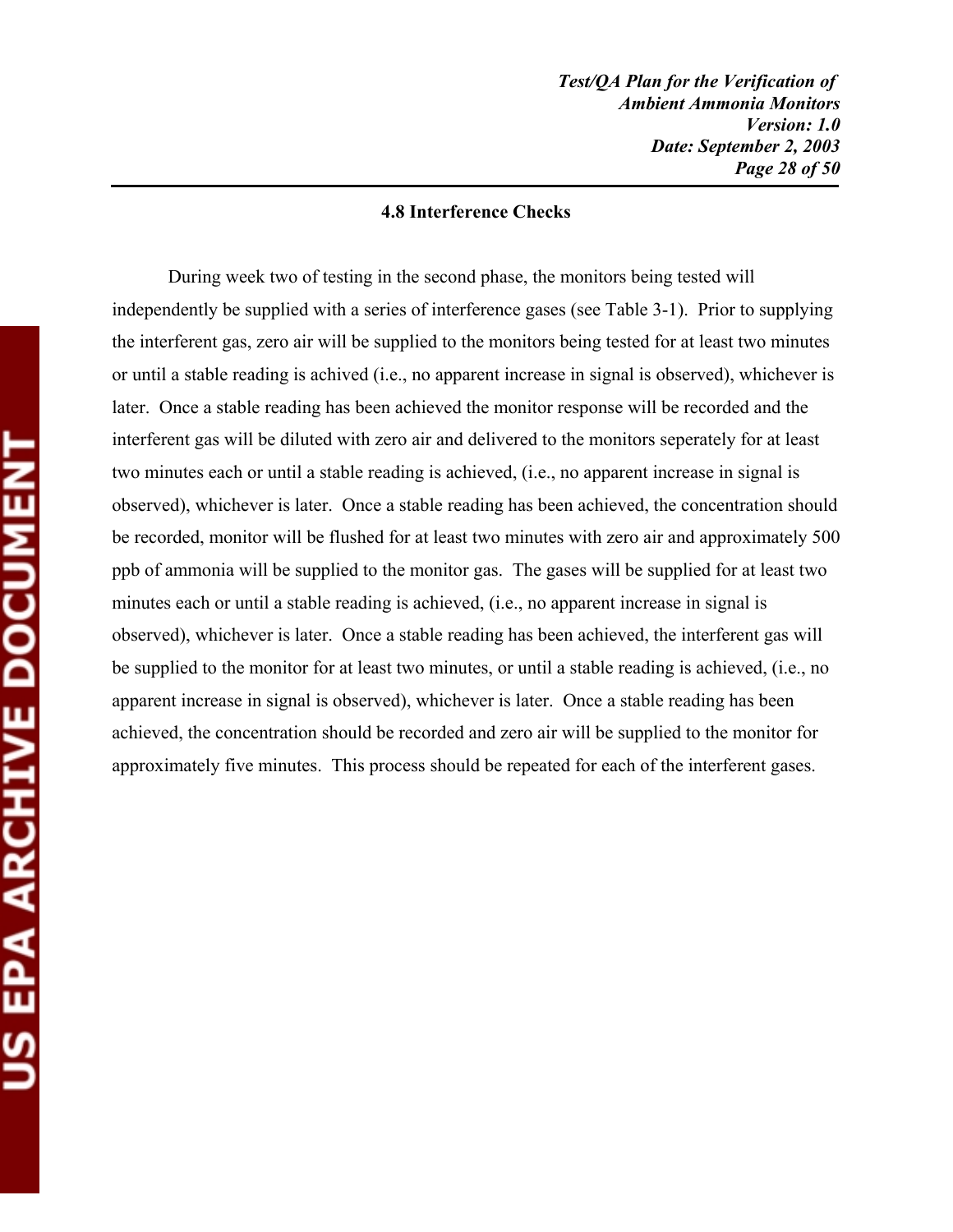#### **5.0 STATISTICAL CALCULATIONS**

The statistical calculations to be used to verify the ammonia monitor performance are described below. All calculations will be performed using Microsoft Excel™.

#### **5.1 Relative Accuracy**

The relative accuracy (RA) of the ammonia monitor with respect to the compressed gas standards will be assessed using Equation 1:

$$
RA = \frac{1}{n} \left( \sum_{i=1}^{n} \frac{|d_i|}{x_{i\Box}} \right) \times 100 \tag{1}
$$

where *d* refers to the difference between the standard gas concentration and the average of the ammonia monitor measurements recorded during sampling period, and *x* corresponds to the standard gas concentration. For open path monitors, relative accuracy will be based on the observed increase in signal over the background concentration measured. Relative accuracy will be calculated and reported independently for each of the two phases.

#### **5.2 Linearity**

Linearity will be assessed by a linear regression analysis using the compressed standard gas concentrations as the independent variable and results from the ammonia monitors being tested as the dependent variable. Linearity will be expressed in terms of slope, intercept, and coefficient of determination  $(r^2)$ , and will be calculated independently for each phase of the verification test.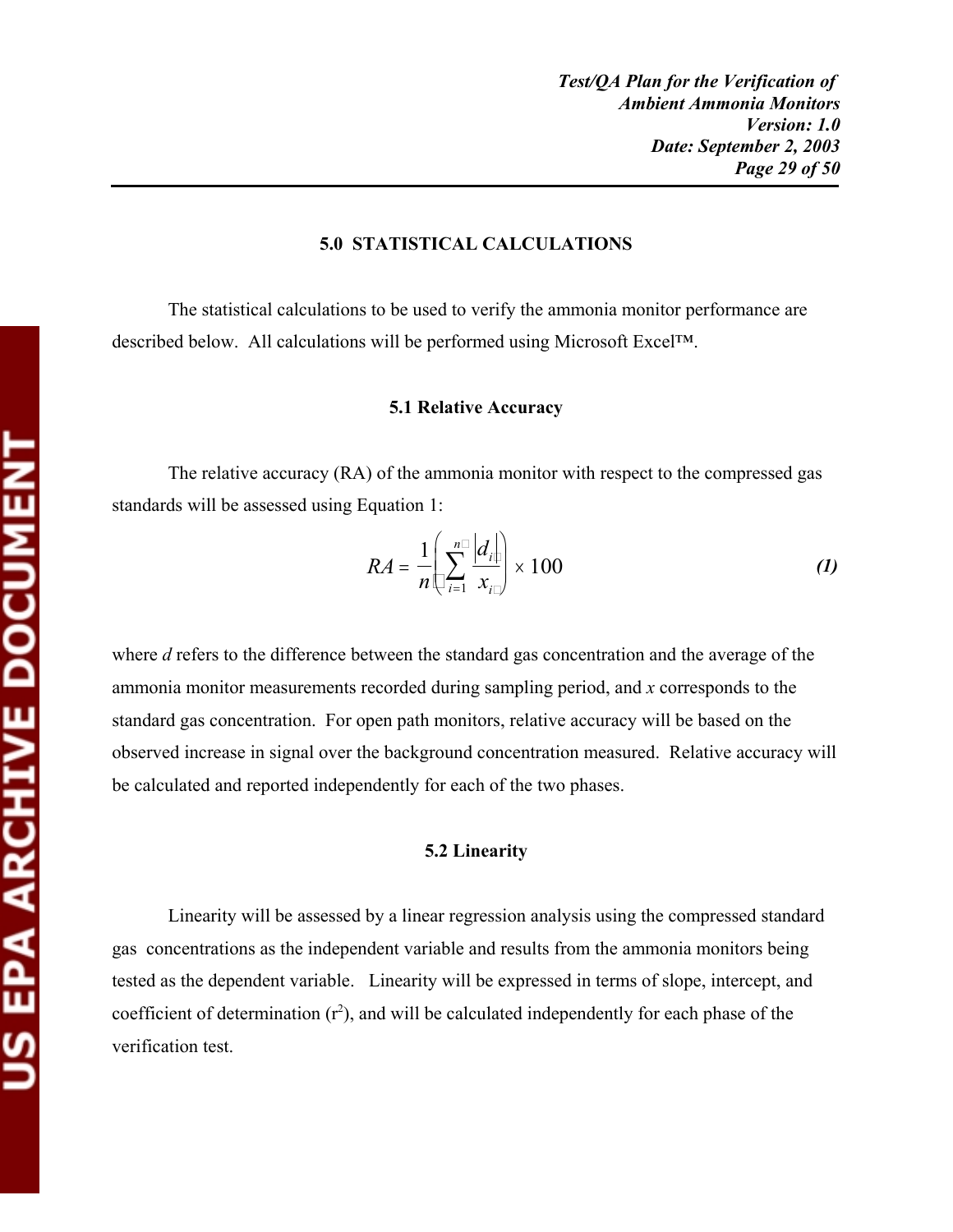#### **5.3 Precision**

Precision will be calculated in terms of the percent relative standard deviation (RSD) of a series of ammonia monitor measurements made over the duration of each of the calibration and zero drift check periods. During each calibration and zero check all readings from monitors testing will be recorded, and the mean and standard deviation of those readings will be calculated. Precision (*P*) will then be determined as:

$$
P \equiv \frac{SD}{\overline{X}} \times 100 \tag{2}
$$

where *SD* is the standard deviation of the monitor readings and  $\overline{X}$  is the mean of the monitor readings. Precision will be calculated independently for each phase of testing.

#### **5.4 Comparability**

Comparability between the ammonia monitor results and the reference method results will be assessed by linear regression using the reference method ammonia concentrations as the independent variable and results from the ammonia monitors being tested as the dependent variable. For the open path monitors, the average of the reference method results along the optical path will be used as the independent variable. Linearity will be expressed in terms of slope, intercept, and coefficient of determination  $(r^2)$ , and will be calculated independently for each phase of the verification test. It is expected that the measured concentration of ammonia will vary by at least a factor of five during each phase of testing. If this magnitude of variation is not achieved during either of the phases then comparability for that phase will be calculated using Equation 1 and reported as a percent difference rather than in terms of the linear regression results.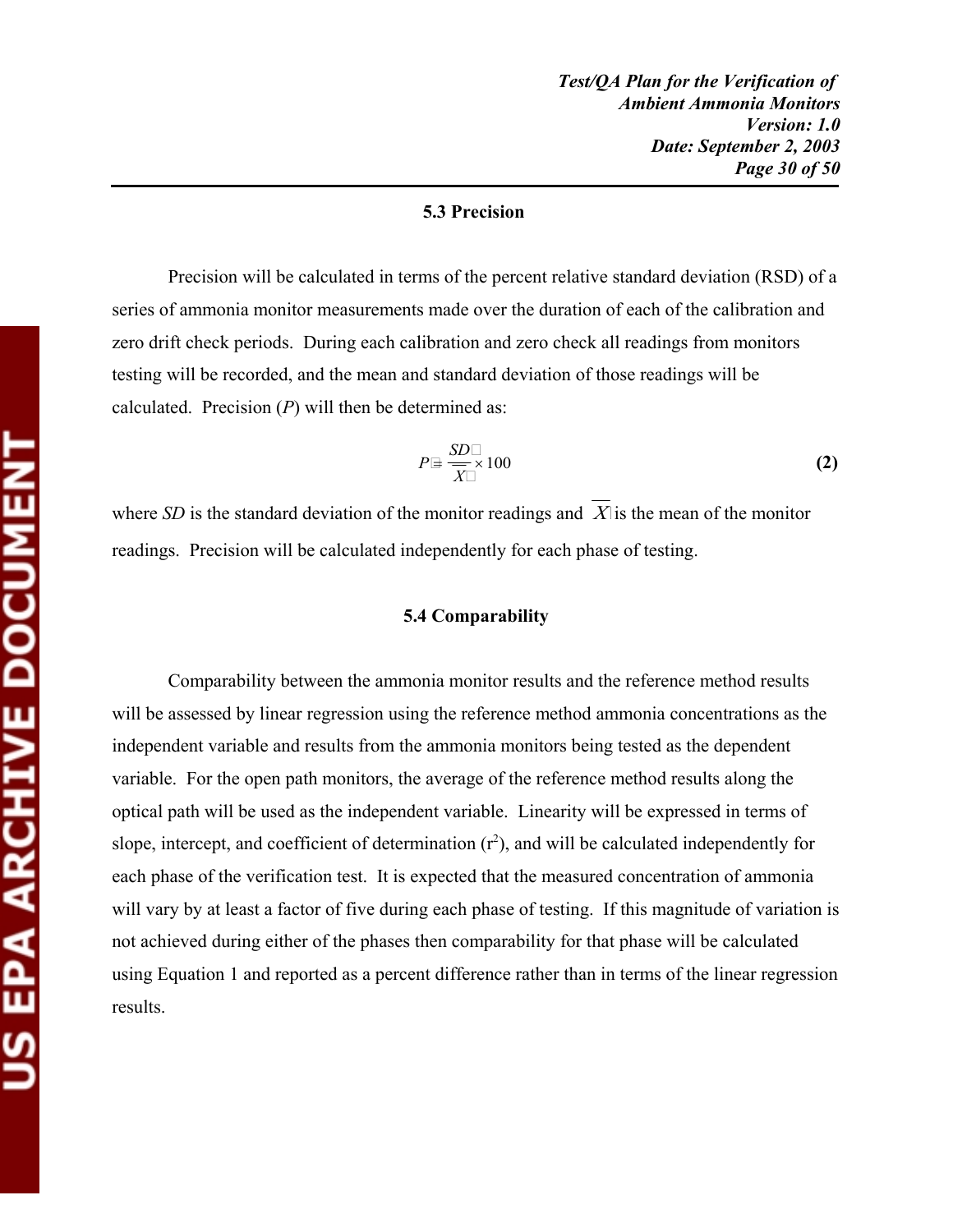#### **5.5 Calibration and Zero Drift**

Calibration and zero drift will be reported in terms of the mean, relative standard deviation, and range (maximum and minimum) of the readings obtained from the ammonia monitor in the daily sampling of the same ammonia standard gas, and of zero gas. The calibration and zero drift will be calculated independently during each phase of testing such that up to 6 ammonia standard readings (Monday, Wednesday, and Friday for two weeks), and up to 6 zero readings, will be used for this calculation in each phase. This calculation, along with the range of the data, will indicate the day-to-day variation in zero and standard readings.

#### **5.6 Interference Effects**

The extent of interference will be calculated in terms of the ratio of the response of the monitor to the interfering species, relative to the actual concentration of the interfering species. For example, if 100 ppb of an interfering species results in a 1 ppb change in the response of the monitor, the interference effect will be reported as 1% (i.e., 1 ppb/100 ppb). The interference effects will be reported seperately for each interferent both in the absence and in the presence of ammonia.

#### **5.7 Response Time**

Response time will be assessed in terms of both the rise and fall times of each ammonia monitor when sampling the ammonia gas standard. Rise time (i.e., 0% - 95% response time) will be determined by recording all the monitor readings when the gas is supplied to the monitor. Once a stable response has been achieved with the gas standard, the fall time (i.e., the 100% to 5% response time) will be determined in a similar way, by recording all monitor readings as the gas supplied is switched from the ammonia standard back to zero gas. For monitors which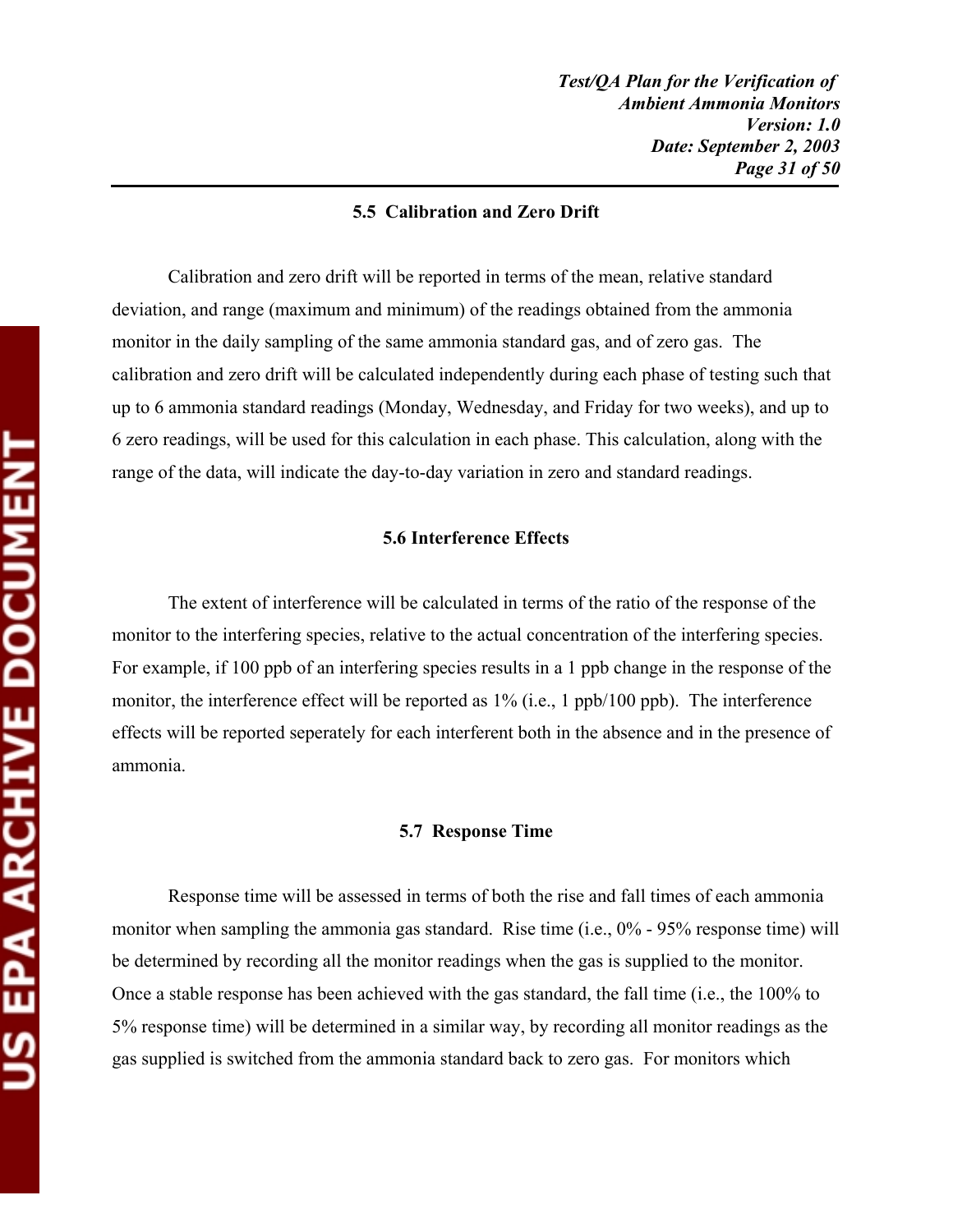provide periodic rather than continuous readings, determination of rise and fall times may involve interpolation between readings.

Rise and fall times will each be determined once for each monitor during each phase of testing. Rise and fall times will be reported in units of seconds.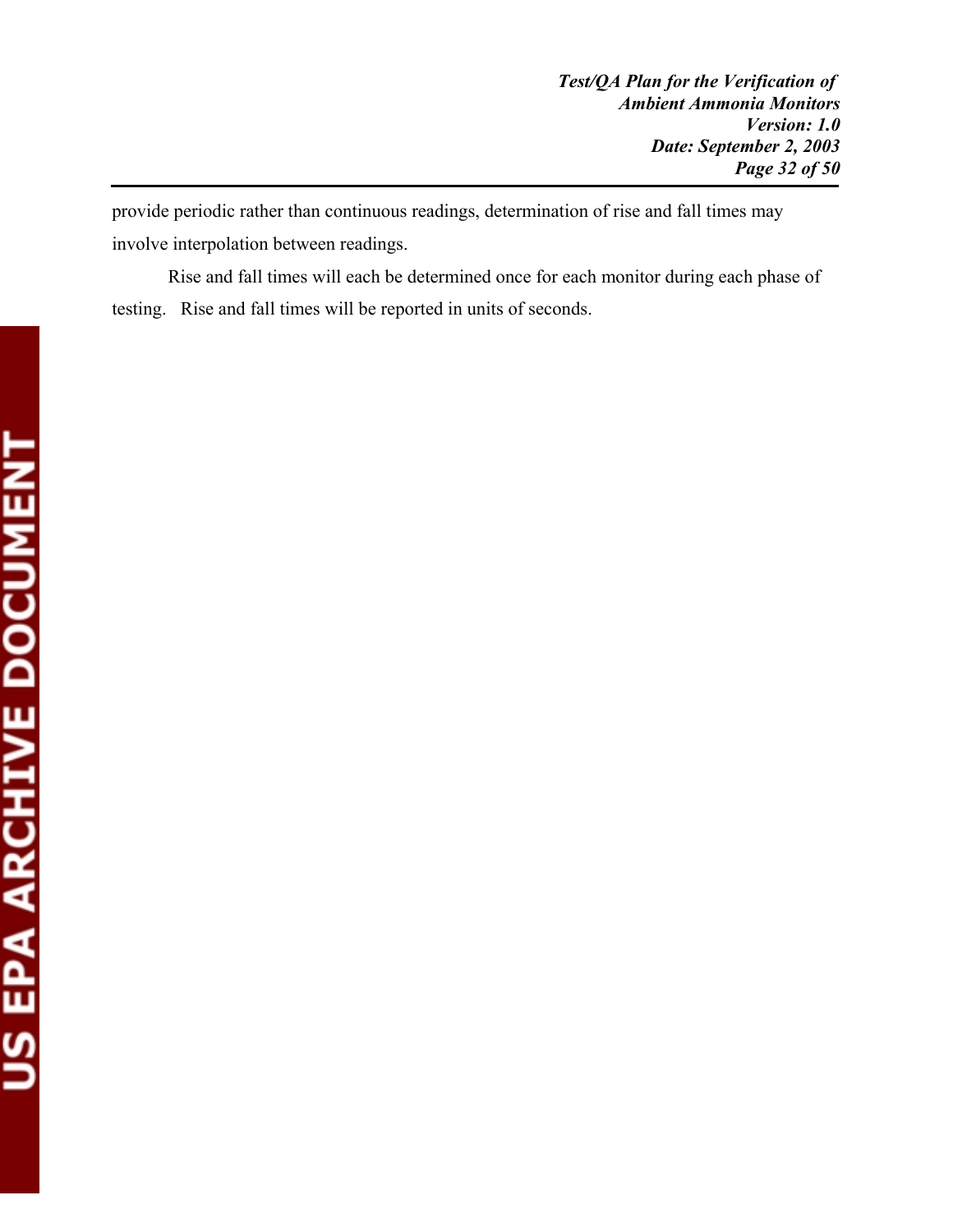#### **6.0 MATERIALS AND EQUIPMENT**

#### **6.1 Sampling Media and Equipment**

The denuders, filters, and associated sampling equipment for collection of the reference method<sup>(4)</sup> sampling will be supplied by Battelle and/or USDA. The sampling cartridges used for this test will be ChemComb Model 3500 speciation sampling cartridges<sup>(5)</sup> (Rupprecht  $\&$ Patashnick, Co., Inc., Albany, NY). Multiple sampling trains will be available such that five sets of four trains (i.e., five sampling runs with four trains each) may be sampled in a single day, in addition to at least two blank samples, two breakthrough checks, and two duplicate samples per day during the intensive sampling periods.

#### **6.1.1. Denuders**

The denuders used for the reference sample collection will be honeycomb type denuders used in the ChemComb sampling cartridges. The denuders will be coated with a 1% citric acid solution, analogous to the  $1\%$  citric acid solution used in the EPA standard method<sup>(3)</sup>. The solvents and chemicals used to prepare the denuders for sampling and to extract the denuders after sampling will be ACS reagent grade, and will be purchased from a reliable supplier. Reagents and solvents will be analyzed for ammonia prior to use to ensure no contamination is present.

#### **6.1.2 Filters**

The filters to be used for the reference sample collection will be 47 mm diameter Teflo™ filters (e.g., Gelmen Sciences, part number R2PJO47, or comparable).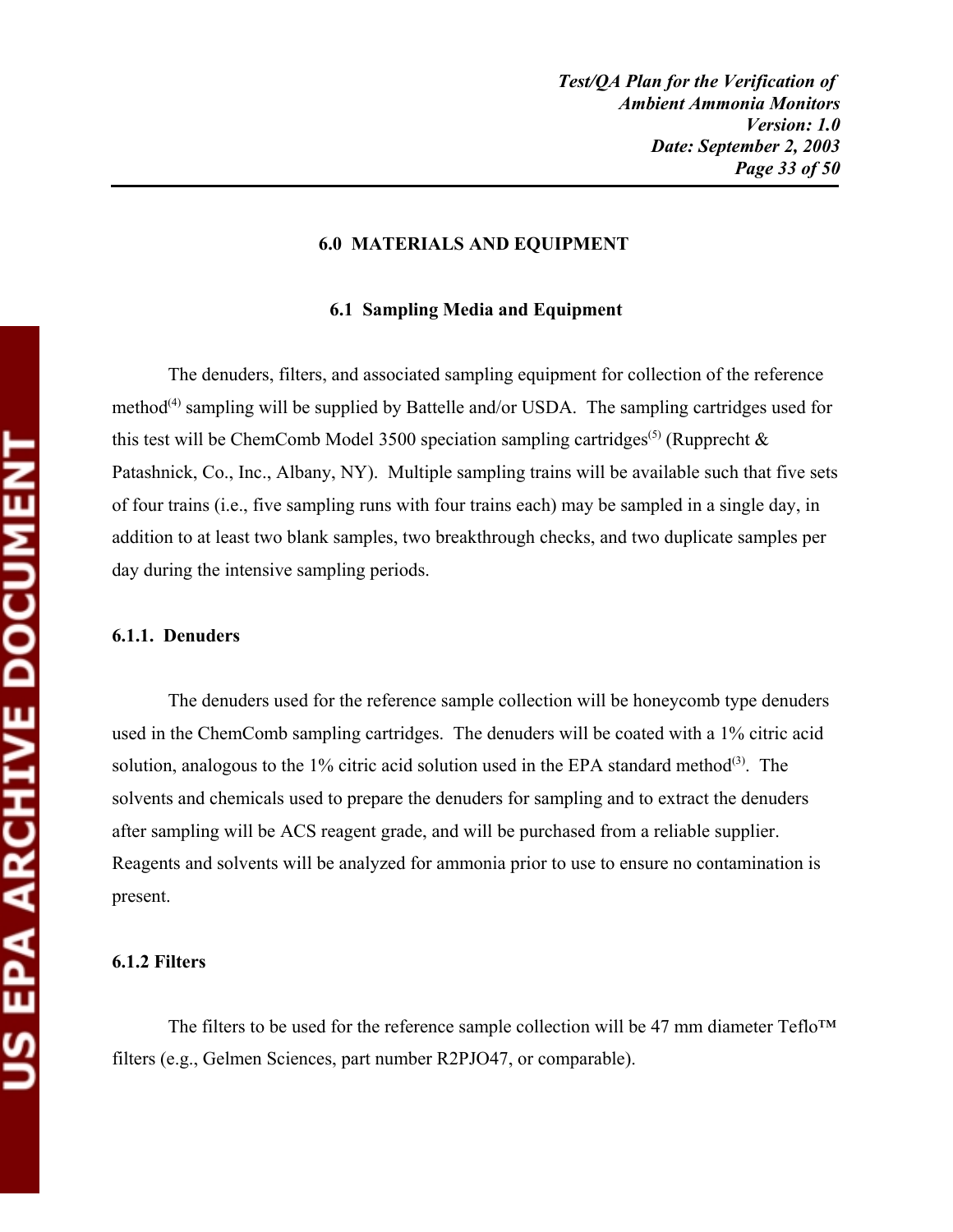#### **6.1.3 Sampling Train Components**

Each of the sampling trains will include a pump to draw the air through the sampling media, and a flow meter, or flow controller to maintain a nominally constant flow rate. The ChemComb sampling cartridges have an internal impactor to remove particulate matter with an aerodynamic diameter greater than 2.5 µm.

#### **6.2 Analytical Equipment**

Analysis of the collected samples will be conducted by flow injection analysis (FIA) using a Lachat QuikChem Model 8000 FIA+. The equipment and chemicals to be used for sample analysis will be provided by USDA and will be at the USDA facilities used during each phase of testing. All chemicals used for the sample extraction and analysis will be reagent grade.

#### **6.3 Compressed Gases**

#### **6.3.1 High Purity Nitrogen/Air**

The high purity gases used for zeroing of the monitors will be commercial ultra-high purity (UHP, i.e., minimum 99.999% purity) air or nitrogen.

#### **6.3.2 Ammonia Standard Gases**

Compressed gas standards containing ammonia will be obtained for use in the calibration drift checks of the monitors. These will consist of ammonia in a nitrogen matrix, at levels of approximately 100-500 ppm. These gases will be diluted as necessary to achieve ammonia concentrations in the range of approximately 200-2000 ppb.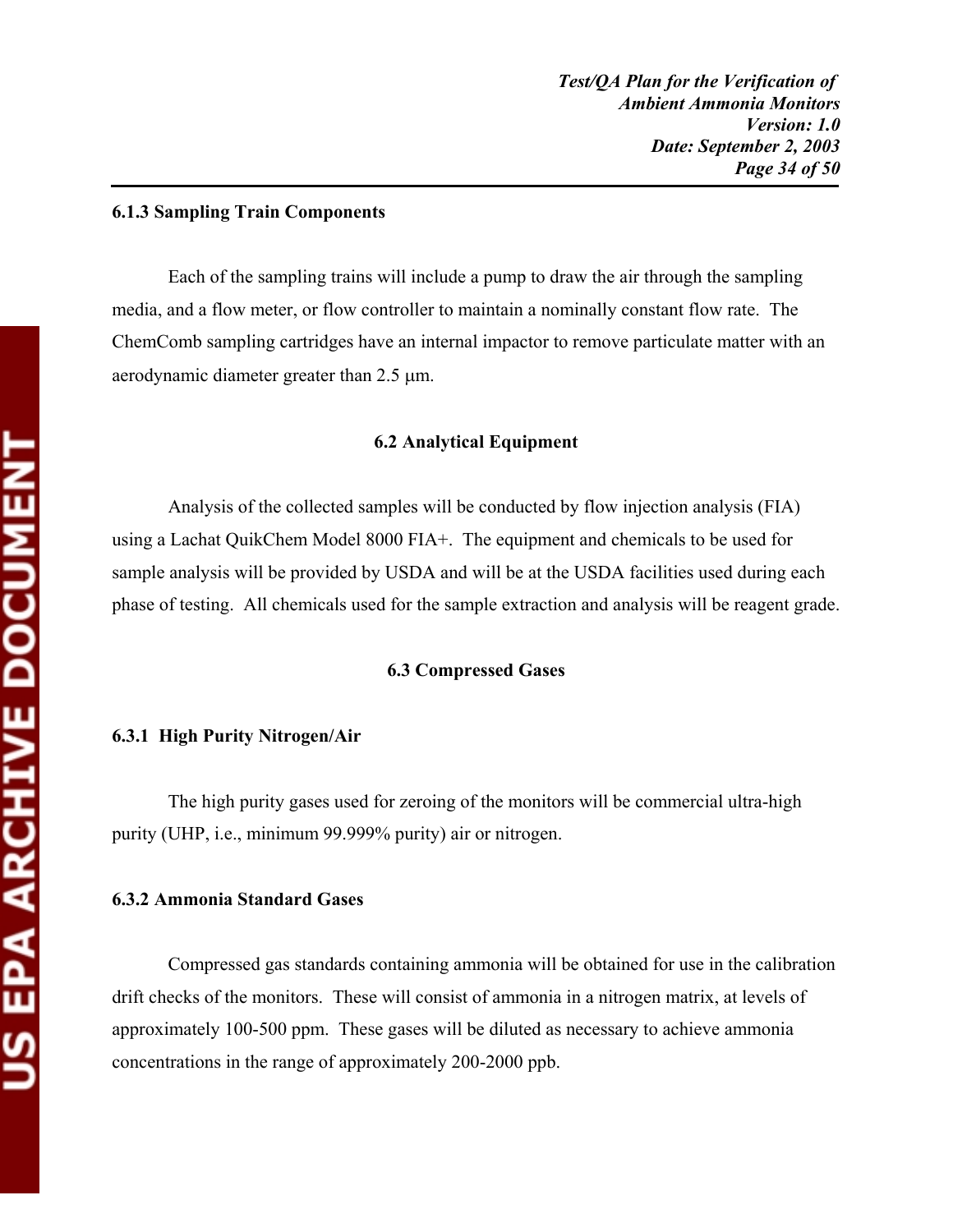#### **6.4 Meteorological Equipment**

Meteorological conditions during each phase of testing will be monitored continuously using a portable meteorological station (i.e., MetOne Instruments, or comparable). The station will include sensors for ambient temperature, relative humidity, barometric pressure, wind speed, and wind direction. Data from the station will be recorded continuously using a datalogger, and will be analyzed by the datalogger to provide hourly averages for the measured parameters.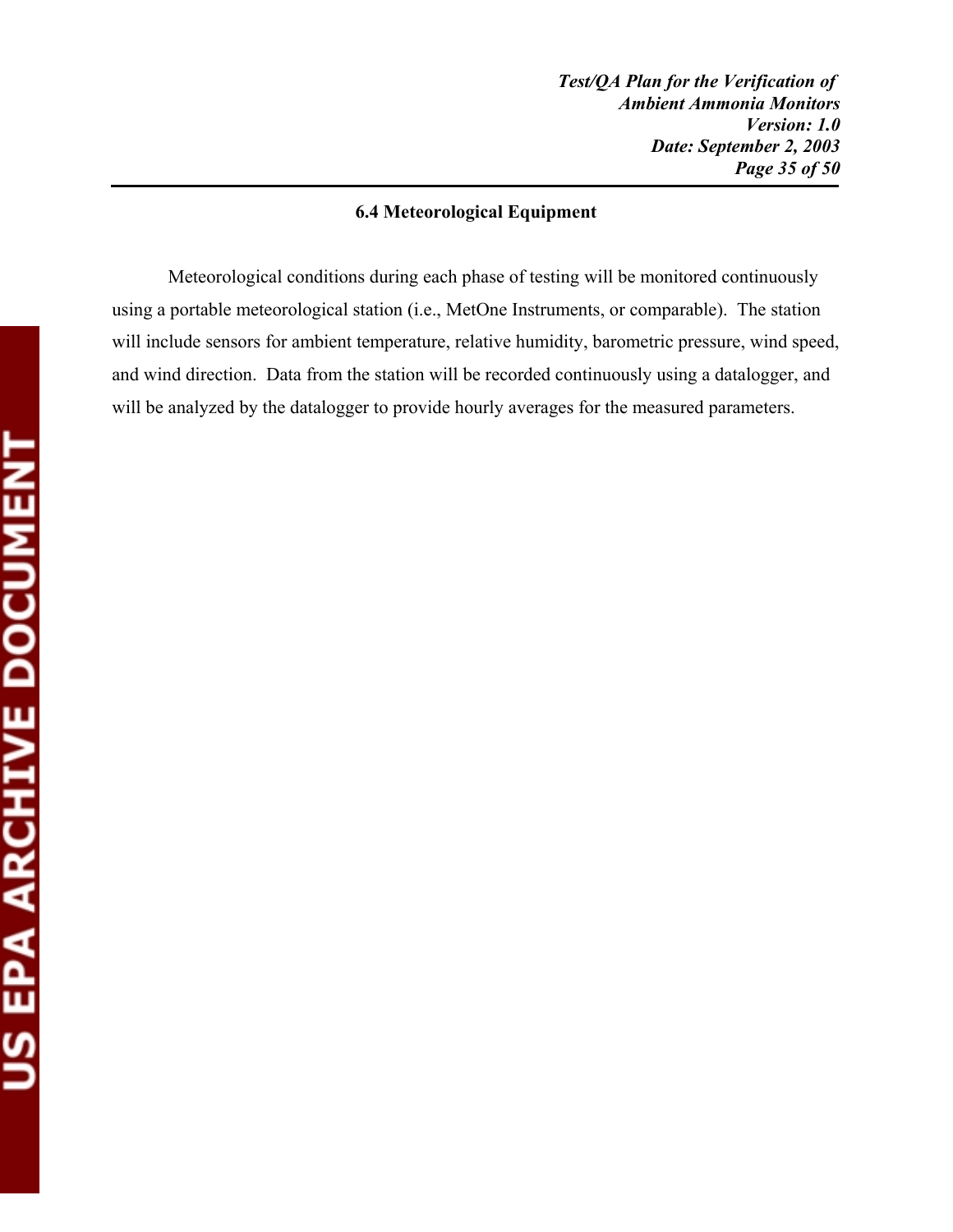#### **7.0 QUALITY ASSURANCE/QUALITY CONTROL**

#### **7.1 Equipment Calibrations**

#### **7.1.1 Reference Method Sampling Equipment**

Reference method sampling will be conducted according to the procedures described in the EPA standard method<sup> $(4)$ </sup>. A single point calibration of the flow rate through each of the sampling systems (i.e., pump, flow controller, filter pack, denuder, cyclone) will be performed prior to the start of each phase using a dry gas meter with NIST-traceable calibration. The flow rate of each sampler will be checked at least once per day at the beginning and end of one sampling period using a dry gas meter or other flow meter. The flow rate will be recalibrated if the calibration check is not within  $\pm 5\%$  of the nominal flow rate of 10 lpm (i.e., 9.5 lpm - 10.5 lpm). All calibration results must be documented for inclusion in the verification test data files and verification report.

#### **7.1.2 Analytical Equipment**

Analysis of the reference samples will be conducted in a laboratory using FIA. The FIA system for the reference sample analysis will be calibrated by USDA staff performing the analysis. The calibration will be conducted according to the manufacturer recommendations and will include concentrations of ammonia standard solutions that bracket the expected concentration of the sample solutions. Calibration standards will be run at the beginning and end of each analytical session, with one calibration solution run after each tenth reference sample. The calibration will be acceptable if the  $r^2$  of the calibration curve is  $>0.98$ , and if the calibration checks agree within 10% of the standard solution concentration. All calibration results must be documented for inclusion in the verification test data files and verification report.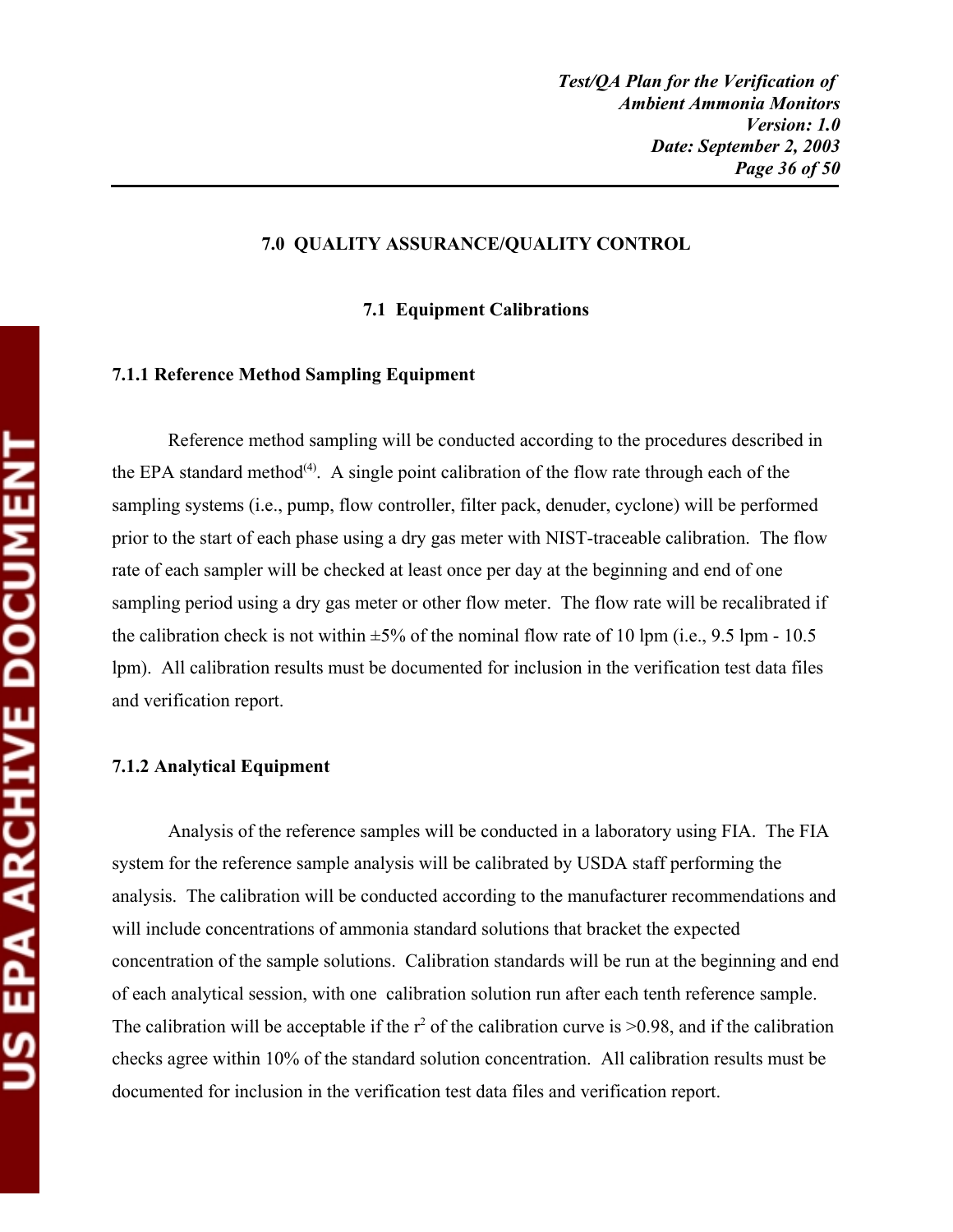#### **7.1.3. Meteorological Equipment**

The sensors used for the meteorological monitoring will be calibrated by the manufacturer within one year of use in this verification test. All calibration results must be documented for inclusion in the verification test data files and verification report.

#### **7.2 QA/QC Samples**

#### **7.2.1 Field Blanks**

At least 10% of all samples collected will be field blanks. The field blanks will be collected by installing the sampling media (i.e., denuder and filters) in the sampling train but without drawing any air through the train. The media will then be recovered and handled like normal samples. If contamination levels are detectable and are greater than 5% of any of the measured sample concentrations for that day, no additional reference sampling will be conducted until the cause of the contamination is identified and rectified. Care will be taken to ensure that field blanks will be collected at each of the different sampling locations and during each of the different sampling periods (e.g., 8:00 a.m. to 12:00 p.m., etc.). Field blanks should be analyzed within 24 hours of collection to allow for prompt corrective action if needed.

#### **7.2.2 Denuder Breakthrough Checks**

Back-up denuders will be used with at least 10% of the samples collected to assess the degree of ammonia breakthrough. These breakthrough checks will be conducted at each of the four sampling locations and will include checks during each of the five sampling periods. At least one breakthrough check will be performed during each of the sampling periods during the first two days of sampling during each phase to allow for prompt corrective action if needed. If the measured ammonia concentration on the back-up denuders is greater than 10% of the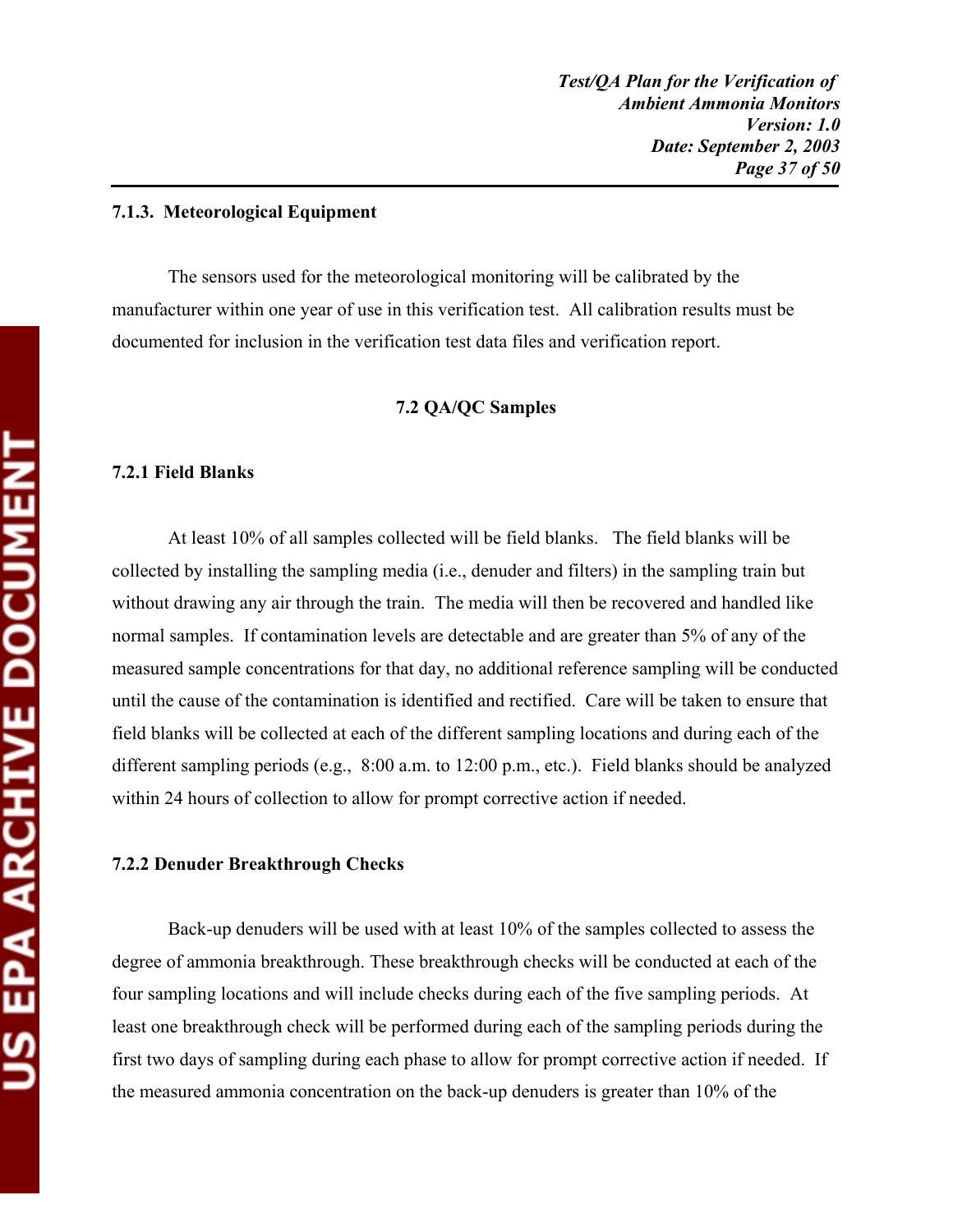concentration on the front denuder, then back-up denuders will be used for all sample collection during those periods during which breakthrough might be anticipated to occur. Denuder breakthrough checks should be analyzed within 24 hours of collection to allow for prompt corrective action if needed.

#### **7.2.3 Duplicate Samples**

For at least 10% of samples, duplicate samples will be collected using a co-located sampling train. These duplicate samples will be collected at each of the sampling locations and during each of the sampling periods. It is expected that the difference in the measured ammonia concentrations between duplicate samples will be within 10% of the average concentration (i.e., difference divided by average < 10%). If relative differences greater than 10% are observed, reference sampling will continue and the cause of these differences will be investigated and rectified if possible.

#### **7.2.2 Laboratory Blanks**

Laboratory blank solutions will be prepared for the FIA analysis. These solutions will be analyzed prior to analysis of the reference samples. A laboratory blank solution will be analyzed after every  $10<sup>th</sup>$  reference sample to ensure no drift in the FIA instrumentation. If the blank levels are greater than 5% of any of the measured concentrations for that day, the cause of the contamination will be investigated and rectified (if possible). All analyses performed after the most recent acceptable blank will be invalidated and analysis of those samples will be repeated (if possible).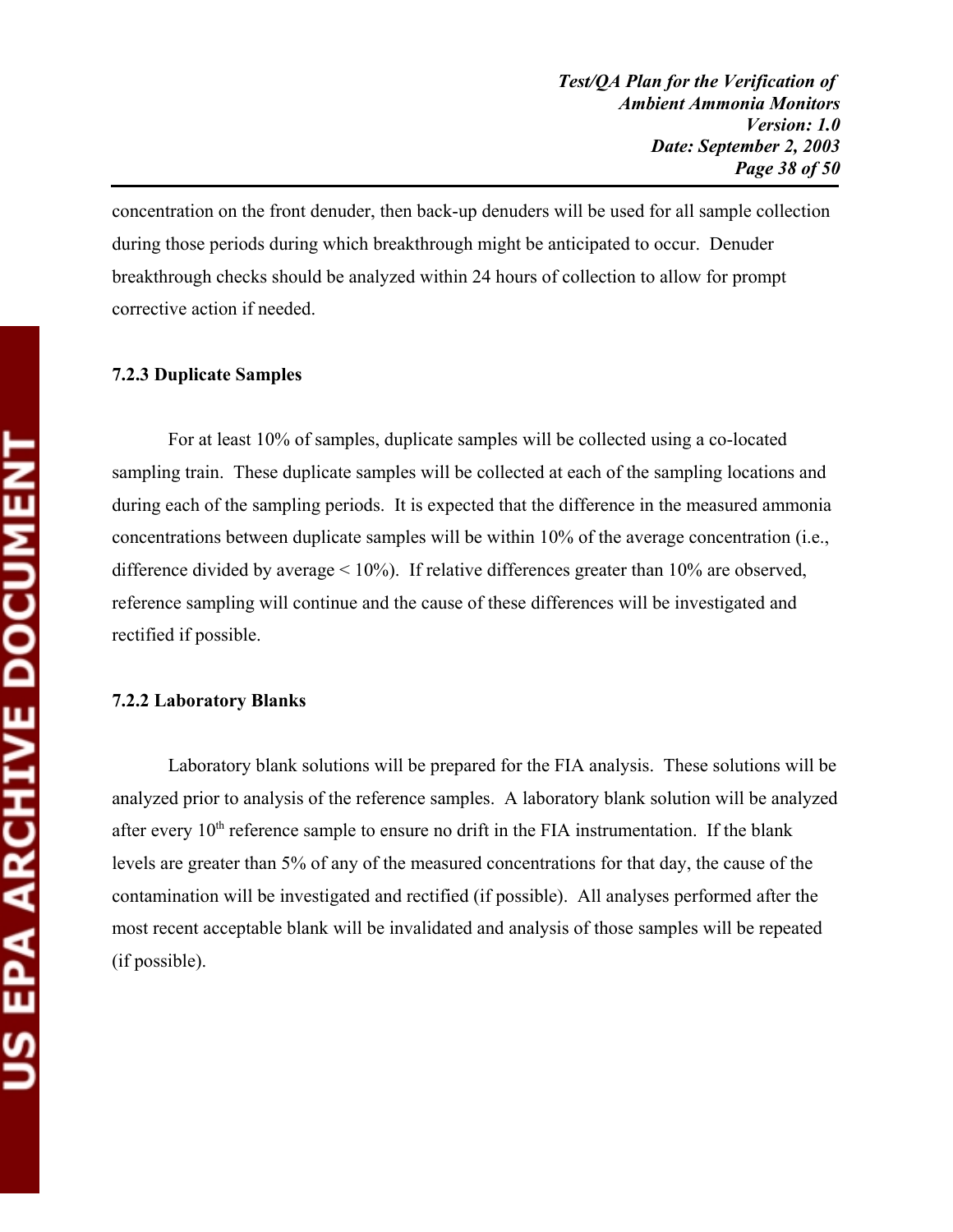#### **7.2.3 Calibration Checks**

Calibration check solutions will be prepared using NIST-traceable ammonia solutions. The calibration check solutions will be analyzed after every  $10<sup>th</sup>$  reference sample to ensure no drift in the FIA instrumentation. If the measured concentrations are not within  $\pm 10\%$  of the standard solution concentration, the cause of the discrepancy will be investigated and rectified if possible. If such a discrepancy is observed, all analyses performed after the most recent acceptable spike will be invalidated and analysis of those samples will be repeated (if possible).

#### **7.2.4 Dilution Checks**

At each of the nominal ammonia levels to be used for the accuracy and linearity checks, at least one sample of the diluted will be collected using the reference method. These samples will be analyzed as regular samples and will used to check the accuracy of the dilution system. Agreement between the reference sample measurement and the calculated concentration from the dilution system should be within 10%. If the reference method result and the calculated concentration do not agree within 10%, no further accuracy or linearity checks will be completed until the source of the discrepancy is investigated and rectified.

#### **7.3 Assessment and Audits**

#### **7.3.1 Technical Systems Audits**

Battelle's ETV Quality Manager, will perform a technical systems audit (TSA) once during at least one phase of this verification test. The purpose of this TSA is to ensure that the verification test is being performed in accordance with this test/QA plan and that all QA/QC procedures are being implemented. In this audit, the Battelle ETV Quality Manager may review the reference sampling and analysis methods used, compare actual test procedures to those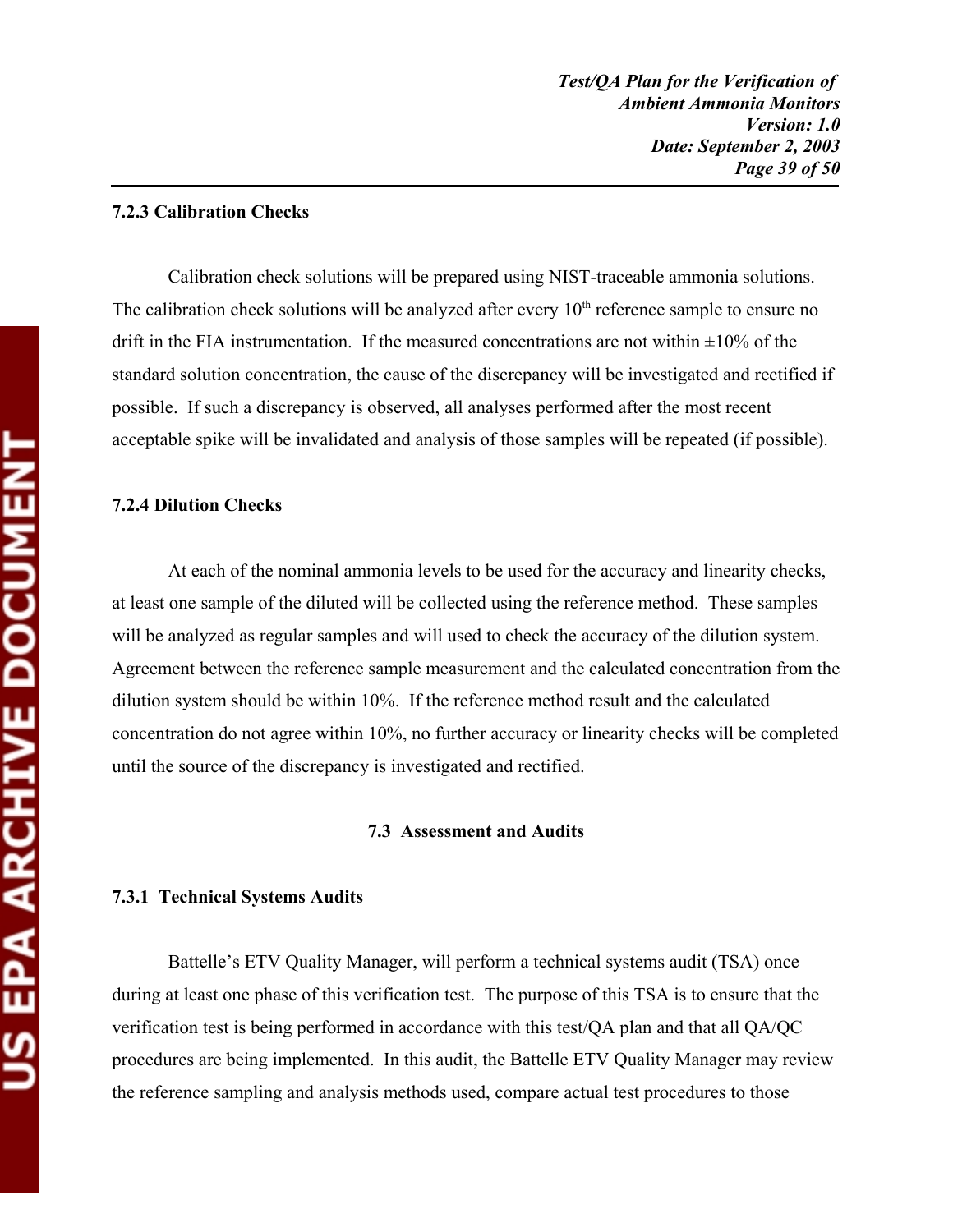specified in this plan, and review data acquisition and handling procedures. The Battelle ETV Quality Manager will prepare a TSA report, the findings of which must be addressed either by modifications of test procedures or by documentation in the test records and report.

At EPA's discretion, EPA QA staff may also conduct an independent on-site TSA during the verification test. The TSA findings will be communicated to testing staff at the time of the audit, and documented in a TSA report.

#### **7.3.2 Performance Evaluation Audit**

A performance evaluation (PE) audit will be conducted to assess the quality of the measurements made in this verification test. This audit addresses only those measurements that factor into the data used for verification, i.e., the sample flow rate, and the analytical laboratory measurements. This audit will be performed once during the verification test, and must be performed by analyzing a standard or comparing to a reference that is independent of standards used during the testing.

The flow rate of the reference method sampling assemblies will be audited once during each phase of testing using a dry gas meter (or other flow meter) that is independent of the meter used to calibrate the flow rate. Agreement between the audit flow rate and the nominal flow rate should be within  $\pm 5\%$  (i.e., 9.5 lpm - 10.5 lpm). If agreement between the audit flow rate and the nominal flow rate is not within  $\pm 5\%$ , then the flow rate of the sampler will be recalibrated.

The performance of the FIA used to analyze the reference samples will be audited by analyzing an ammonium standard that is independent of those used for the calibration. This sample will be provided as a blind audit sample and the operator of the FIA will not be aware of the concentration of the sample. If agreement between the measured concentration and the standard concentration is not within  $\pm 10\%$ , the cause of the discrepancy will be investigated and rectified if possible. This audit will be performed at least once during each phase of the verification test.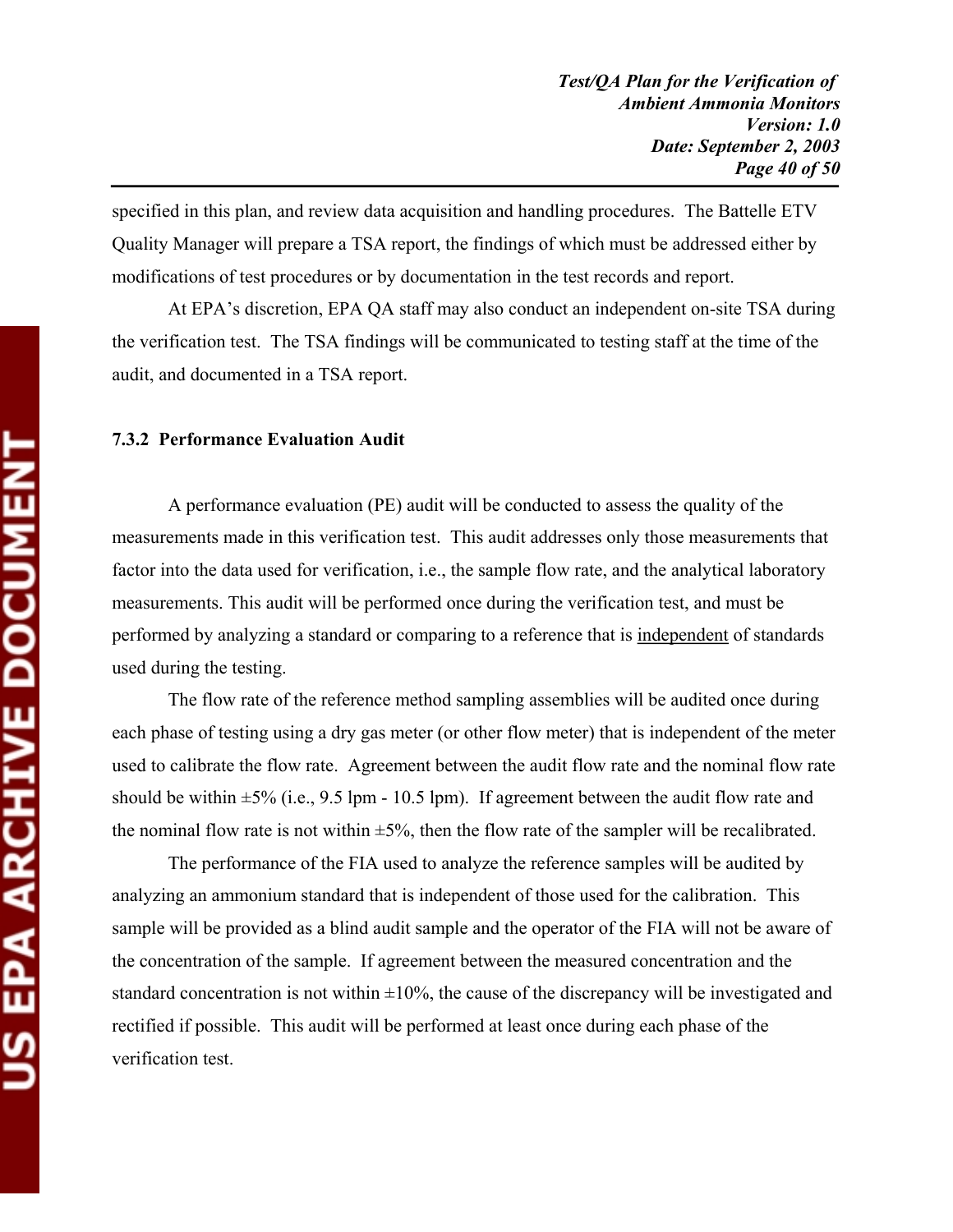#### **7.3.3 Data Quality Audit**

Battelle's Quality Manager will audit at least 10 percent of the verification data acquired in the verification test. The Quality Manager will trace the data from initial acquisition, through reduction and statistical comparisons, and to final reporting. All calculations performed on the data undergoing audit will be checked.

#### **7.3.4 Assessment Reports**

Each assessment and audit will be documented in accordance with Section 3.3.4 of the QMP for the AMS Center.<sup>(1)</sup> Assessment reports will include the following:

- C Identification of any adverse findings or potential problems
- C Space for response to adverse findings or potential problems
- C Possible recommendations for resolving problems
- C Citation of any noteworthy practices that may be of use to others
- Confirmation that solutions have been implemented and are effective.

#### **7.3.5 Corrective Action**

The Battelle Quality Manager during the course of any assessment or audit will identify to the technical staff performing experimental activities any immediate corrective action that should be taken. If serious quality problems exist, the Battelle Quality Manager is authorized to stop work.

Once the assessment report has been prepared, the Verification Test Coordinator will ensure that a response is provided for each adverse finding or potential problem, and will implement any necessary followup corrective action. The Battelle Quality Manager will ensure that follow-up corrective action has been taken.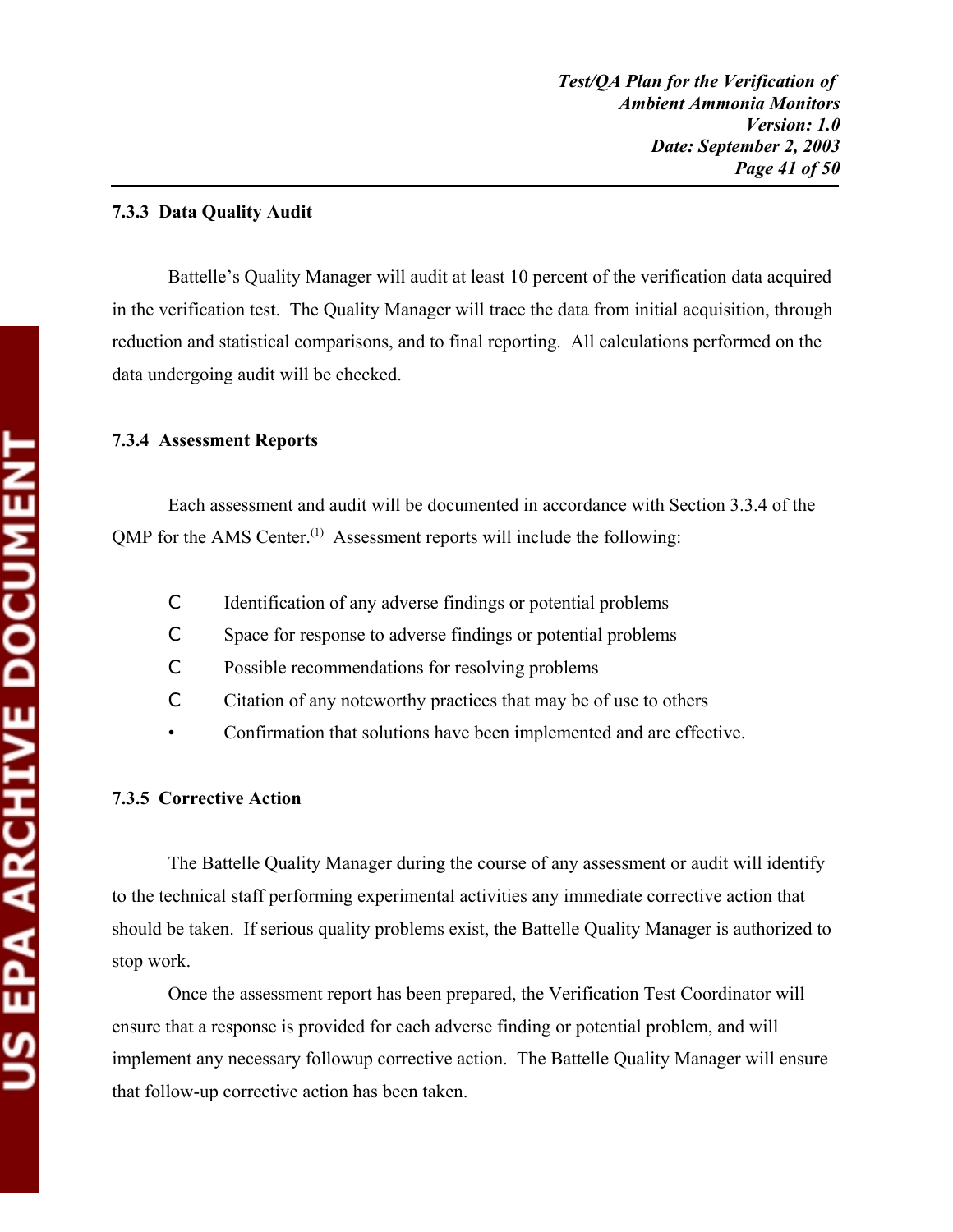#### **8.0 DATA ANALYSIS AND REPORTING**

#### **8.1 Data Acquisition**

Data acquisition in this verification test includes recording of the data from the monitors undergoing testing, documentation of sampling conditions and analytical results from the reference method, meteorological conditions, and recording of testing activities, such as the times of test activities, etc.

Data acquisition for the monitors undergoing verification will be performed by the vendors during the test. Each monitor must have some form of data acquisition device, such as a printout of analyzer response, or an electronic data recorder that stores individual analyzer readings. The vendor will be responsible for reporting the response of the monitor, for each of the phases of the verification test. The data from the monitors are to be retrieved by, or provided to Battelle regularly, and must include all individual readings of the monitor listed by time of day. Averaged results, e.g., ammonia data averaged over the period of a reference method sampling run, may also be provided, if available. If not provided, averaging will be performed by Battelle in data processing. Electronic data files are the preferred means of data transfer, with Excel<sup>®</sup> or comma separated variable file formats preferred. Electronic files requiring vendor's proprietary software will be supplied along with the software required to view the data.

Other data will be recorded in laboratory record books provided by Battelle and maintained by Battelle, vendor, and subcontractor staff involved in the testing. These records will be reviewed by Battelle to identify and resolve any inconsistencies. All written records must be in ink. Any corrections to notebook entries, or changes in recorded data, must be made with a single line through the original entry. The correction is then to be entered, initialed and dated by the person making the correction.

In all cases, strict confidentiality of data from each vendor's monitor, and strict separation of data from different monitors, will be maintained. Separate files (including manual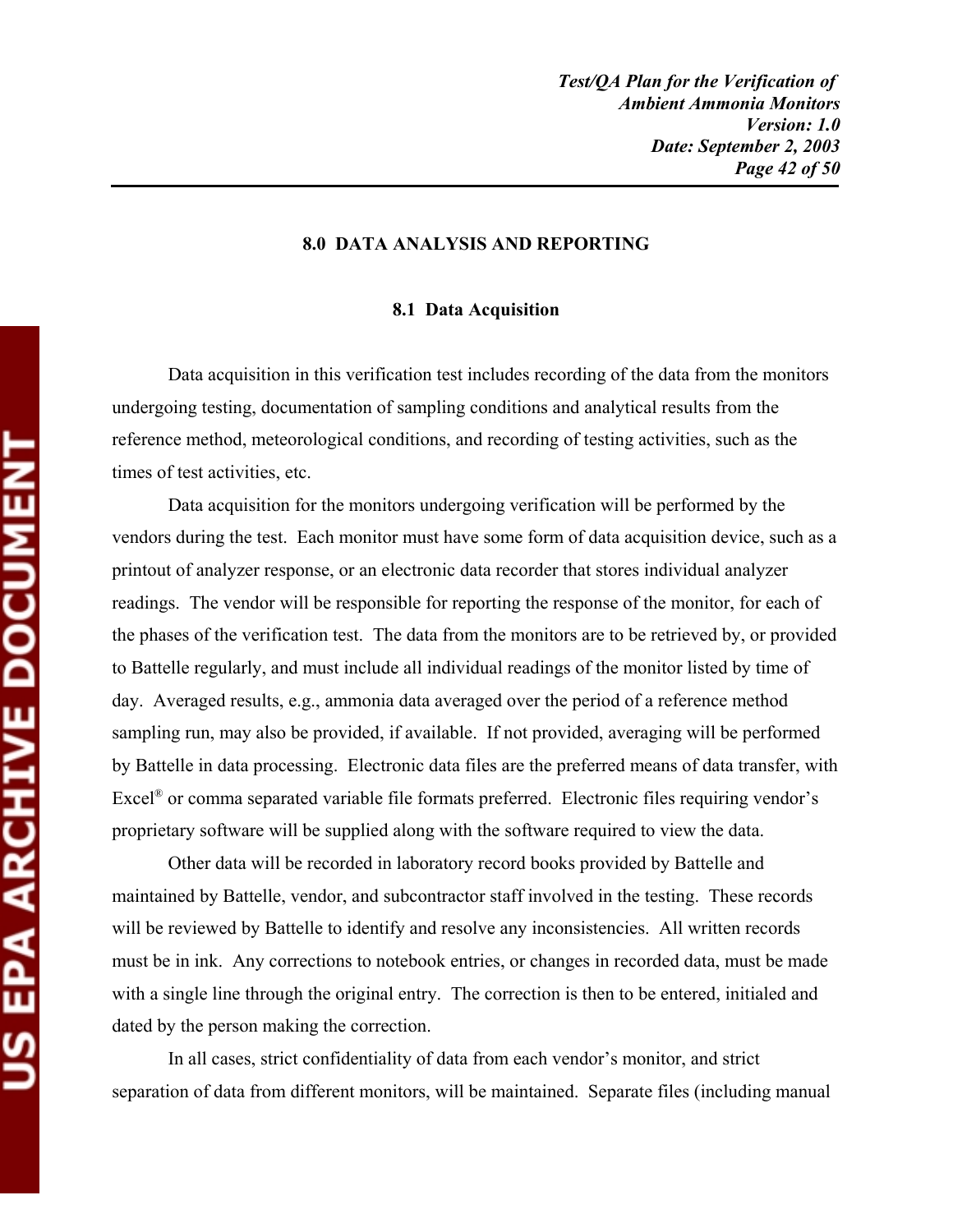records, printouts, and/or electronic data files) will be kept for each monitor. At no time during verification testing will Battelle or USDA staff engage in any comparison in performance of the participating monitors.

Table 8-1 summarizes the types of data to be recorded; where, how often, and by whom the recording is made; and the disposition or subsequent processing of the data. The general approach is to record all test information immediately and in a consistent format throughout all tests. Data recorded by the vendors is to be retrieved by, or turned over to Battelle or USDA staff regularly during each phase of testing. Identical file formats will be used to make quantitative evaluations of the data from all of the monitors tested, to assure uniformity of data treatment. This process of data recording and compiling will be overseen by the Verification Test Coordinator.

#### **8.2 Data Review**

Records generated in the verification test will be reviewed by a Battelle staff member within two weeks after the completion of each phase of testing, before these records are used to calculate, evaluate, or report verification results. These records may include laboratory record books; data from the monitors; or reference method analytical results. This review will be performed by a Battelle technical staff member involved in the verification test, but not the staff member that originally generated the record. The test site, USDA staff, and/or vendor representatives will be consulted as needed to clarify any issues about the data records. The review will be documented by the person performing the review by adding his/her initials and date to a hard copy of the record being reviewed. Data relating to the reference samplinge from the first week of each phase will be reviewed by a Battelle staff member within 48 hours of generation to allow for any corrective actions to be implemented promptly.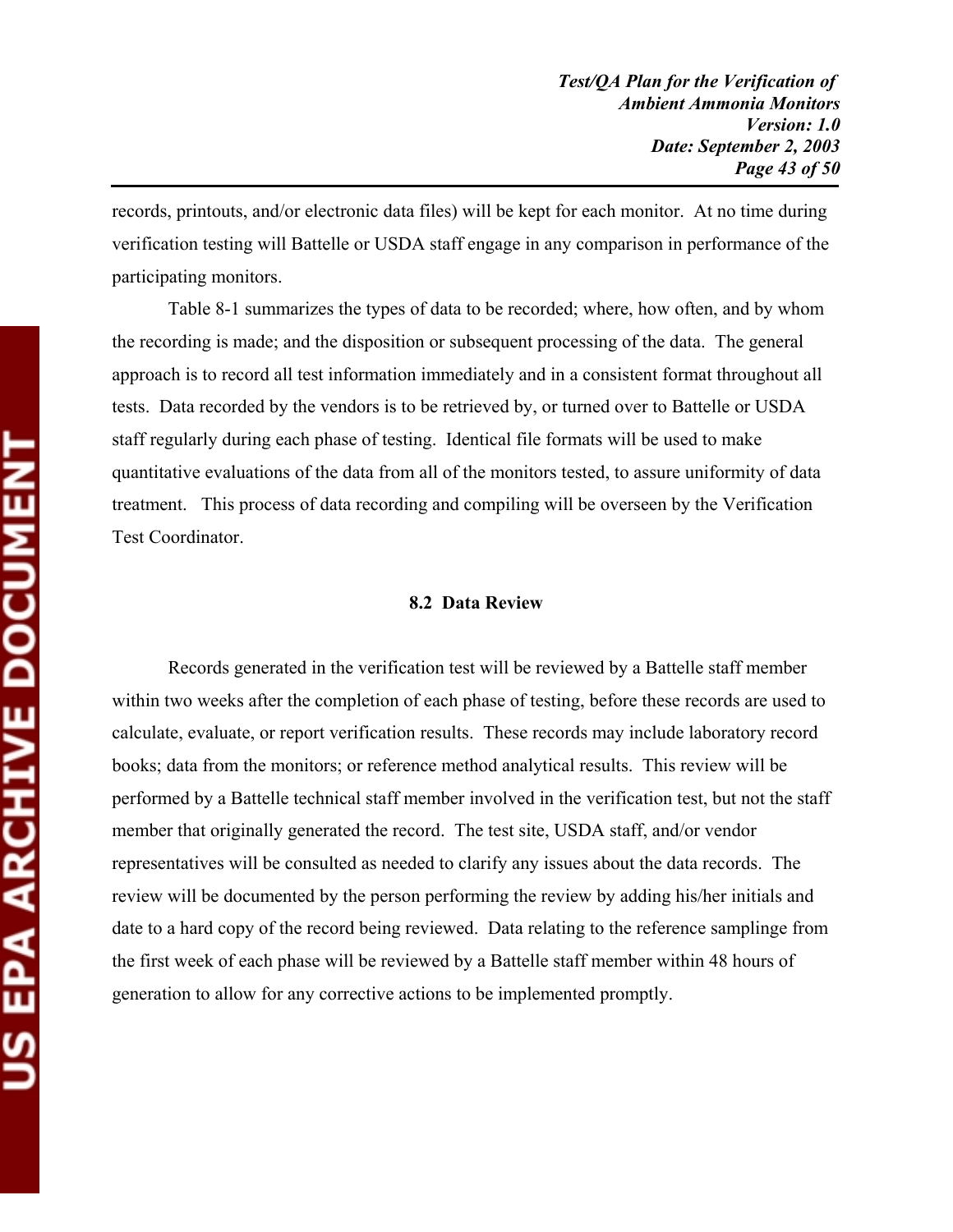| Data to be Recorded                                          | Responsible<br>Party           | <b>Where Recorded</b>                                                                         | <b>How Often</b><br><b>Recorded</b>                                                         | <b>Disposition of</b><br>Data <sup>(a)</sup>                                                                 |
|--------------------------------------------------------------|--------------------------------|-----------------------------------------------------------------------------------------------|---------------------------------------------------------------------------------------------|--------------------------------------------------------------------------------------------------------------|
| Dates, times of test<br>events (site activities,<br>$etc.$ ) | USDA/<br>Battelle staff        | Laboratory record<br>books/field data sheet                                                   | Start/end of test,<br>and at each test<br>activity.                                         | Used to<br>organize/check test<br>results; manually<br>incorporated in data<br>spreadsheets as<br>necessary. |
| Reference method<br>sampling data                            | USDA/<br>Battelle staff        | Laboratory record<br>books, CoC forms, or<br>file data sheets as<br>appropriate               | At least at start/end<br>of reference sample,<br>and at each change<br>of a test parameter. | Used to<br>organize/check test<br>results; manually<br>incorporated in data<br>spreadsheets as<br>necessary. |
| Meteorological<br>conditions                                 | <b>Battelle</b>                | Meteorological<br>station datalogger                                                          | Continuously                                                                                | Used to assess<br>meteorological<br>conditions during<br>testing as necessary.                               |
| Ammonia monitor<br>readings                                  | Vendor or<br>designee          | Data acquisition<br>system (data logger,<br>PC, laptop, etc.).                                | Continuously at<br>specified<br>acquisition rate<br>throughout monitor<br>operation.        | Electronically<br>transferred to<br>spreadsheets                                                             |
| Reference sample<br>analysis, and results                    | USDA/<br><b>Battelle</b> staff | Laboratory record<br>books, data sheets, or<br>data acquisition<br>system, as<br>appropriate. | Throughout sample<br>handling and<br>analysis process                                       | Transferred to<br>spreadsheets                                                                               |

#### **Table 8-1. Summary of Data Recording Process**

(a) All activities subsequent to data recording are carried out by Battelle.

#### **8.3 Reporting**

The statistical data comparisons described in Section 5.0 will be conducted separately for each commercial ammonia monitor tested. Separate verification reports will then be prepared, each addressing the monitor provided by one commercial vendor. The verification report will present the test data, as well as the results of the statistical evaluation of those data.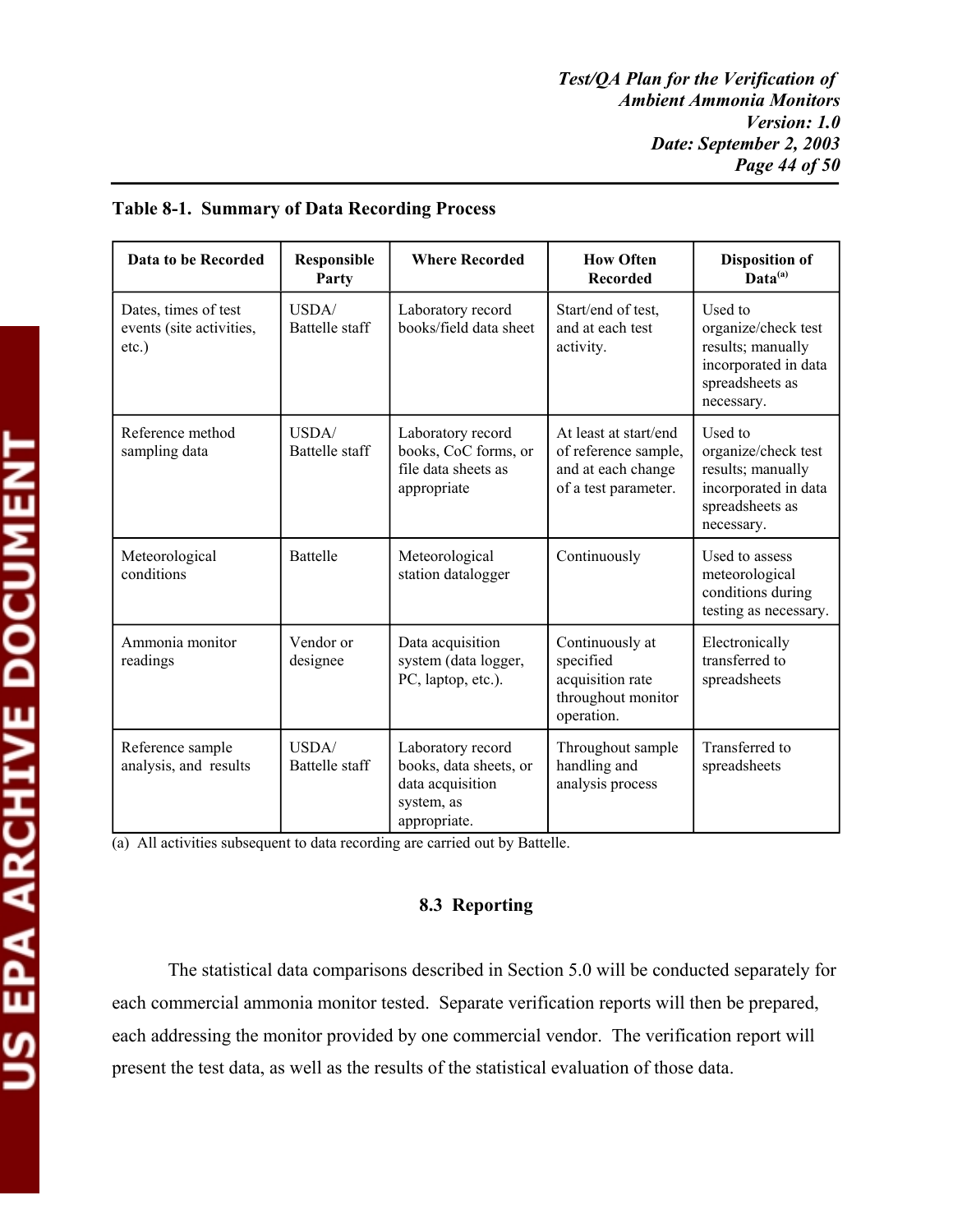The verification report will briefly describe the ETV program and the AMS Center, and will describe the procedures used in verification testing. These sections will be common to each verification report resulting from this verification test. The results of the verification test will then be stated quantitatively, without comparison to any other monitor tested, or comment on the acceptability of the monitor's performance. The preparation of draft verification reports, the review of reports by vendors and others, the revision of the reports, final approval, and the distribution of the reports, will be conducted as stated in the Generic Verification Protocol for the Advanced Monitoring Systems Pilot.<sup>(6)</sup> Preparation, approval, and use of Verification Statements summarizing the results of this test will also be subject to the requirements of that same Protocol.

#### **9.0 HEALTH AND SAFETY**

The first phase of the verification test described in this test/QA plan will be performed in Ames, Iowa, and the second phase of the verification test will be performed in Bushland, Texas. All visiting staff at the AFO test site may be given a site-specific safety briefing by a representative of the test site .prior to the installation and operation of the monitors. All participants in this verification test (i.e., Battelle, USDA, EPA, and vendor staff) will adhere to the health and safety requirements of the test site. All equipment brought onto the test site will conform to the biosecurity protocol of the test site.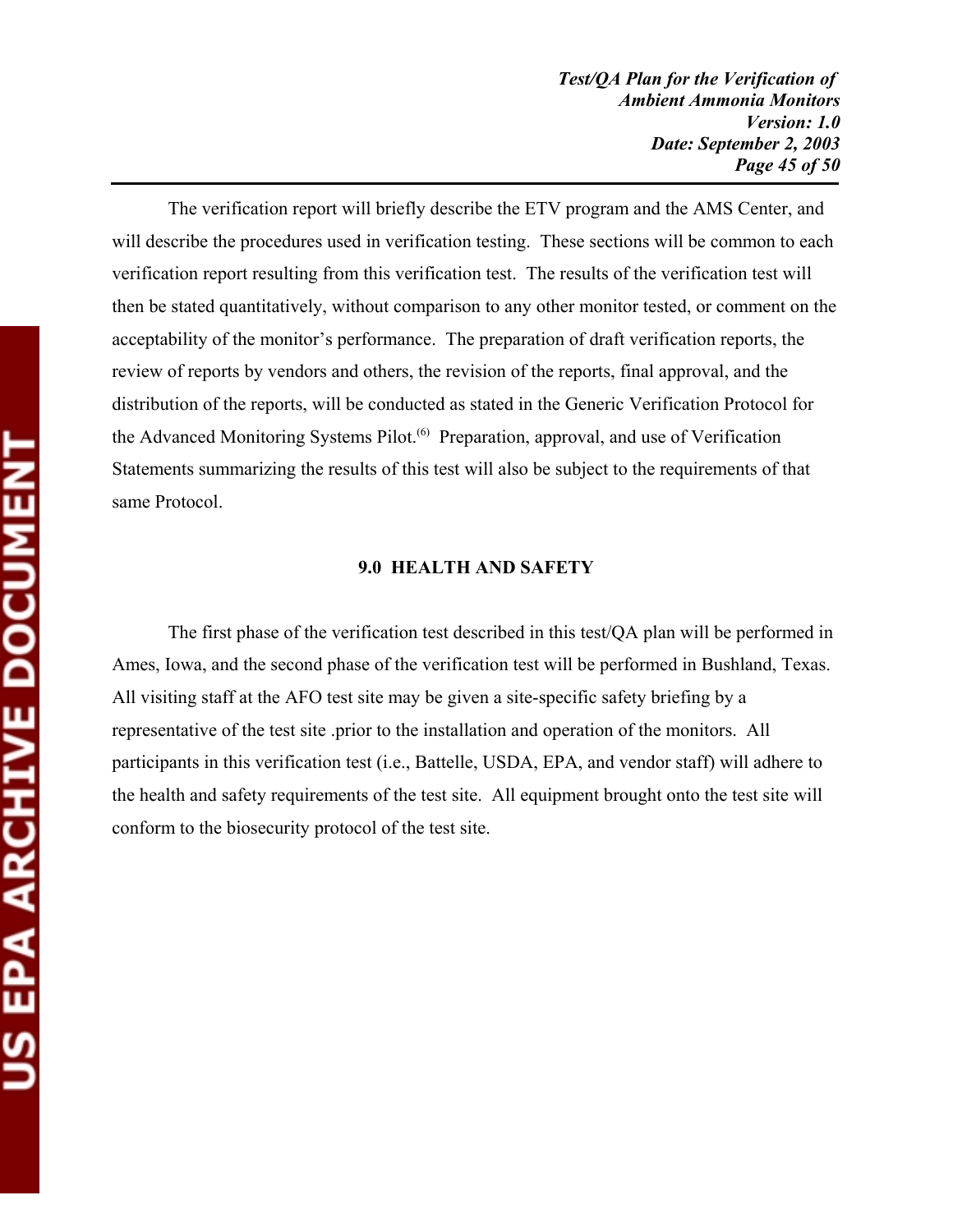#### **10.0 REFERENCES**

- 1. Quality Management Plan (QMP) for the ETV Advanced Monitoring Systems Center, U.S. EPA Environmental Technology Verification Program, prepared by Battelle, Columbus, Ohio, Version 4.0 December 2002.
- 2. National Air Pollutant Trends, 1900-1998. EPA-454/R-00-02, U.S. Environmental Protection Agency, Office of Air Quality Planning and Standards, Research Triangle Park, NC, 27711.
- 3. Environmental Technology Verification Program Quality Management Plan, EPA/600/R-03/021, December 2002.
- 4. Determination of the Strong Acidity of Atmospheric Fine Particles (<2.5 µm) Using Annular Denuder Technology, EPA/600/R-93/037, U.S. Environmental Protection Agency, Office of Research and Development, Research Triangle Park, North Carolina, 27711.
- 5. Operating Manual ChemComb Model 3500 Speciation Sampling Cartridge, Revision A, Rupprecht & Patashnick, Co., Inc., Albany, NY, January 2000.
- 6. Generic Verification Protocol for the Advanced Monitoring Systems Pilot, Battelle, Columbus, Ohio, November 1998.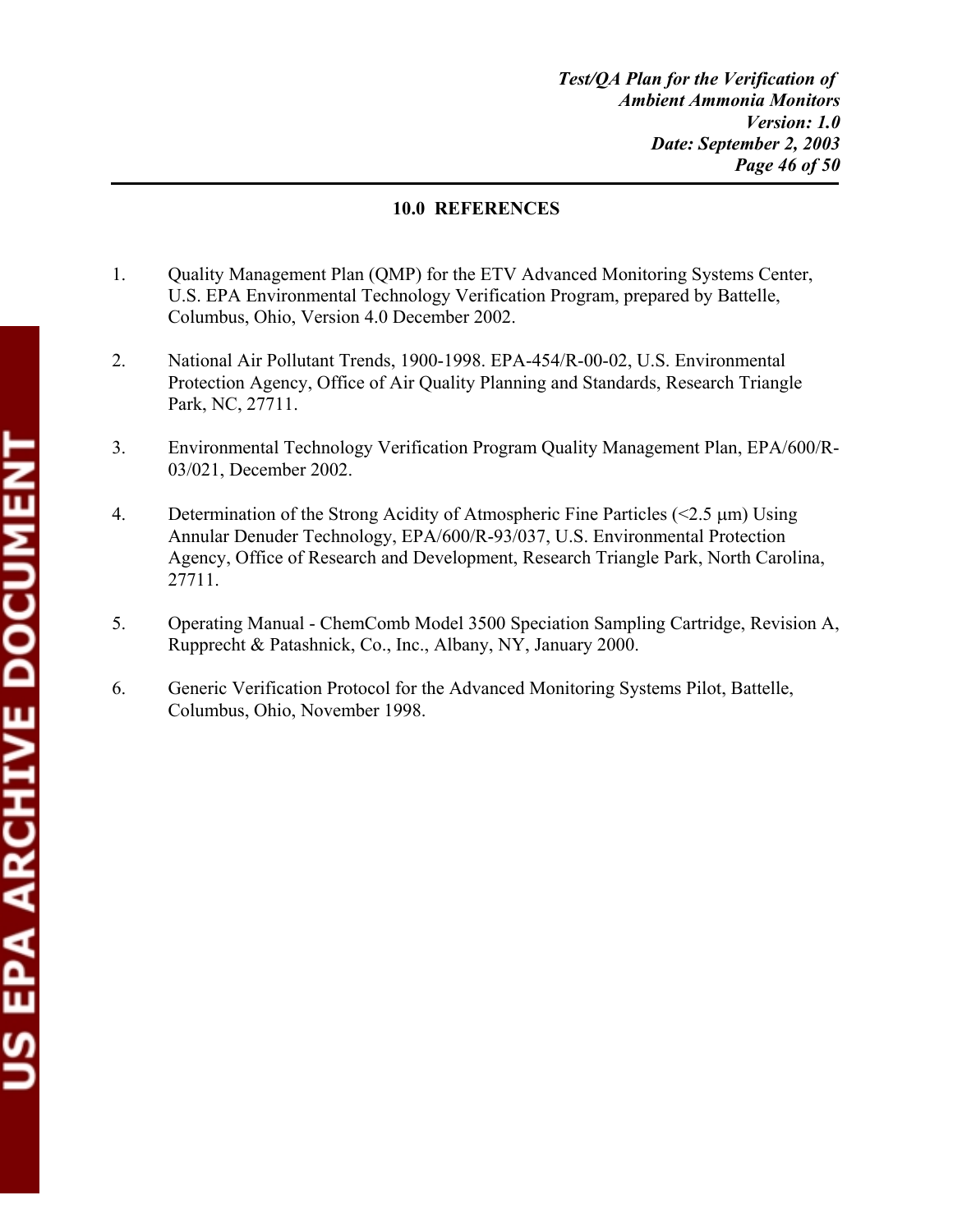*Test/QA Plan for the Verification of Ambient Ammonia Monitors Version: 1.0 Date: September 2, 2003 Page 47 of 50* 

**Appendix A Example Field Data Sheet**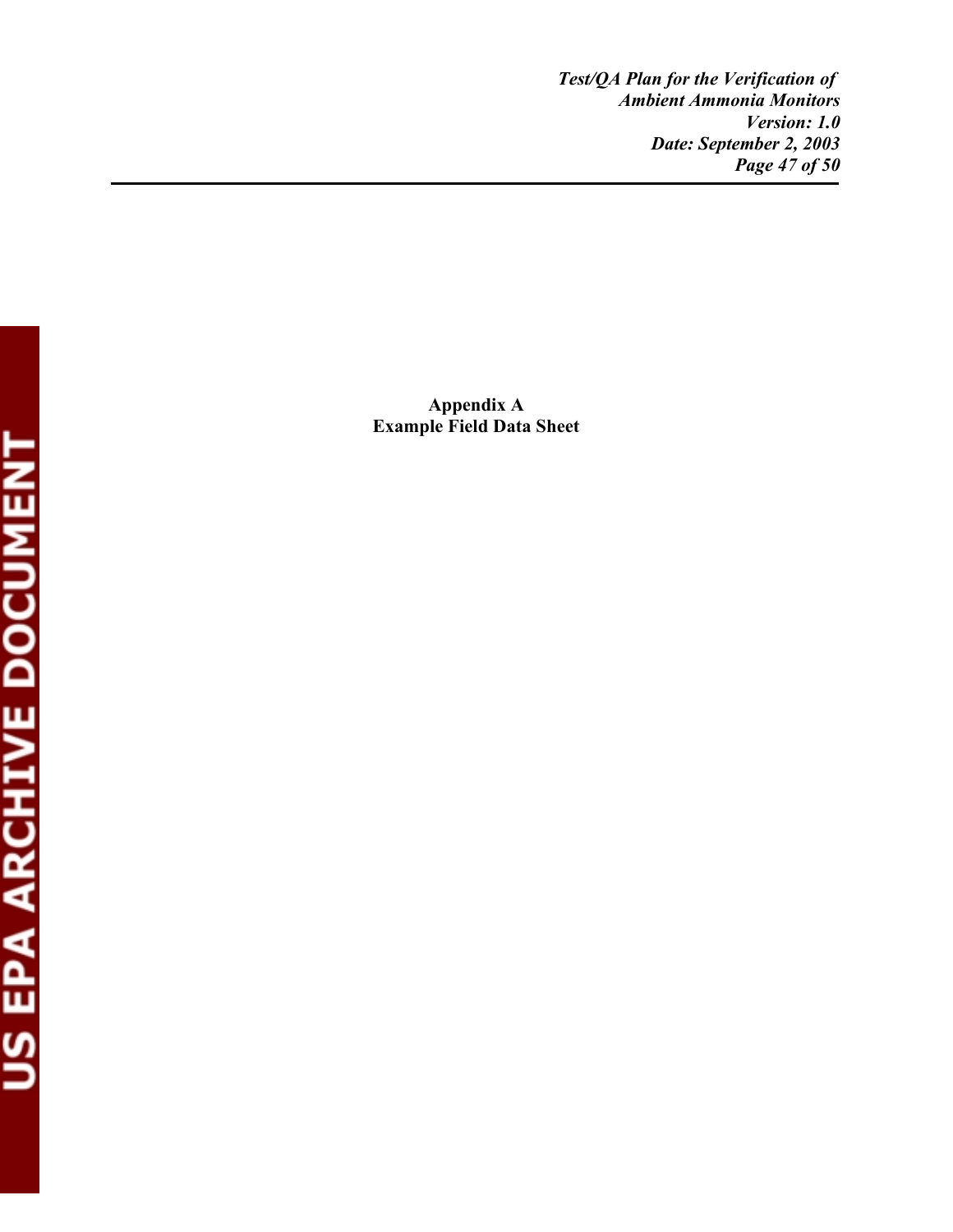## **ETV Verification of Ambient Ammonia Monitors Reference Method Field Data Sheet**

| Site:<br><u> 1989 - Johann Barnett, fransk politiker (</u><br><b>Sample ID:</b><br><u> 1989 - Johann Stein, fransk politiker (</u>                                                                      |  |  | <b>GENERAL</b><br>Date:<br><b>Operator:</b>                                                                                                                                                                                 |                                |                 |  |
|---------------------------------------------------------------------------------------------------------------------------------------------------------------------------------------------------------|--|--|-----------------------------------------------------------------------------------------------------------------------------------------------------------------------------------------------------------------------------|--------------------------------|-----------------|--|
|                                                                                                                                                                                                         |  |  | <b>EQUIPMENT</b>                                                                                                                                                                                                            |                                |                 |  |
| <b>MFC No.:</b><br><u> 1989 - Johann Barnett, fransk politiker (</u><br>Flow Rate Set Point:                                                                                                            |  |  | <b>Filter ID:</b><br><u> 1989 - Andrea Andrew Maria (h. 1989).</u>                                                                                                                                                          |                                |                 |  |
|                                                                                                                                                                                                         |  |  | <b>SAMPLING DATA</b>                                                                                                                                                                                                        |                                |                 |  |
| <b>Set Up Operator:</b><br><b>Start Time:</b><br><u> 1989 - Johann John Stone, mars eta bainar eta industrial eta industrial eta industrial eta industrial eta in</u><br>Leak Check Before: ___________ |  |  | <b>Stop Time:</b><br><u> 1989 - Johann Stoff, fransk politik (d. 19</u><br><b>Leak Check After:</b><br><u> 1980 - Jan Barbara Barbara, prima popular popular popular popular popular popular popular popular popular po</u> |                                |                 |  |
| <b>Time</b><br><b>Flow Rate</b><br><b>Ambient</b><br>Temp. $(C)$<br>(lpm)                                                                                                                               |  |  | <b>Barometric</b><br><b>Pressure</b><br>(mm Hg)                                                                                                                                                                             | Rel.<br><b>Humidity</b><br>(%) | <b>Comments</b> |  |
|                                                                                                                                                                                                         |  |  |                                                                                                                                                                                                                             |                                |                 |  |
|                                                                                                                                                                                                         |  |  |                                                                                                                                                                                                                             |                                |                 |  |

 $\_$  , and the contribution of the contribution of the contribution of the contribution of  $\mathcal{L}_\text{max}$  $\mathcal{L}_\mathcal{L} = \{ \mathcal{L}_\mathcal{L} = \{ \mathcal{L}_\mathcal{L} = \{ \mathcal{L}_\mathcal{L} = \{ \mathcal{L}_\mathcal{L} = \{ \mathcal{L}_\mathcal{L} = \{ \mathcal{L}_\mathcal{L} = \{ \mathcal{L}_\mathcal{L} = \{ \mathcal{L}_\mathcal{L} = \{ \mathcal{L}_\mathcal{L} = \{ \mathcal{L}_\mathcal{L} = \{ \mathcal{L}_\mathcal{L} = \{ \mathcal{L}_\mathcal{L} = \{ \mathcal{L}_\mathcal{L} = \{ \mathcal{L}_\mathcal{$  $\_$  , and the contribution of the contribution of the contribution of the contribution of  $\mathcal{L}_\text{max}$  $\_$  , and the contribution of the contribution of the contribution of the contribution of  $\mathcal{L}_\text{max}$  $\_$  , and the contribution of the contribution of the contribution of the contribution of  $\mathcal{L}_\text{max}$ 

**Operator Comments:**